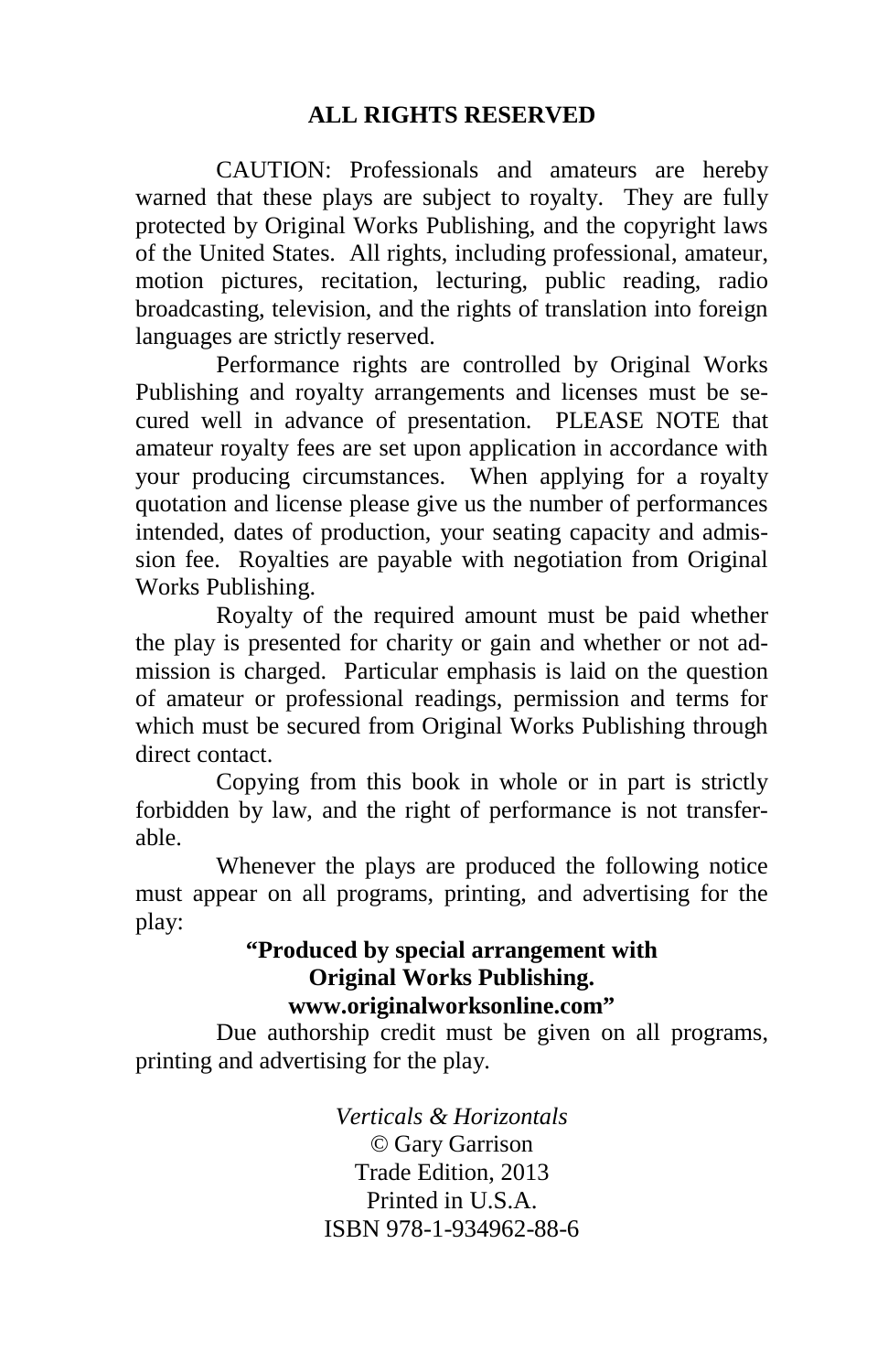### *Also Available From Original Works Publishing*



**THE TRANSIT PLAYS And others By Sheila Callaghan** 

### **THE TRANSIT PLAYS**

(Plane, Boat, Car, Bicycle, Train) Five very short absurd plays Minimal set. 2 M, 2-3 F. Each play revolves around one form of transportation: ferry, train, bicycle, plane, and car. Strangers attempt to form connections with one another, attaining varying degrees of success.

\* With theatrical staging, elevated and challenging language, and non-realistic elements.

### **HE ATE THE SUN**

Minimal set. 2 M, 1F.

A series of quick vignettes navigating the experience of one cowardly man losing his attractive yet shallow wife to a young, hot internet tycoon. Look out, he's got a gun.

### **AMERICAN JACK**

Minimal Set. 1M, 1F.

A fragmented and theatrical portrait of a Greek survivor of Nazi occupation, who subsequently builds a life for himself in America in the 70's brick by brick.

### **SOAK**

Minimal Set. 1M, 2F.

Heidi and David come to this space everyday. Something tragic happened here, but all that remains is the ghost of a German chanteuse, an accordion player, an iPod, and a shrine to Bjork. And everyone is drunk.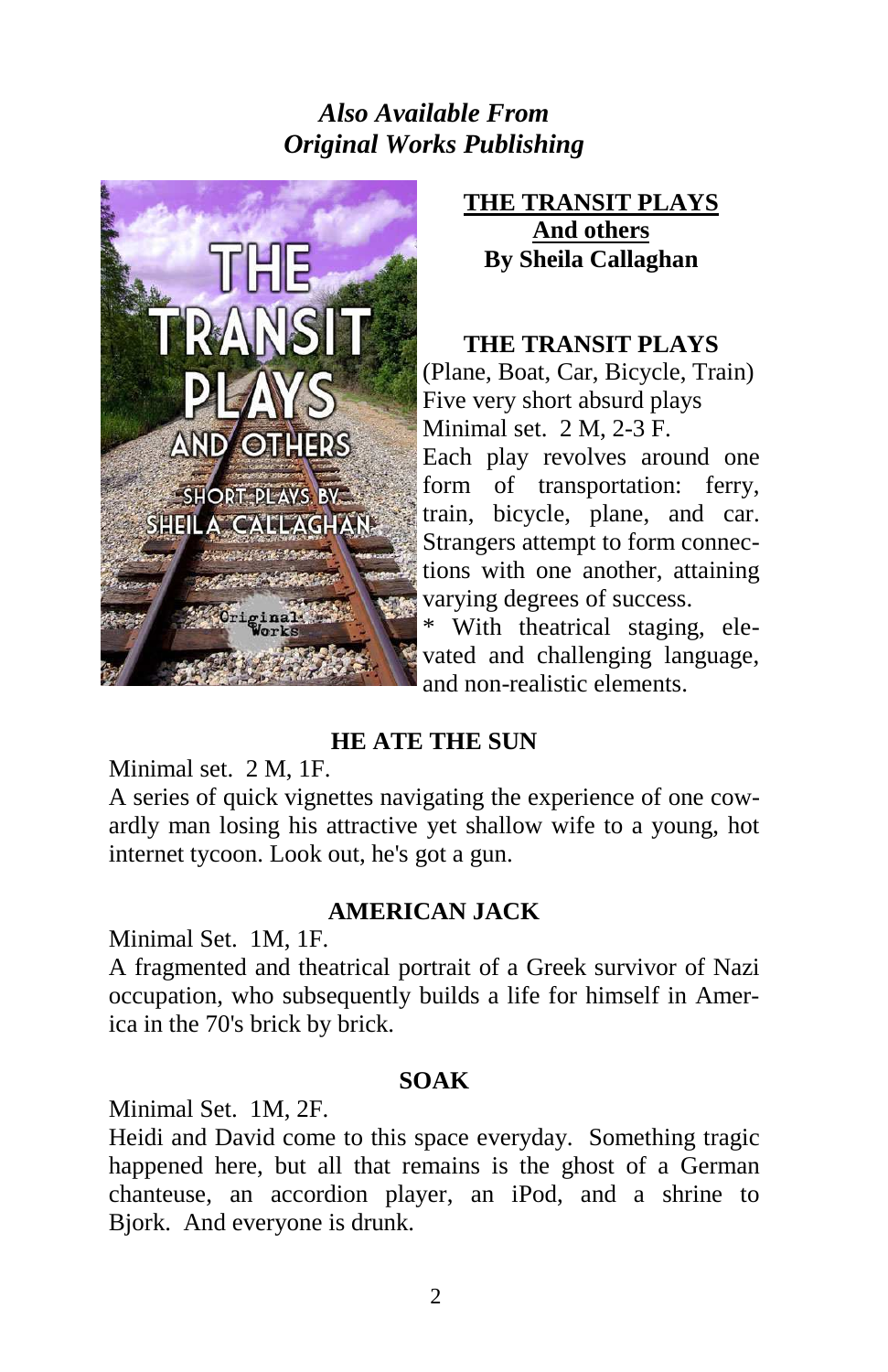# **VERTICALS AND HORIZONTALS**  \_\_\_\_\_\_\_\_\_\_\_\_\_\_\_\_\_\_\_\_\_\_\_\_\_\_\_\_\_\_\_\_\_

A Collection of Ten-Minute Plays By Gary Garrison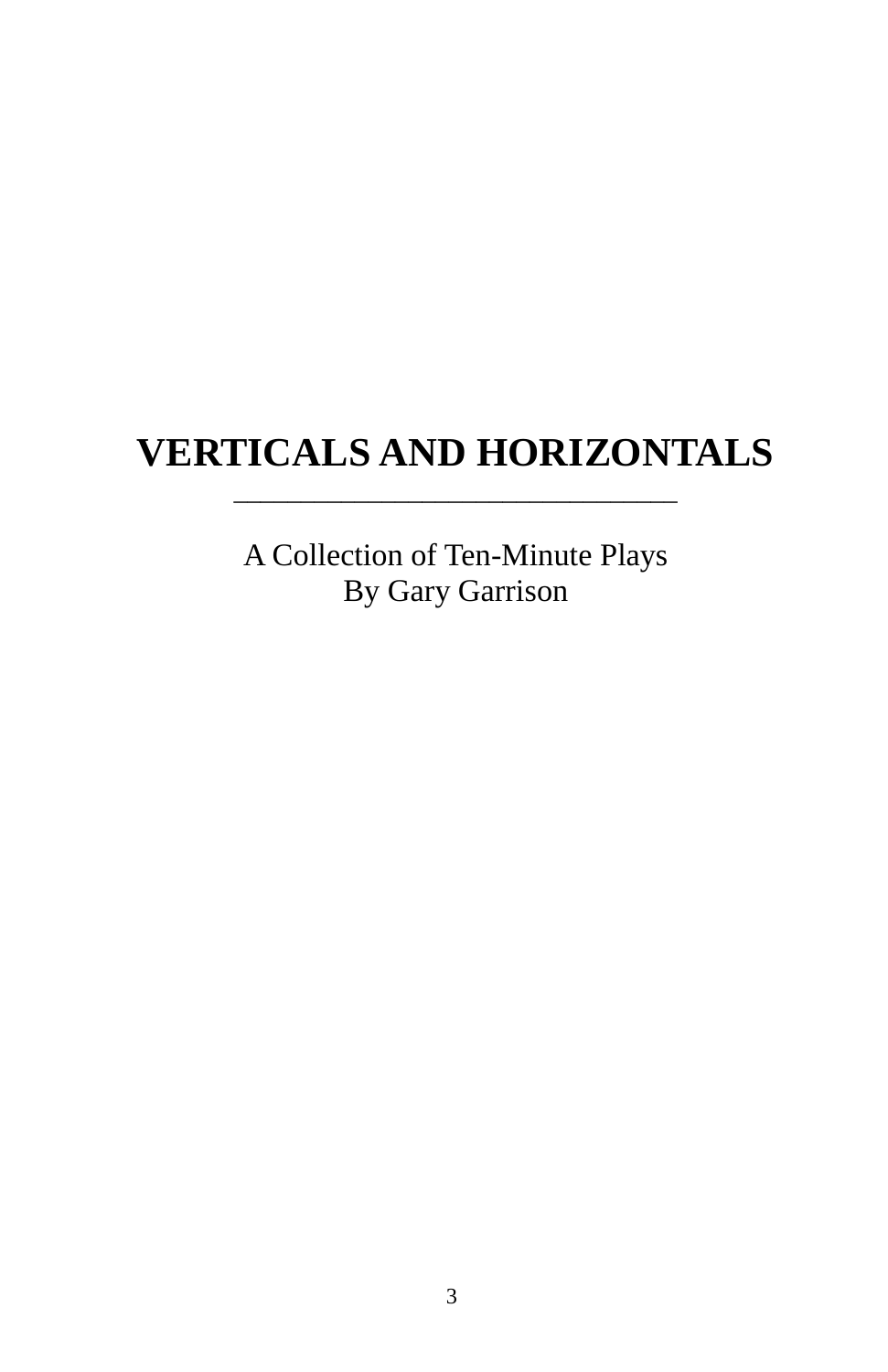**For Tim Maculan,** 

### **because of your unwavering belief in me as a writer.**

**And for Kate Snodgrass,** 

## **because so much of what I am as a writer, artist and teacher is thanks to you.**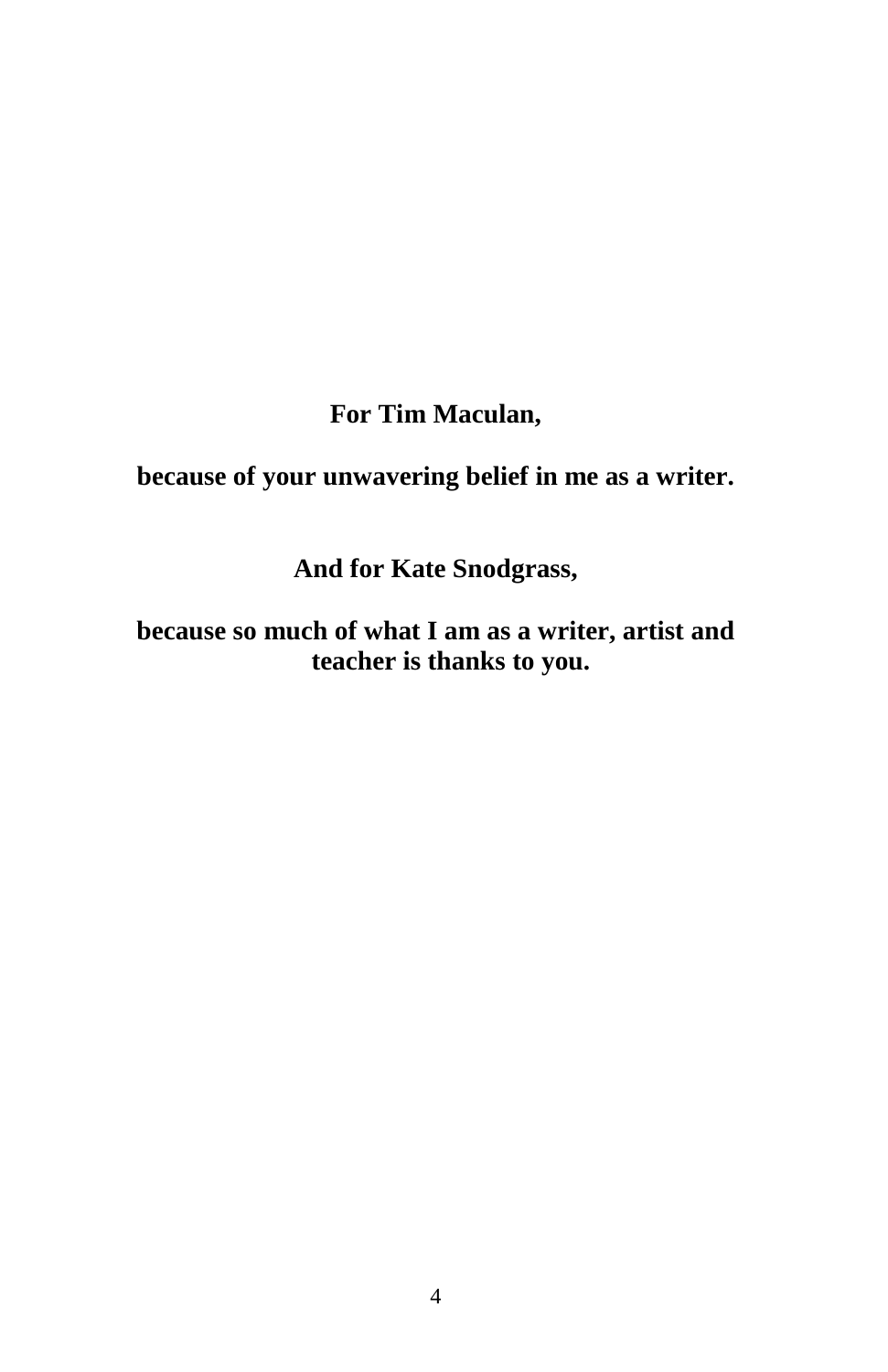### *INTRODUCTION*

 As I write this, four of my ten-minute plays are being fully produced in different parts of the country. As I also write this, I don't have a single full-length play in production anywhere on the face of this planet. Hmmm.

 For years I resisted writing a ten-minute play because – in my naiveté – I didn't see their value as an artist. It's only when I began producing them in the playwriting program at NYU as a means of giving production opportunities to our students that I began to understand how truly difficult it was to write – not to mention, produce – tenminute plays. Writing any play is hard, but writing a tenminute play is *really* hard – particularly if you want to give the audience a satisfying experience in the theatre. Like everyone else, I'd always thought: "How hard could it be? It's ten pages, max. Should be a piece of cake. Should be easy. Should be  $-$  if nothing else  $-$  quick."

Boy, was I wrong.

 When I began writing the form I made all the classic mistakes: some were sketches (not plays), while others were just long scenes. Still others were full-length plays chopped down to size. Some of the early plays I wrote were fifteen-to twenty-minute plays masquerading as tenminute plays. I wrote plays with a ridiculous number of characters, complicated settings, overly complex plots, underwritten characterizations, theme-driven, gimmick heavy with overwrought, underwhelming dramatic theatrics.

In short, I wrote bad plays . . . and a lot of them.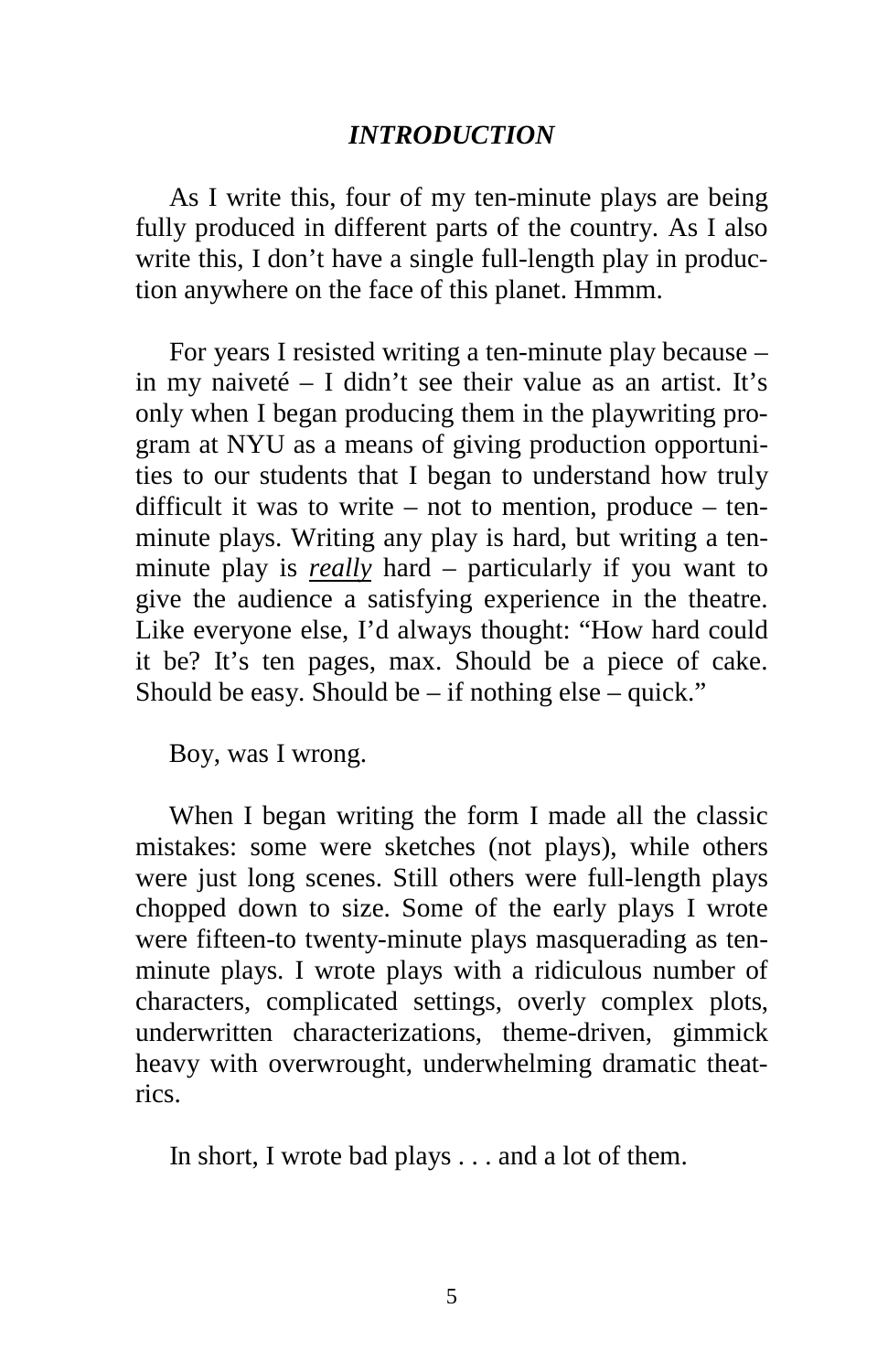After I'd been rejected by Actors Theatre of Louisville and the Humana Festival's Ten Minute Play contest for the one-thousandth time, I finally had my "ah-ha" moment. It's not particularly profound, but it changed my whole approach to writing the short form: write a good play that fits in the vessel of ten-minutes. That means compelling, complex characters, idiosyncratic dialogue, simple storytelling with large, resonant ideas. I must have stumbled on something right in that thinking because since I've done that, I've rarely written a ten-minute play that hasn't been produced five or six times.

 This anthology is a collection of some of the better plays I've written (or, at least those that have been tested and refined in production). When I look back over the work as a whole, I'm keenly aware of several things: how deeply connected I am to what often explodes into public consciousness on the nightly news (*Gawk, Marc-Us, Storm on Storm* were all written after I'd seen something on the news that profoundly moved me), how I continue to grapple with what it means to be a gay man (*Game On, The Sweep, Verticals and Horizontals – Bradley's Story*) in this day and age and how illness can make you run away from someone (*Dump*), when you should be running towards them (*Caught, Without Candy*).

 Finally, you'll notice there are two versions of the short play, *Verticals and Horizontals – Bradley's Story*  and *Sonya's Story*. I wrote the male/male version first as the dance men often perform around each other when they're on the prowl. I then wondered what that same dance might look like in a female/male story; I wrote *Sonya's Story* to find out, which really evidences itself in the last third of the play.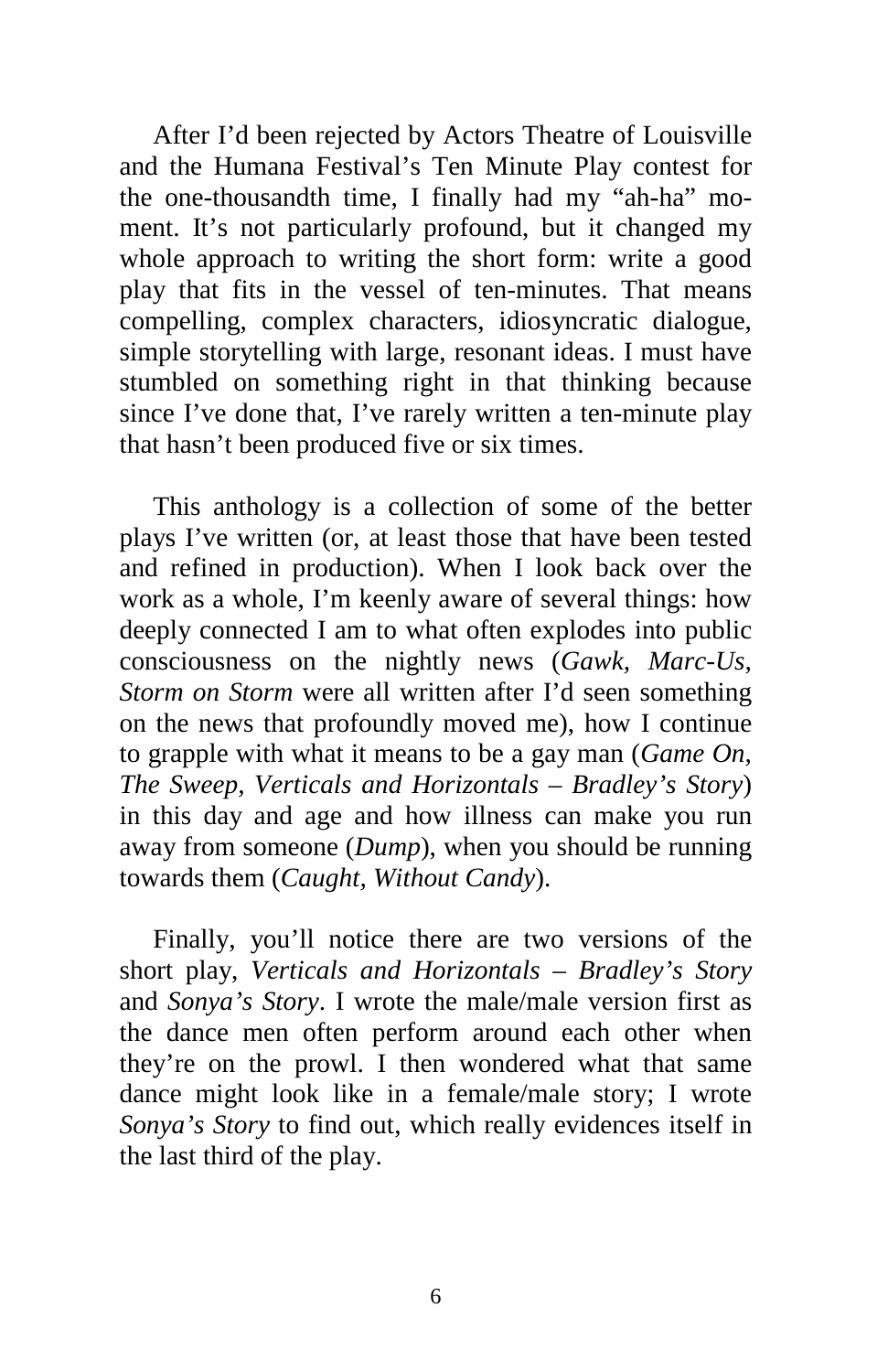This anthology bears the title *Verticals and Horizontals*, because it's my observation that you're either one or the other, and at some interesting point in life there's an intersection of values, beliefs, truths or life situations when you encounter someone on the opposite emotional end of the spectrum as you. What happens then? I hope you enjoy the plays, and that you discover if you're a vertical or a horizontal. Let me know.

Gary Garrison Westport, Connecticut October 2013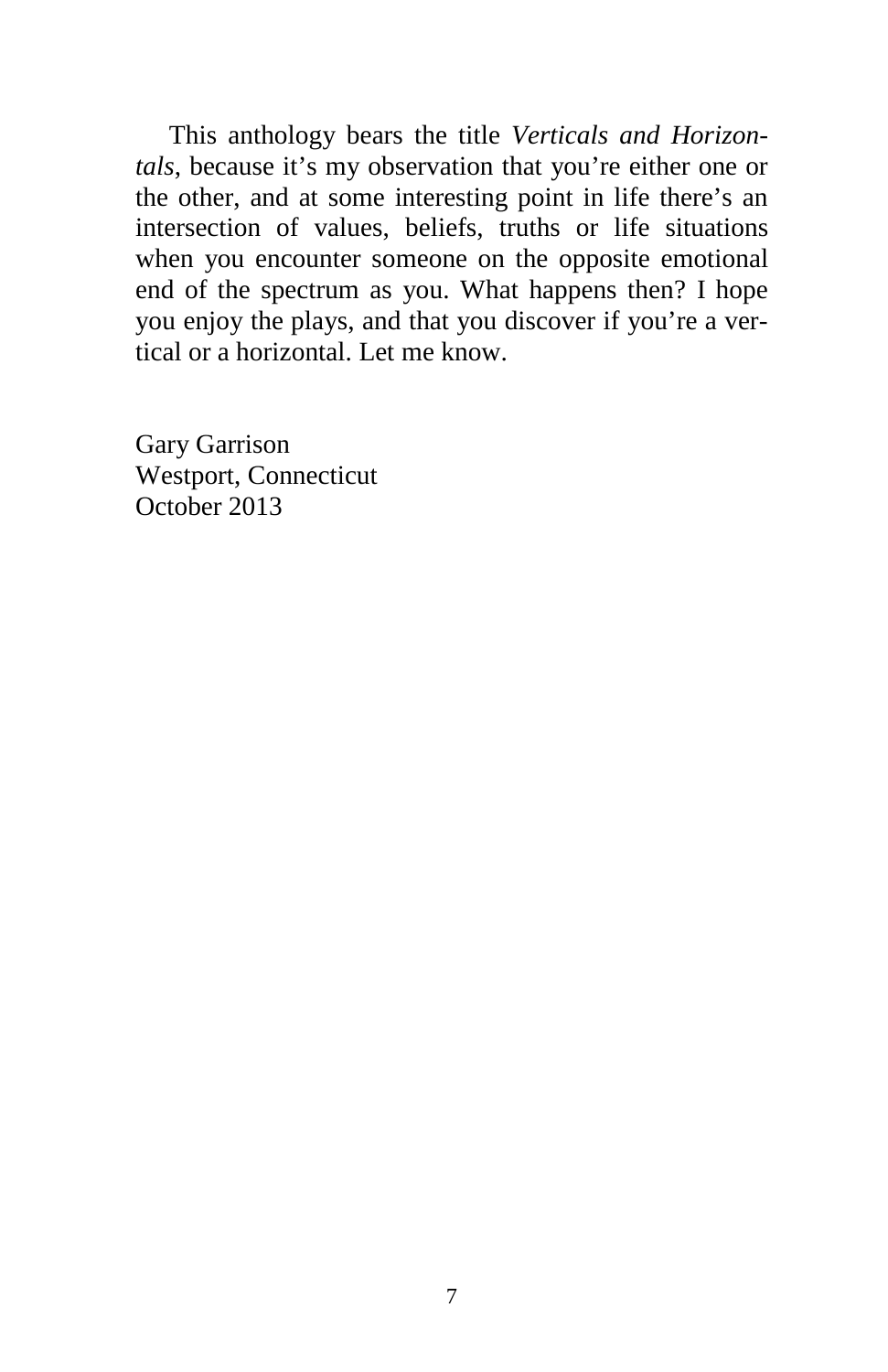Special thanks to Jason Aaron Goldberg and Original Works Publishing for making this all so easy, to Tari Stratton for her expert editorial eye and Michel Wallerstein for so much support and encouragement through the time these plays were written.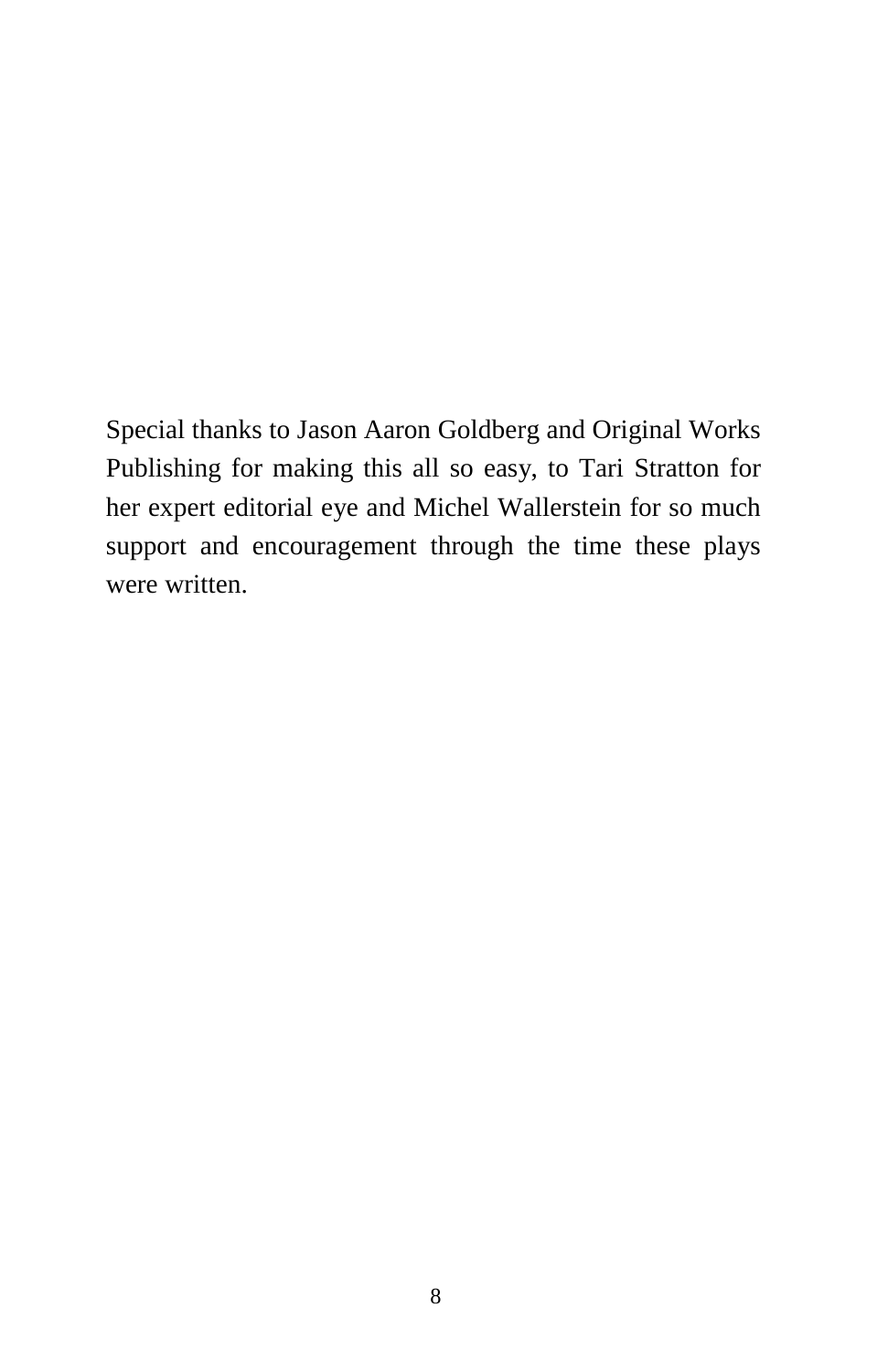*Verticals and Horizontals* was assembled as an evening of theatre for Playwrights Playground at the Cherry Lane Theatre in New York City in April, 2012, with the following cast:

#### **Storm on Storm**

Chicky . . . . . . . . . . . Kate Levy Norton . . . . . . . . . . . Tim Maculan

#### **Dump**

Pauley . . . . . . . . . . . Brooke Haney Corrina . . . . . . . . . . Erin Mallon

#### **The Sweep**

Frank . . . . . . . . . . . Tom Bozell Johnson . . . . . . . . . Tim Maculan

#### **Verticals and Horizontals – Sonya's Story**

Sonya . . . . . . . . . . . Brooke Haney Nolan . . . . . . . . . . . Tom Bozell

#### **Gawk**

Winnapeg . . . . . . . . Marjorie Johnson Joyce Craine . . . . . . Kate Levy

#### **Marc-us**

| $Cordy$ Erin Mallon       |
|---------------------------|
| Michael Tim Maculan       |
| Adelphia Marjorie Johnson |

#### **Game On**

Donnie . . . . . . . . . . Gary Garrison Ted . . . . . . . . . . . . . Tim Maculan

### **Caught, Without Candy**

Amanda . . . . . . . . . Brooke Haney Donna . . . . . . . . . . . Kate Levy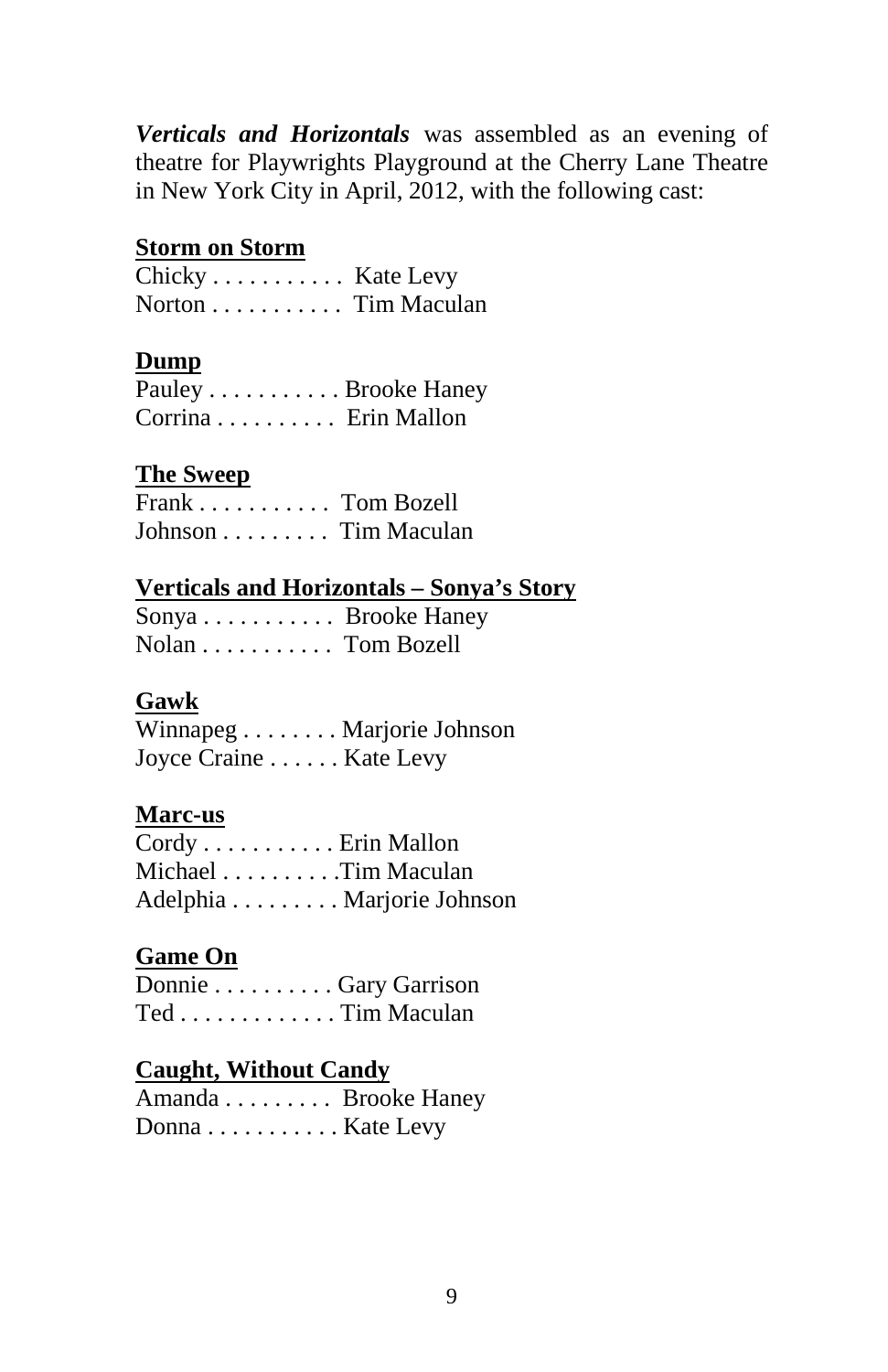# **TABLE OF CONTENTS**

| <b>VERTICALS AND HORIZONTALS -</b> |
|------------------------------------|
| <b>VERTICALS AND HORIZONTALS -</b> |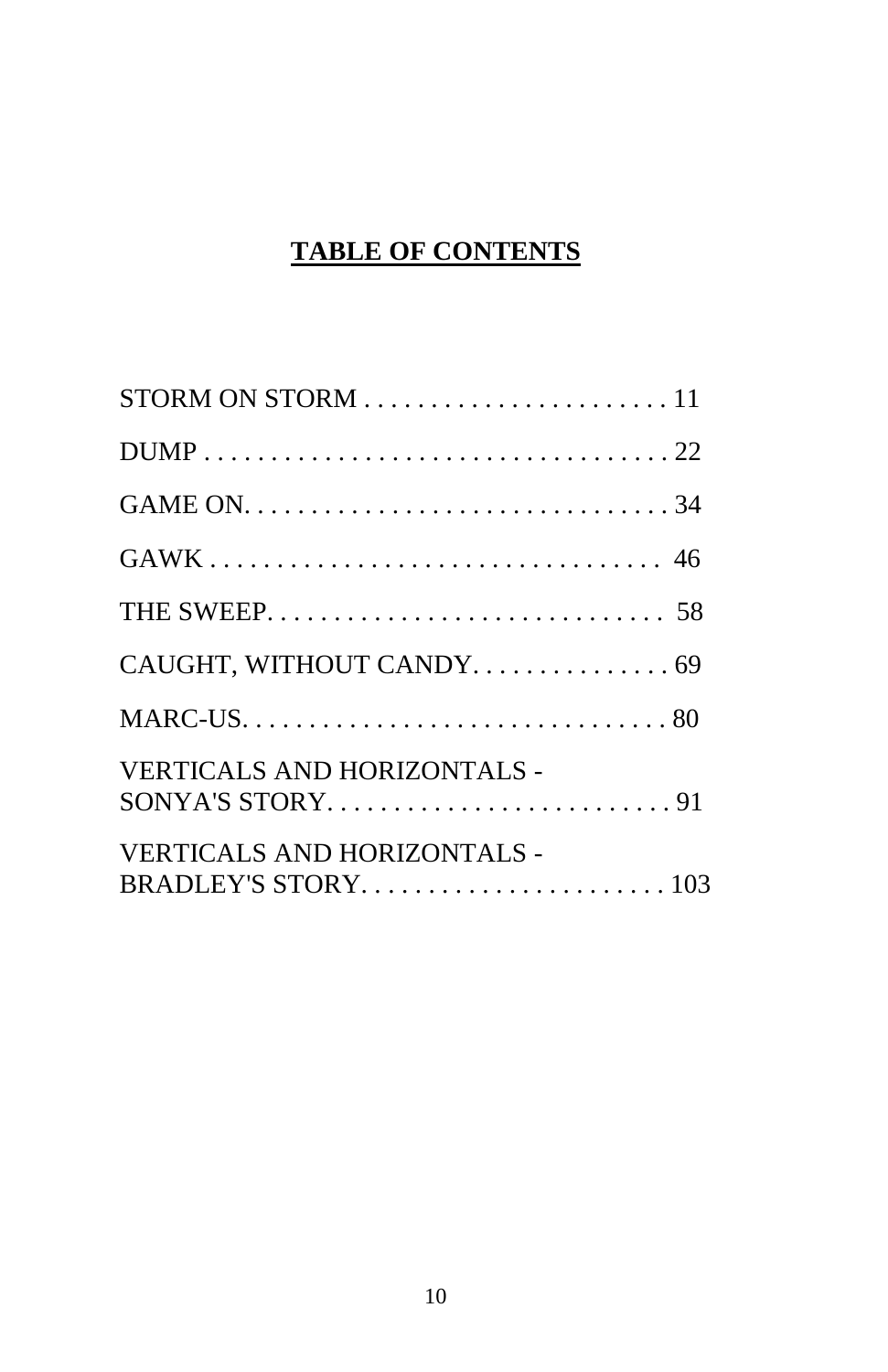# **STORM ON STORM**

*Storm on Storm* received its world premiere at Stageworks/Hudson, New York in May, 2006, as part of their *Play by Play Festival*, under the direction of Laura Margolis, with this cast:

Norton . . . . . . . . . . Joe Quant

Chicky . . . . . . . . . . Eileen Schulyer

Subsequent productions include the  $9<sup>th</sup>$  Annual Boston Theatre Marathon (2007); as part of *An Eclectic Evening of Shorts* for Artistic New Directions in New York City; as part of the *Summer Shorts Festival* at City Theatre in Miami, Florida; as part of *The Short Attention Span Festival* at The Barn Theatre in Key West, Florida; as part of *An Evening of Shorts: One-Act Plays for Theater-Loving People* at The Arts Center of the Capital Region, Troy, New York; and was a finalist for the Heideman Award at Actors Theatre of Louisville.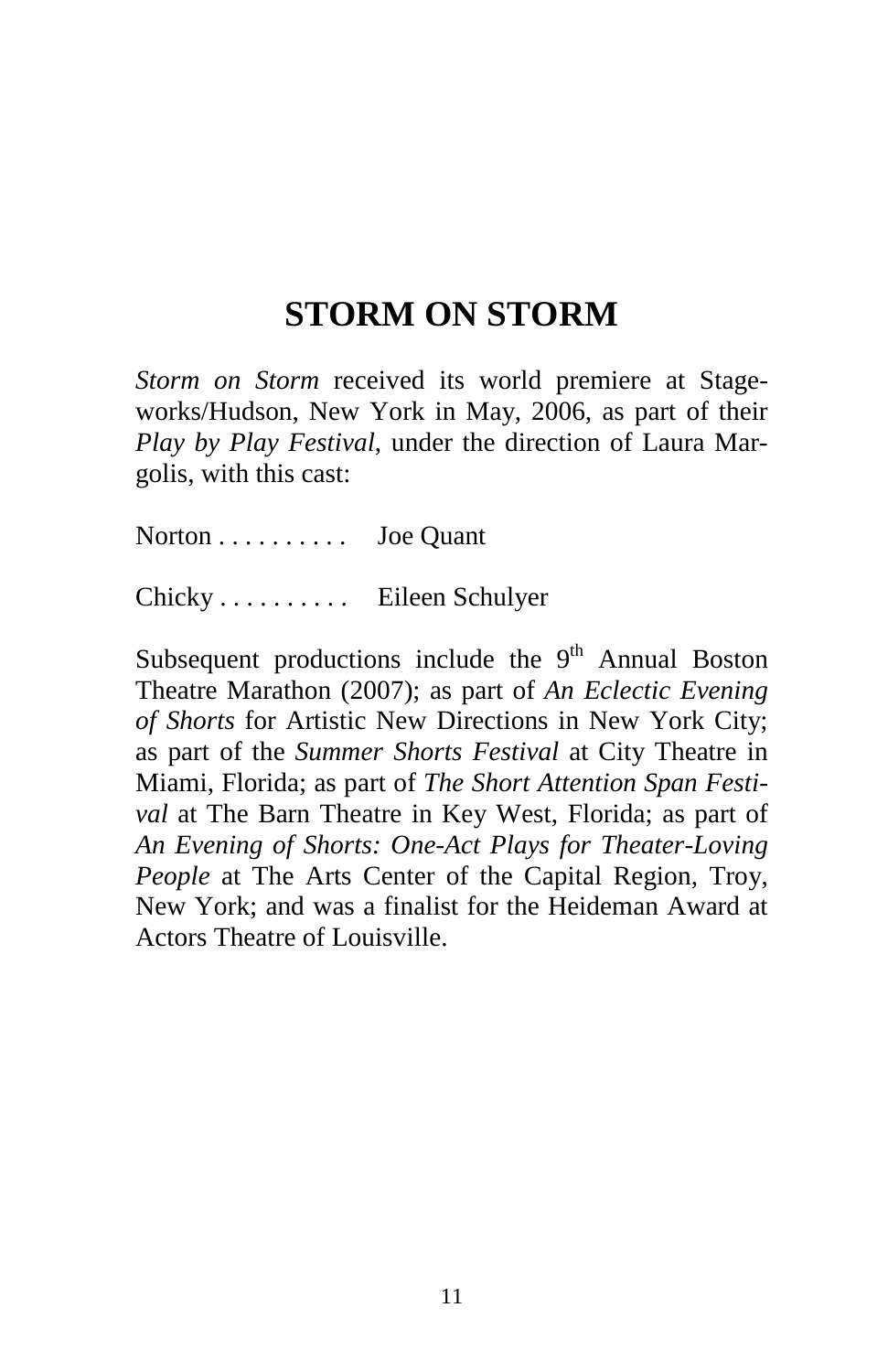# **CHARACTERS:**

NORTON—M. 49. Has been struck by lightning twice.

CHICKY—F. 48. Has quietly suffered through her husband being struck by lightning twice.

### **TIME:**

Right now, minutes after a summer deluge of rain.

### **PLACE:**

Norton and Chicky's backyard garden in Summit, New Jersey.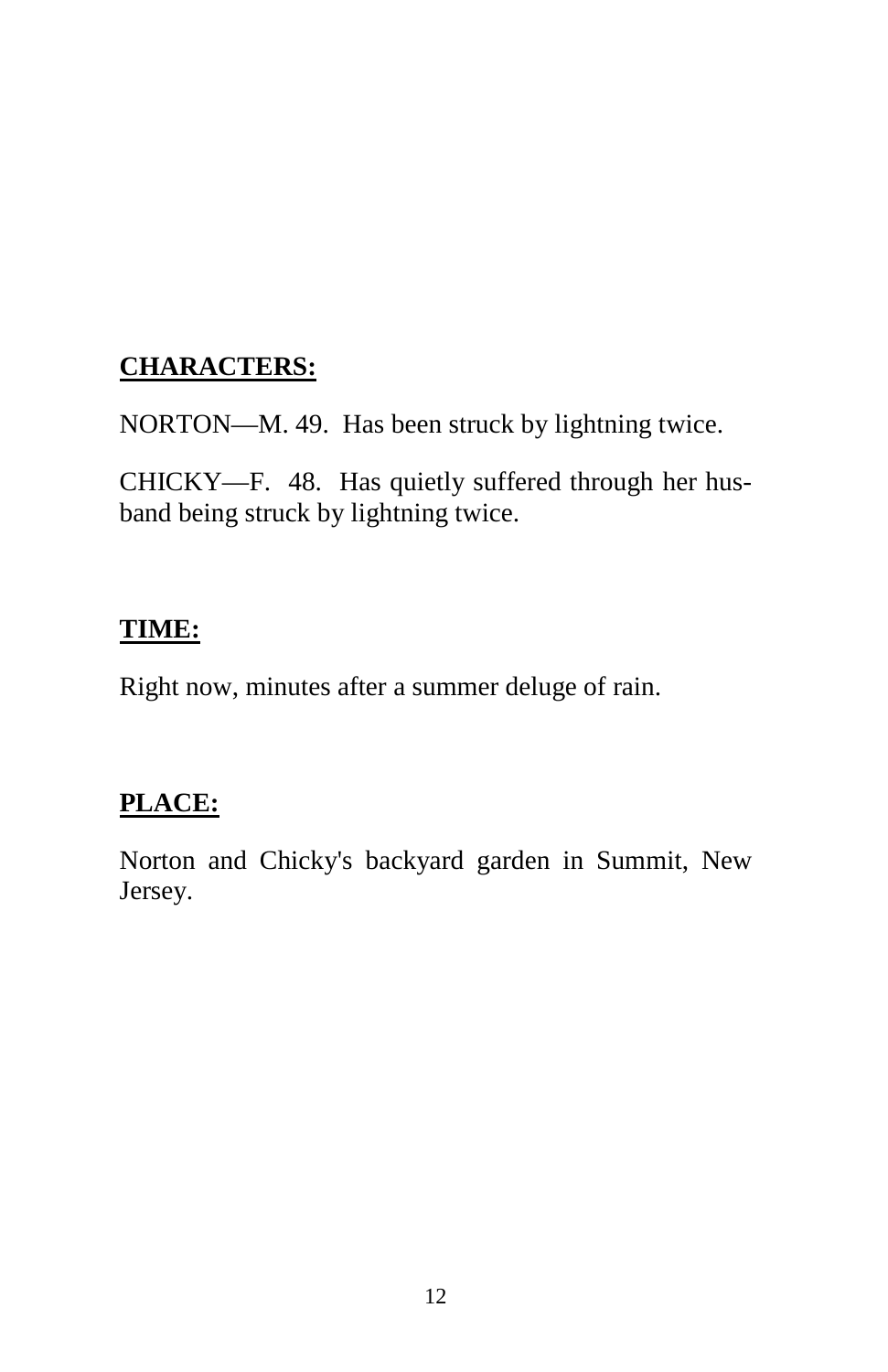### STORM ON STORM

(*Norton sits on a bench under a dome-shaped trellis covered with ivy that's interwoven with a wide variety of white and lavender ribbons, bows, and flowers: it's clearly over-decorated for a wedding. At his feet is a large bouquet of white roses tied at the stems with a lavender ribbon, resting upside down with the stems in the air.*

*Lights pop up to reveal Chicky, standing off to Norton's side, facing him, stiffly holding an open umbrella.)* 

- CHICKY: (*Fed up.*) Alright, let's get it allllllllllll out, Norton, can we? All the feelings, all the thoughts, all the heartache and headache. Everything! Let's leave no stone unturned, leave nothing unsaid.
- NORTON: Have you ever left anything unsaid? I don't think so, Chicky.
- CHICKY: (*Forging ahead*.) Yes, I admit it. It's hard to live with a man that's been struck by lightning . . . TWICE! Yes, I'm frightened to be close to you when we're outside and there's a storm on the horizon, as there is now. And no, I don't understand -- in fact NO ONE understands -- why you seem to bring bad weather with you everywhere you go.
- NORTON: Not everywhere. That's an exaggeration.
- CHICKY: Everywhere, Norton! For three years thunder, lightning, rain, sleet and snow -- not to mention the occasional hurricane force winds -- have followed you around like a puppy at your heels. You're banned from traveling in forty-three states. The Weather Channel has its own on-screen icon of you to let people know exactly where in the world you are so everyone else can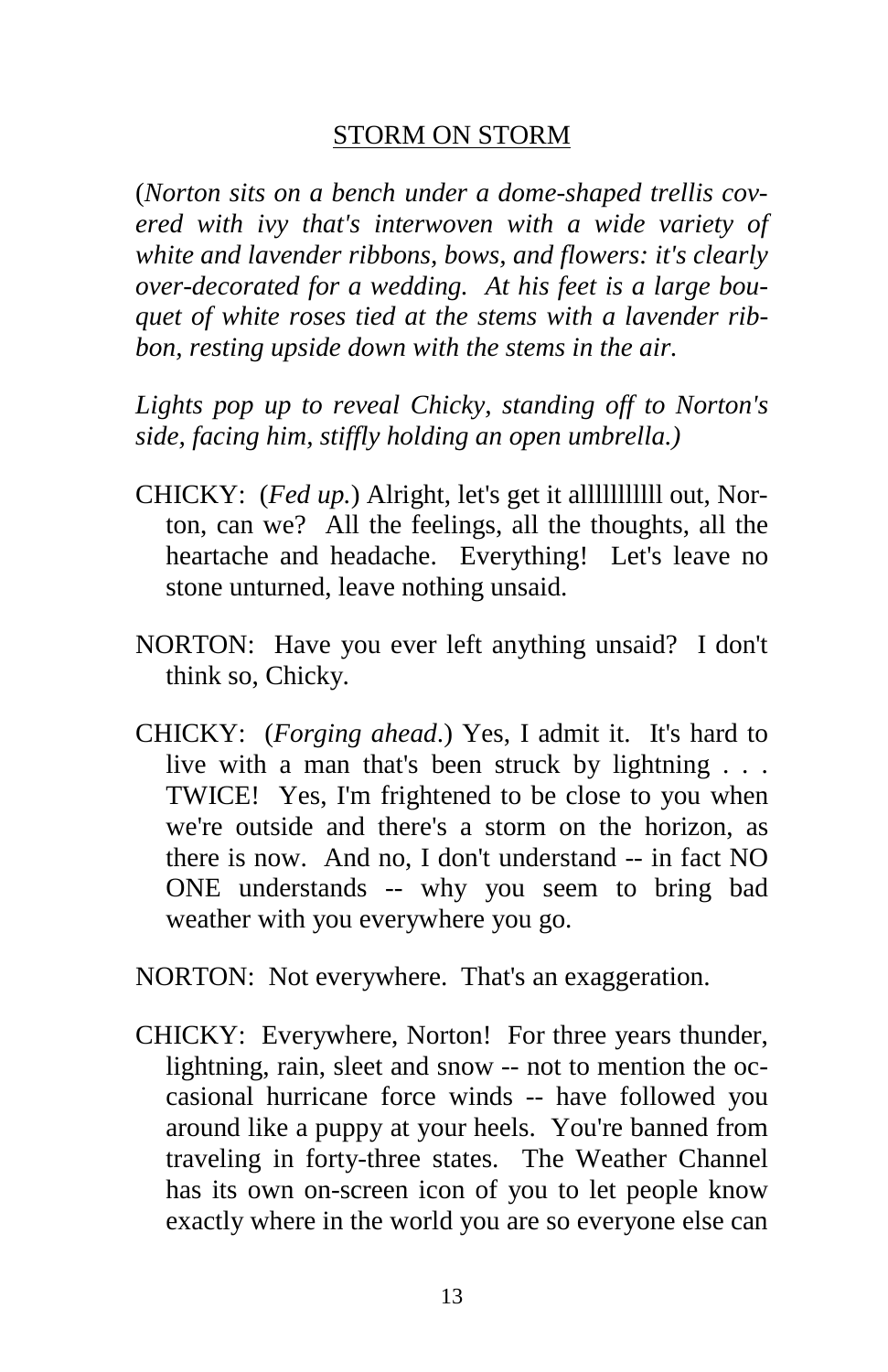make travel plans. And while the scholars, scientists, meteorologists, universities, newspapers and fifth grade science clubs all try to figure out why Norton Templer, Lawn Furniture Salesman from Summit, New Jersey is "weather provoking" -- a term I still find uncomfortable, quite frankly -- I spend my days trying to love you as if nothing has happened. But you, my sweet but troubled husband, refuse to let that happen.

- NORTON: Because I'm miserable!
- CHICKY: WE'RE ALL MISERABLE! Not the least of which is your young daughter who begged you for months to let her elope.
- NORTON: I wanted my daughter to have a traditional wedding outside in our beautiful back yard. Why is that so hard for everyone to understand?
- CHICKY: What you wanted was to prove to the world that your run of bad weather-luck was broken after visiting some feather-wearing, rattle-shaking, clay-potmaking Shaman from Santa Fe who sells gas on the weekends at an Exxon station to make ends meet.
- NORTON: He had a gift!
- CHICKY: He had an act! And it got you where, Norton? Nowhere. So now that you've managed to rain out the rehearsal for your daughter's wedding, as well as seemingly flood three local counties due south of here, your daughter would like you to leave and take the bad weather with you. If you want a wedding, she'll have a wedding. But she won't have a wedding that involves her father because that comes with a hundred percent chance of rain, sleet, snow, hail or coastal swelling.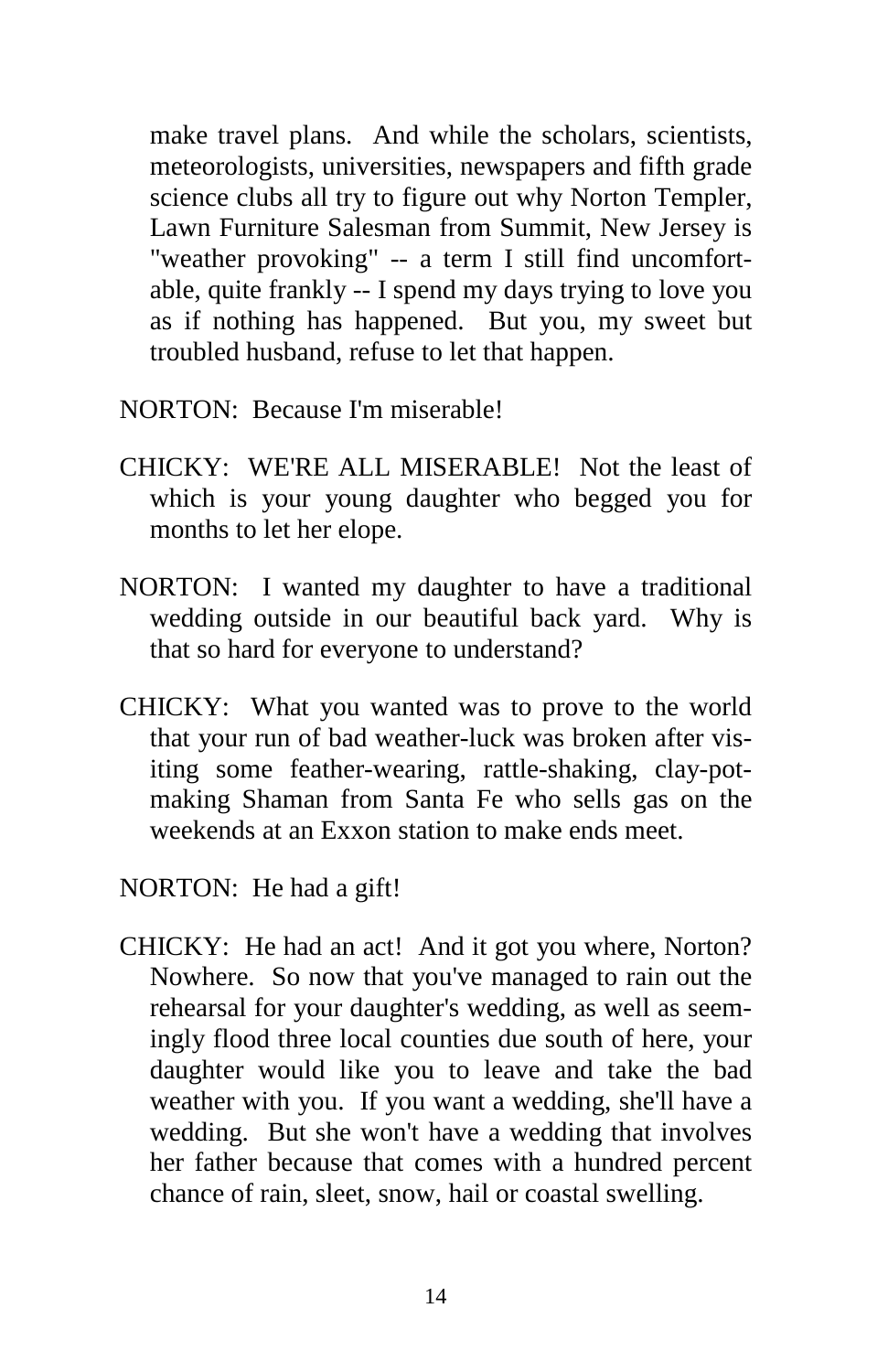(*A huge sigh. Thunder rumbles in the distance, making them both very uneasy*.)

NORTON: (*Quietly.*) I'm not going anywhere, Ms. Doom and Gloom. So go back in the house.

(*Norton miserably stares out at something in the distance, then maybe for the first time, notices the paper plate with a pile of chicken wings in his lap. Maybe for the first time, we notice the whole left side of him appears to be paralyzed. He grabs a chicken wing with his right hand and chews voraciously.)*

- CHICKY: Wings, Norton?
- NORTON: Don't start with me, Chicky.
- CHICKY: Who's starting? I'm just looking at that pile of disassembled chicken in your lap and it gives one pause.
- NORTON: "Gives one pause?" Who talks like that, Chicky? I don't talk like that. Do you talk like that? I don't recall you talking like that, but then again, the last three years have been a bit of a blur for me.
- (*He bites into a wing voraciously and chews.)*
- CHICKY: You've got a pile of fried chicken wings from the rehearsal dinner on your lap, Norton. You've been on a very strict diet for two years because of your health, and today, with a lap full of wings, it all goes to hell.
- NORTON: It all went to hell wayyyyyyyyyyyyyyyy before the wings. Three years ago I began my slow, torturous descent into hell and today I finally sunk to the lowest of the low: the underbelly of Satan's ball-sack. That's how low, how deep in Hell I am.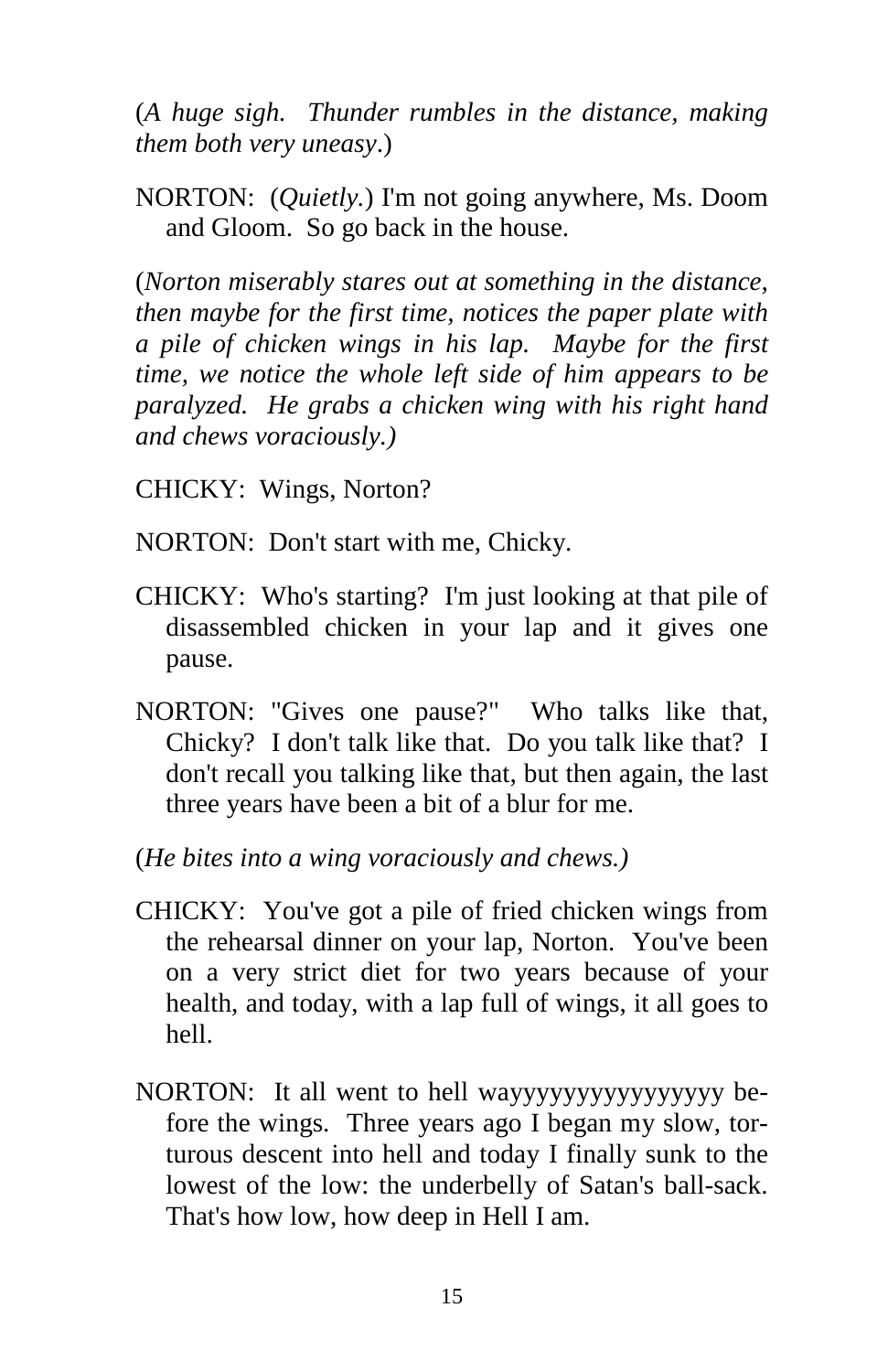- CHICKY: Oh, for God's sake, "Satan's ball-sack," Norton? Where in the world did you get something like that?
- NORTON: In the same store you bought "it gives one pause." You might know the store. It's right on the corner of "Who-Gives-A-Shit Street" and "Stop-Bustin'-My-Balls Avenue."
- CHICKY: You know, things would be just a little bit easier, if . . .
- NORTON: What? If what? If three years ago I hadn't been struck by lightning but miraculously lived to tell the story? If I hadn't, not a year later, almost to the date, been struck again by yet another bolt of lightning -- something that's been documented only twice in all of history -- but happens to me: Norton Templer, Lawn Furniture Salesman from Summit, New Jersey. Things would be so much easier if what, if that hadn't happened?
- CHICKY: I was going to say things would be so much easier if you weren't so dramatic about everything.
- NORTON: Oh, gosh. I'm sorry. Am I being dramatic? Hmmmm. Now why would that be? Could it be that my daughter decides at her wedding rehearsal that I should not walk her down the aisle to give her away, but in fact should stand approximately two hundred feet away from her -- a fun fact she Googled last night when she couldn't sleep: what is the safe radius from a lightning strike? Two hundred feet. That would put me in the street, Chicky, to watch my daughter's wedding. And now I learn she'd like me to not be here at all! Or is it that my wife, who's concerned about me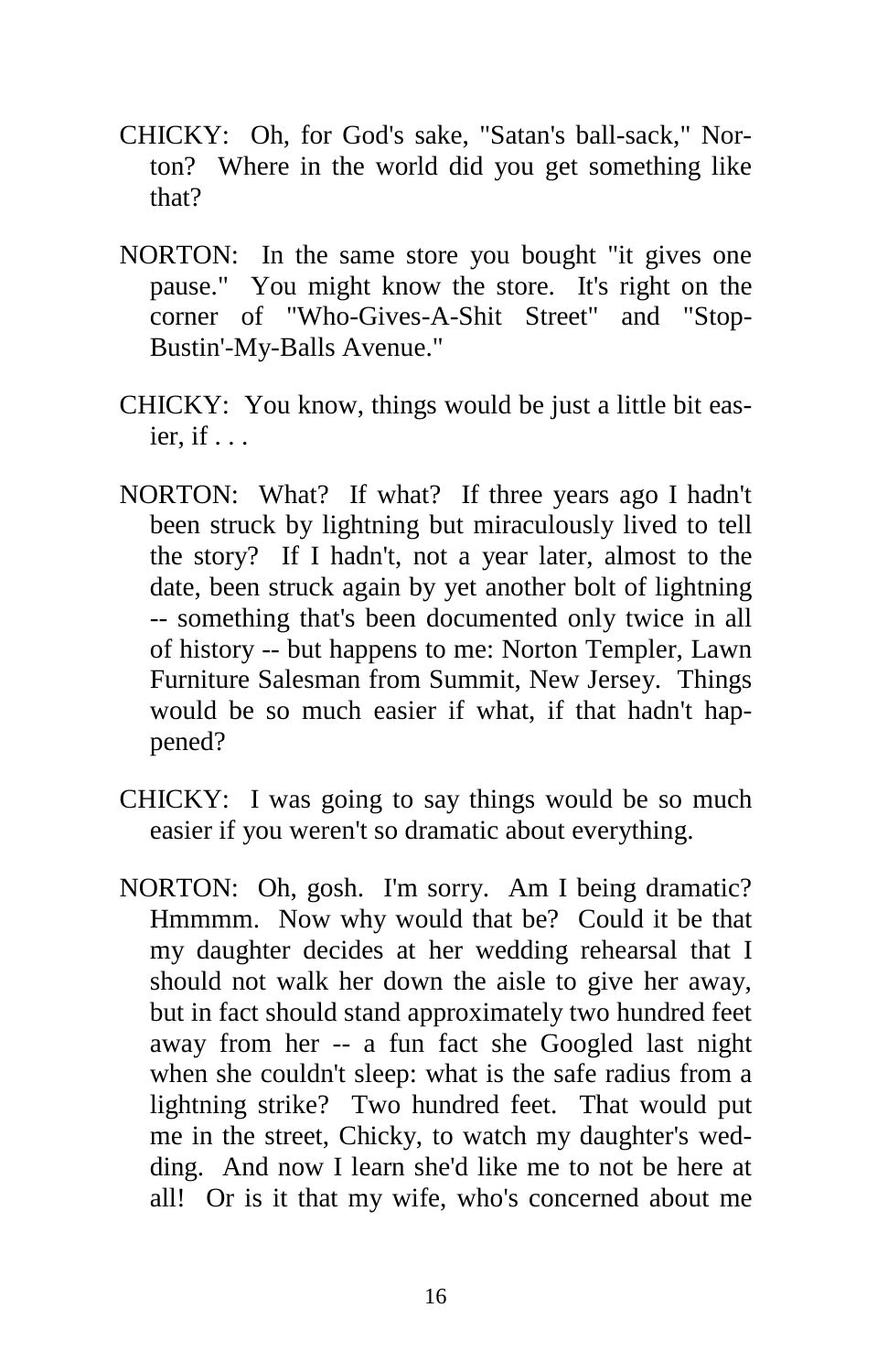# **DUMP**

*Dump* was originally conceived and had its world premiere as part of the *A-Train Plays* for the Neighborhood Playhouse in New York City and was anthologized by Playscripts, Inc., following that production in 2005. It was subsequently produced as part of the 10<sup>th</sup> Annual Boston Theatre Marathon.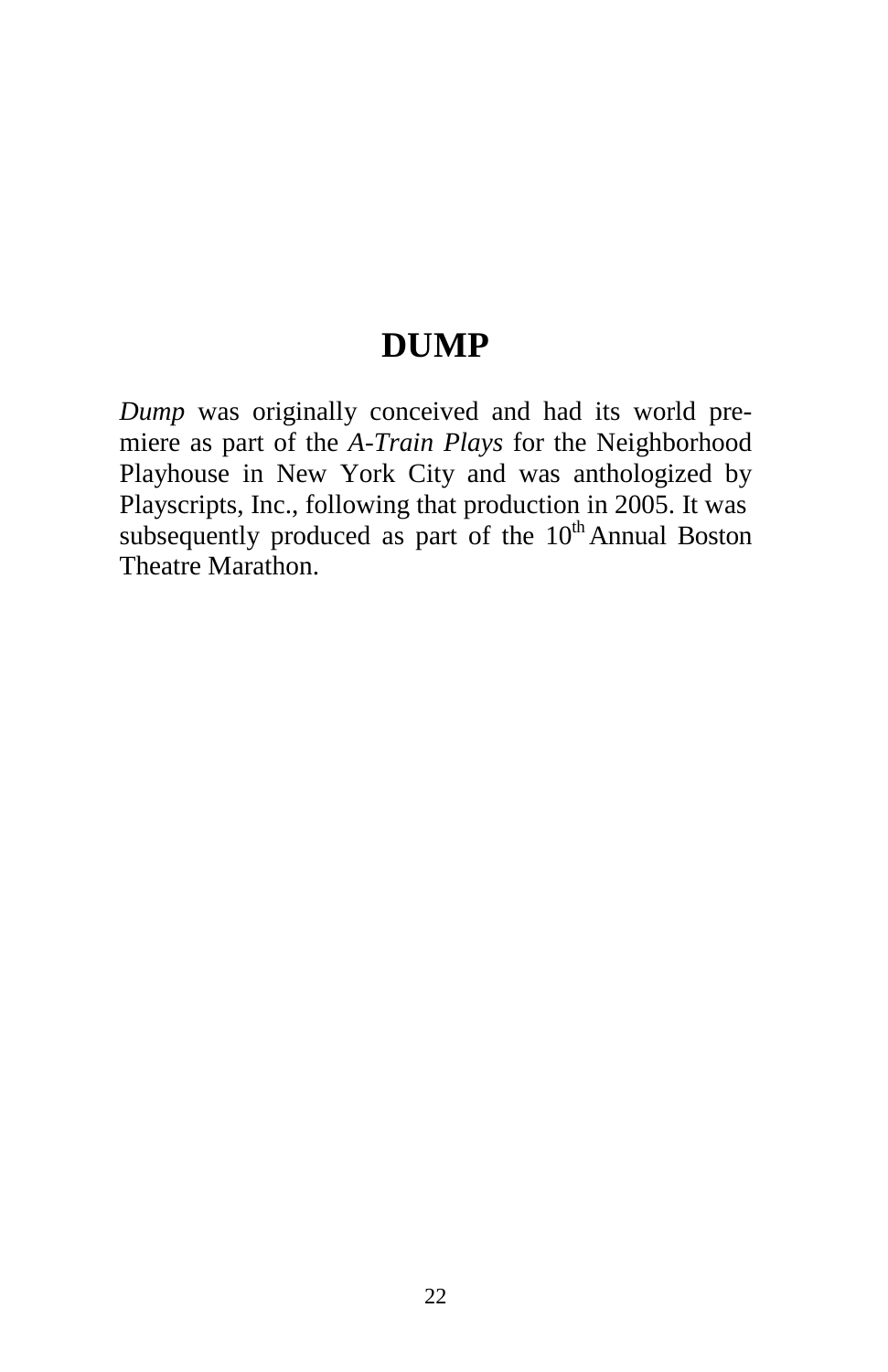# **CHARACTERS:**

PAULEY**—**F. 25 or 35**.** Fading. Tired. Finds her happiness in the smallest of places.

CORRINA—F. 25 or 35. Pauley's best friend. Attractive, energetic, painfully aware.

# **TIME:**

A fall day in Manhattan, late afternoon.

# **PLACE:**

A New York City subway car.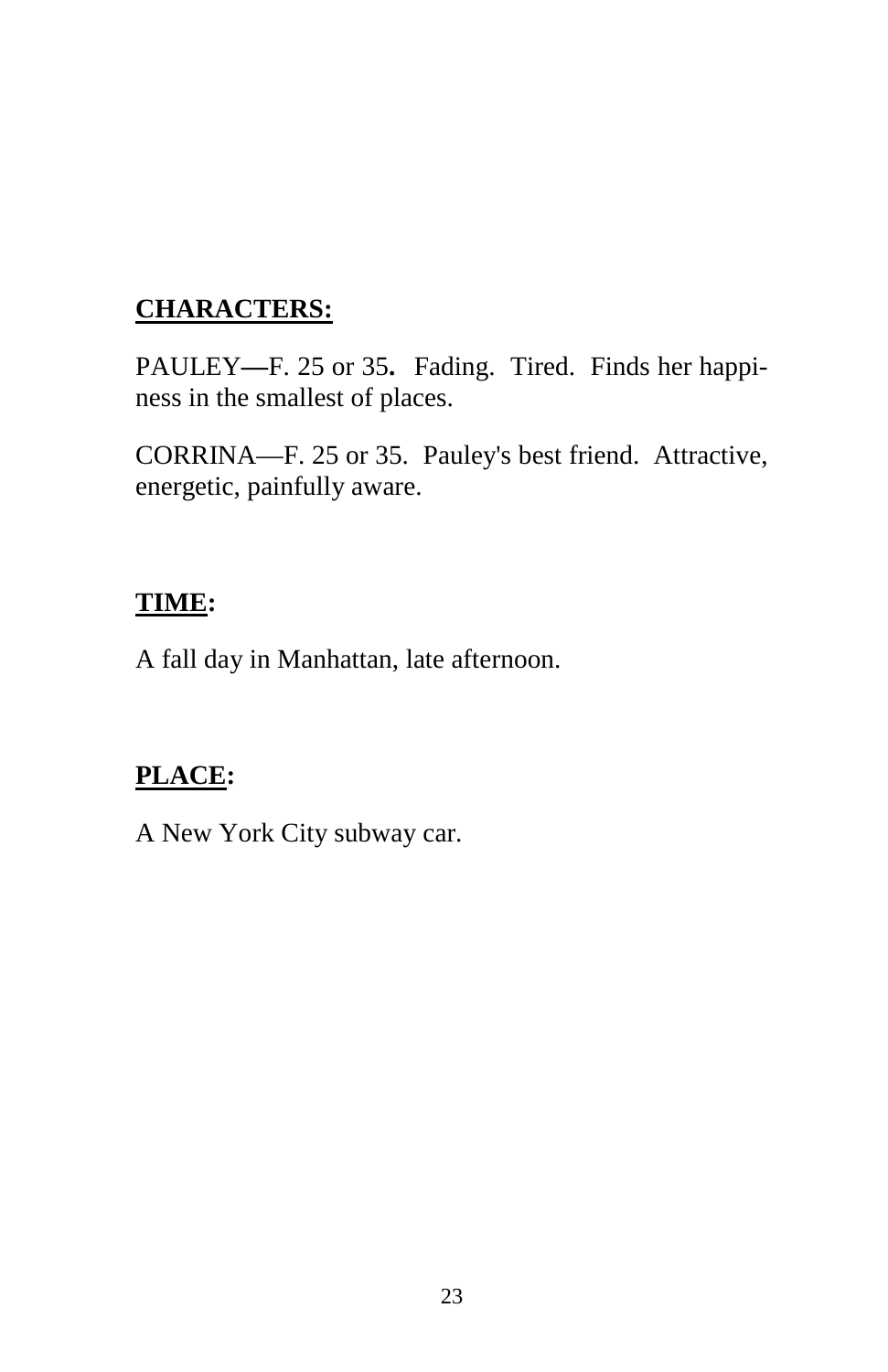### DUMP

(*We hear the sound of a subway train rushing through the tunnel to its stop. The chime that signals the doors of the subway car opening brings the lights up.* 

*Pauley and Corrina, young women in their late 20's, enter the subway car mid-conversation -- and sit.)* 

- PAULEY: So, yeah, I walk in and he's got his pants stuffed down around his ankles. He's standing on one foot, and he's got the other foot high up in the sink. Water is shooting out of the faucet, full blast, spilling everywhere, and he's got shaving cream lathered on his legs from his feet, past his ankles, up to his knees, up past his thighs, all the way up to his you know, his, his… you know, there. (*Indicating his groin*.) And he's got shaving cream there around his, his, his thing, and then two dots of shaving cream -- one on each nipple.
- CORRINA: (*A burst of laughter.)* Oh, no. Oh, God. On his nipples?
- PAULEY: And so I say, "Dad?! DAD! What are you doing?" Which is a stupid question because I can clearly see that he's -- hello -- shaving. Big, long strokes from the ankle all the way up to his thing. I mean, he's shaving like a pro. Like he's been doing it for years. Like in a way I've never done myself. You've never seen shaving like this. And he just smiles at me . . . this sad, pathetic smile.
- CORRINA: I just hate this. I really just . . . just hate it; for you, for him. It's tragic. It's just so . . . God, it's tragic, isn't it?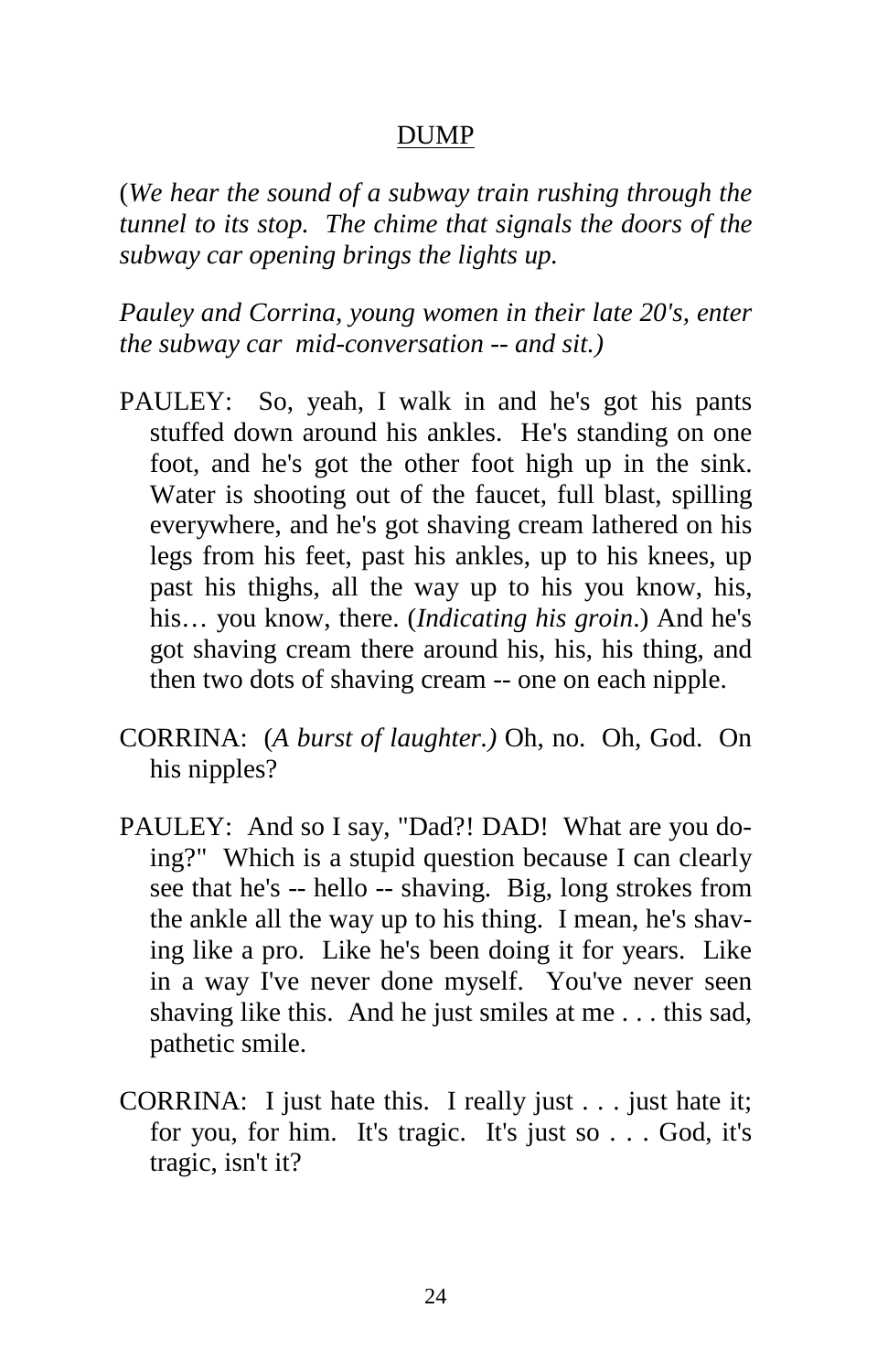- PAULEY: (*Overlapping the first "tragic.")* So the sink is full of water. Full! To the rim, almost. And just above it, I swear, perched on this narrow, narrow shelf is his portable television set. It's just hanging there, ready to tip over and fall in at any moment. But I don't want to say anything and scare him, right?
- CORRINA: Right! Of course not. Jesus, the man would be toast.
- PAULEY: Exactly. So he's staring at the television, and this cooking show is on. Someone's teaching the world how to sauté liver, of all things. So he's shaving and watching the liver, and shaving and watching the liver, but real intense like. And as God as my witness the man gets a full-on, straight-up, hard-as-a-rock erection.
- CORRINA: (*Another burst of laughter*.) Shuuuut up! No way. Shut UP! Shit. And it's your father, which is totally, uhm, something. Ewwwww. Oh, my God, this is just so horrible.
- PAULEY: And I'm, like, not looking, but looking, but not wanting to, but having to anyway and knowing this will be imprinted in my memory until the end of time. Not to mention I'll never, ever eat liver again.
- CORINNA: He's done some weird shit over the last two years, Pauley, but this . . . this is . . . this is just messed up, doll.
- PAULEY: So I'm looking at my father, who's looking at the cow liver with a raging hard-on, and I think, "You know, Pauley, that's it. There's no more structure. No more form. No more rules. Nothing. It's broken, or he's broken, because if he can sport an erection in front of his own daughter without even considering –"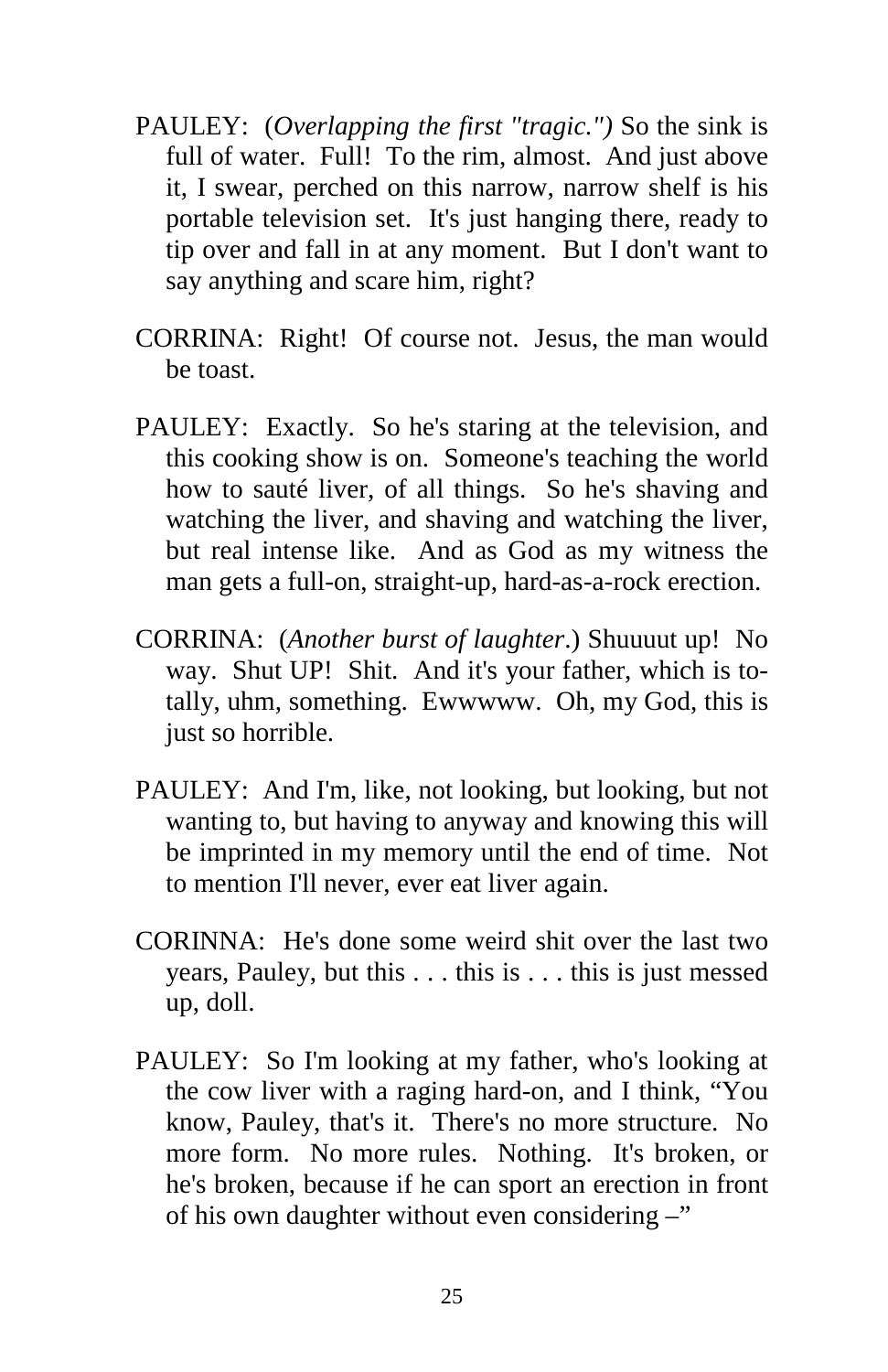# **GAME ON**

*Game On* was first produced under the title *It Belongs On Stage and Not In My Bed* for the HOMOgenius Festival at Manhattan Theatre Source, New York City, in June, 2003, directed by Courtney Wendell with the following cast:

Donnie . . . . . . . . . . Craig Lenti

Ted . . . . . . . . . . . . . Adam Hunter Perez

The play underwent a significant rewrite for the  $13<sup>th</sup>$  Annual Boston Theatre Marathon (2011), and had its world premiere under the title, *Game On*, by the SpeakEasy Stage Company, directed by Scott Sinclair with this cast:

Donnie . . . . . . . . . . Connor Christiansen

Ted . . . . . . . . . . . . . Grant MacDermott

This version was directed and produced by Israel Horovitz at Studio Theatre as part of its *10x10 – 2012 Series* in The Byre Theatre, St. Andrews, Ireland, in June, 2012.

This play has been produced with younger (in their 20's) and older men (in their 40's); each variation has its own special poignancy.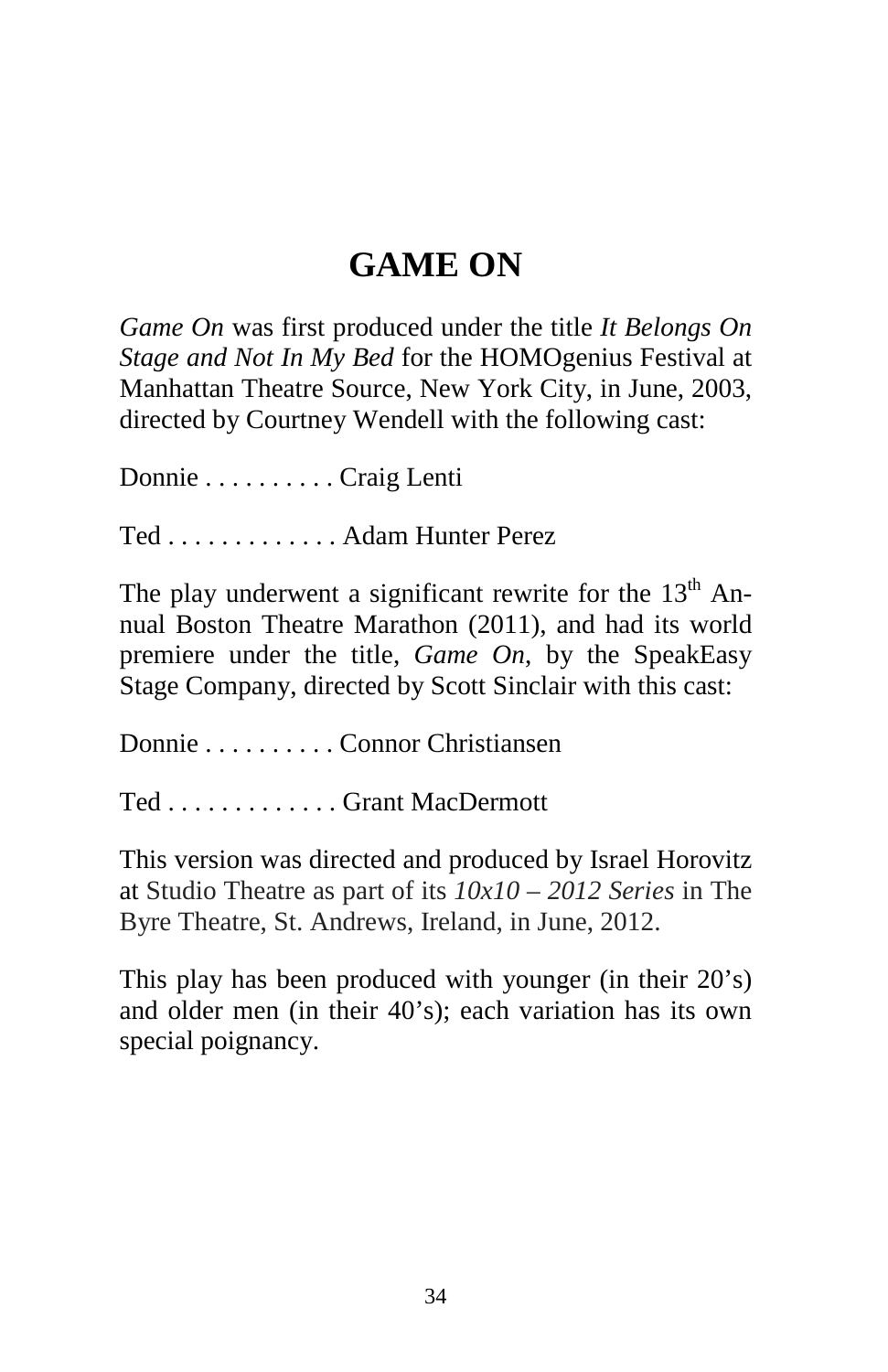# **CHARACTERS**:

DONNIE—M. 29 or 42. Good-hearted, sweet, innocent; can be a lion when provoked.

TED—M. 32 or 48.Not so innocent.

### **TIME:**

The present.

### **PLACE:**

Next door to where you live.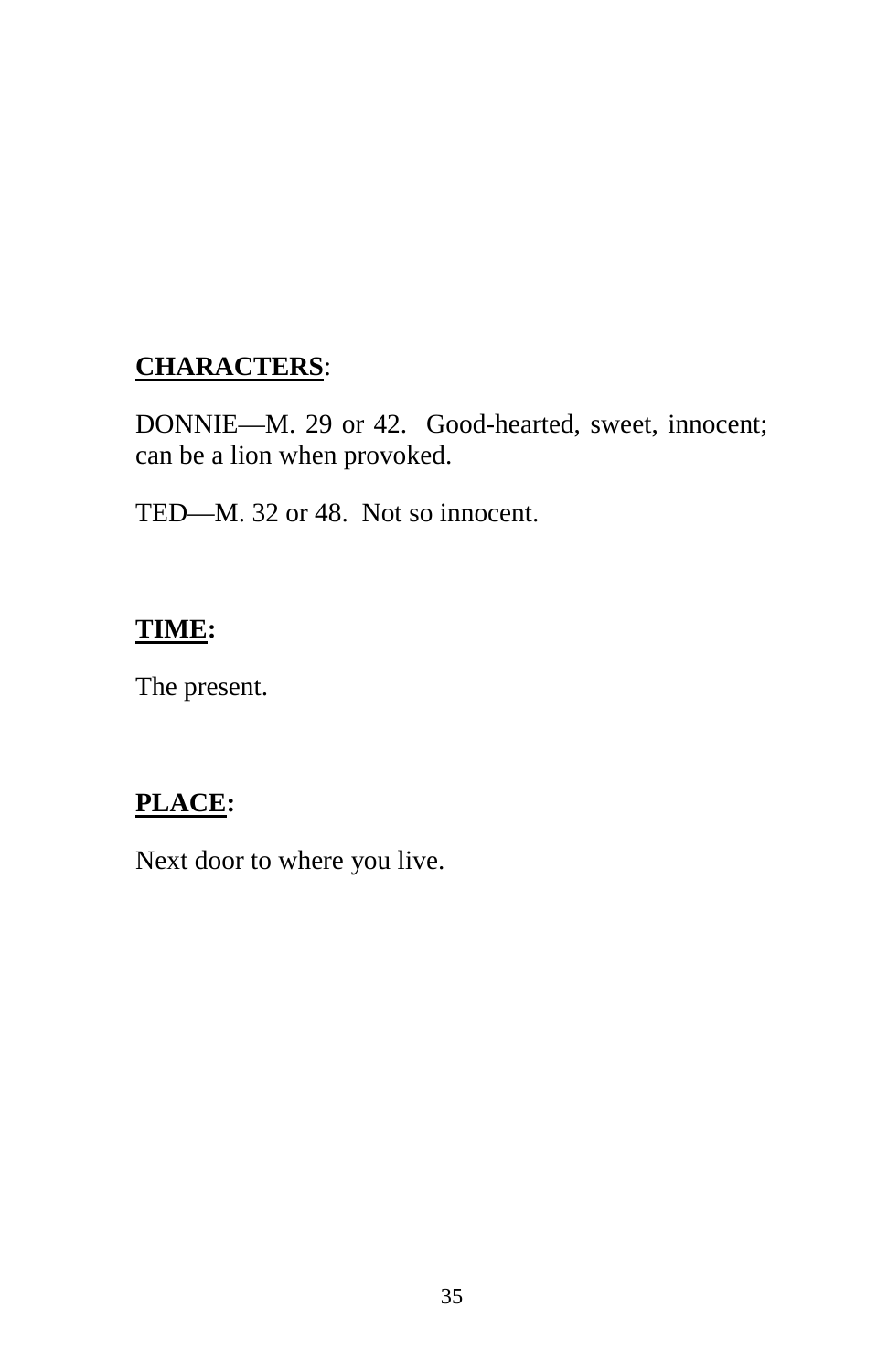#### GAME ON

(*Shirley Bassey's "History Repeating" brings the house lights down. Donnie and Ted stand at Donnie's front door. It's the end of the evening of their first date*.)

- DONNIE: Well, thanks . . . and, you know, Ted, it was great. Really great. I mean, I've had, like, a hundred first dates so finally I meet someone who . . . wait. That didn't come out right. What I meant to say is that finally I meet someone who's not, like, a freak or living with his blind mother or a recovering crystal addict or - - wait. Not that there's anything wrong with recovery or blind mothers. I'm just trying to say, I had a great time and so thanks, a lot.
- TED: Sure. It was fun.
- DONNIE: Oh, and sorry about your shoe.
- TED: No problem.
- DONNIE: Boy, who knew? Salsa really stains, huh?
- TED: Well, you know . . . suede and all.
- DONNIE: I thought I spilled, like, just a tiny drop but half your shoe is covered! (*Brightly*.) But it came out of your shirt!
- TED: (*Trying to be nice.*) Uh-huh. Almost.
- DONNIE: Ted, if you want to step inside, I'm happy to, you know, spray something on it and wash it, dry it and I could even iron it for you. I excel in stain-removal. I mean, I have to: I live with me.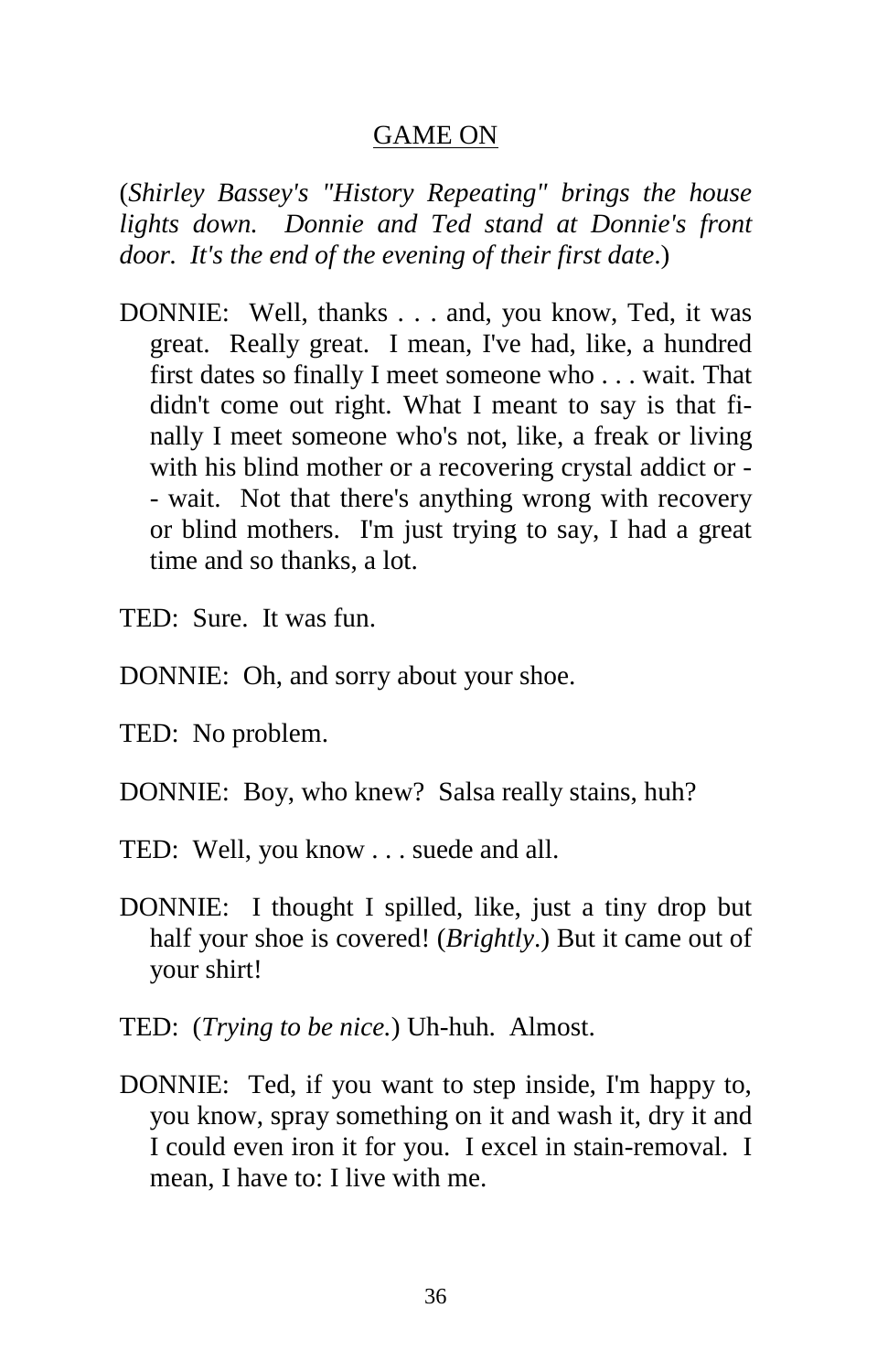TED: Donnie, it's okay. Really. We had a great time, and it was nice to meet you, and sooooooooo, I think I'll just head out.

DONNIE: Oh. Okay, then. Okay, uhm. Well . . .

(*Donnie leans in for his kiss good-night. Ted leans in, and at the last millisecond, whips around and gives him a side to side shoulder hug. It's really awkward for both of them. Ted tries to break the moment*.)

- TED: Nothing like a good ol' hug, huh? (*Faces him and pats him on both shoulders, finalizing the moment*.) Be good, guy. And I'll . . . I'll see you again.
- (*He starts to walk away. Donnie steps forward*.)
- DONNIE: We won't though, huh?
- TED: Sorry?
- DONNIE: We won't see each other again. Right? And that's okay, Ted. I mean, we're both pretty new to this, huh?  $So.$ ...
- TED: You know, I should set that straight. I think, maybe, I exaggerated that a little. I'm not that new to it. I guess I was maybe thinking it just feels… new… with every new person. You know what I mean?
- DONNIE: So have you dated a lot?
- TED: Oh, no. Not a lot--a lot.
- DONNIE: Like what? Five, six, seven guys?
- TED: In what, what length of time are we talking here?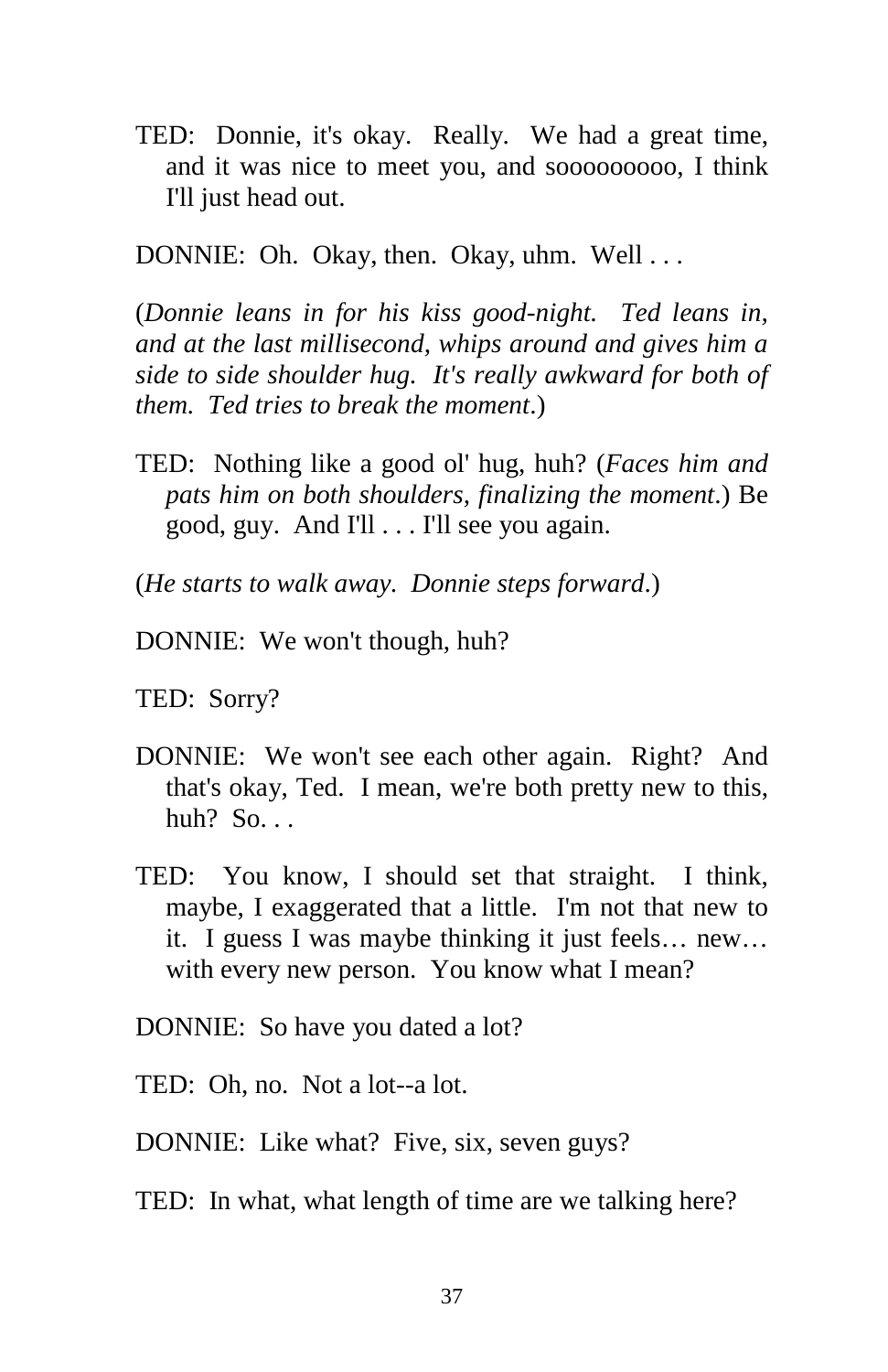- DONNIE: I was thinking in, you know, ALL time. See I thought . . . I remember you saying that you're . . . and your profile said "Almost a virgin," or was it "like a virgin," or  $\ldots$
- TED: Oh, gosh, those profiles . . . they . . .They're just so hard to write, aren't they?
- DONNIE: Well, I'm really new to this and I can use some straight-up answers here. I mean, did I do something wrong, besides the salsa spill? Oh, and the big burp. But I swear I don't know where that came from. I'm not in the habit of just releasing gas, just gushing forth…
- TED: Donnie, look, don't worry about it, okay. It's really late and I should be going. I have a really big day tomorrow.

### (*Ted drifts away, leaving Donnie alone, hurt*.)

- TED: (*To himself*.) Shit. (*Turning to Donnie*.) You know what? You're right. You're absolutely right. We spent some time together, shared some chips and really good salsa, half of which is on my shoe right now, so I should just be honest and say . . . I should say . . . Hmmmm. I should just say, you know, you're . . . I mean, and we . . . we . . . you . . . Hmmm. I-should-just -be honest . . . and say . . . (*Clears his throat*.) . . . Alright. Uh, okay. I'm totally punting here. What would you like to know?
- DONNIE: Why didn't we spark? Ignite. Connect. Why didn't we, you know . . . why aren't we . . . why did you hug me like I was your brother or something?
- TED: Well, you know, Donnie, I don't always…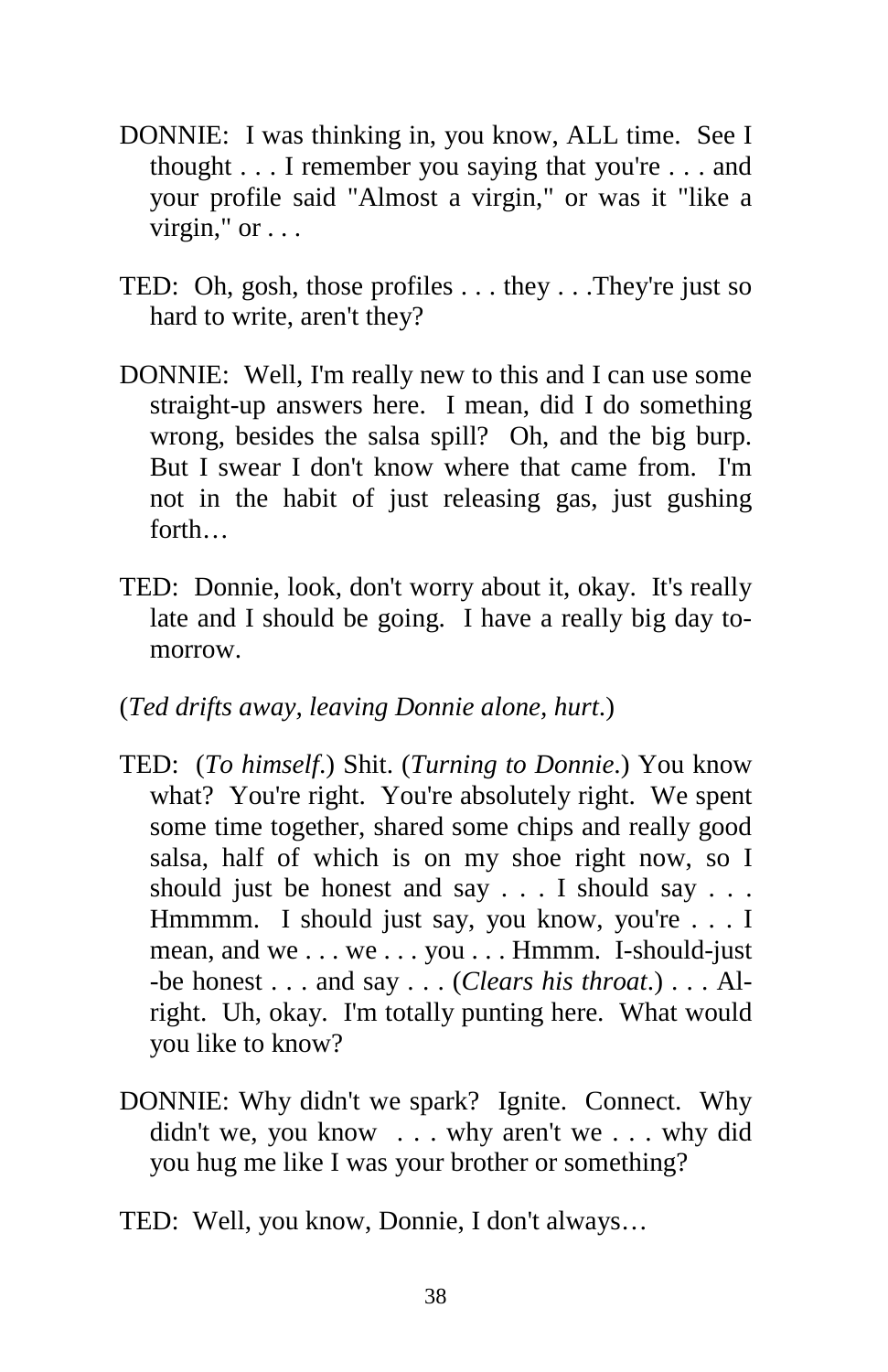DONNIE: Oh, don't even say you don't kiss on the first date. New at this -- I am. Born in another century -- I'm not.

(*Ted looks at him. How does he answer that*?)

- TED: Wow, this is hard. This is really awkward and, uhm . . . not what you think's going to happen on a first date, or any date, but okay, you asked. You're . . . well, you're not really . . . (*Really searching*.) There's a lightness, a breezy-ness, a lighter than air kind of quality to, to, tooooooooooooooo youuuuuur . . . soul, and that . . . that, that isn't, uhm, it's good, if you, you like . . .
- DONNIE: Wind, I guess. You're saying I'm "breezy?" C'mon, just be straight with me.
- TED: Okay, let's go about it this way. You know, my profile.
- DONNIE: Right. "Almost a virgin."
- TED: I said more things than just that, but right, that profile. That's the one. Well, you know, further down, it says . . . the "seeking" part.
- DONNIE: "Seeking Mr. Right, or Mr. Right Now. Let the fates decide. Looking for body, heart and soul." Well, I think I have all of that.
- TED: Keep reciting.
- DONNIE: Uhmmm, "Body, heart and soul." Uhm, I think you said, "Tall would be good. Handsome would be good. Straight-acting a must."
- TED: Right! Well, there it is.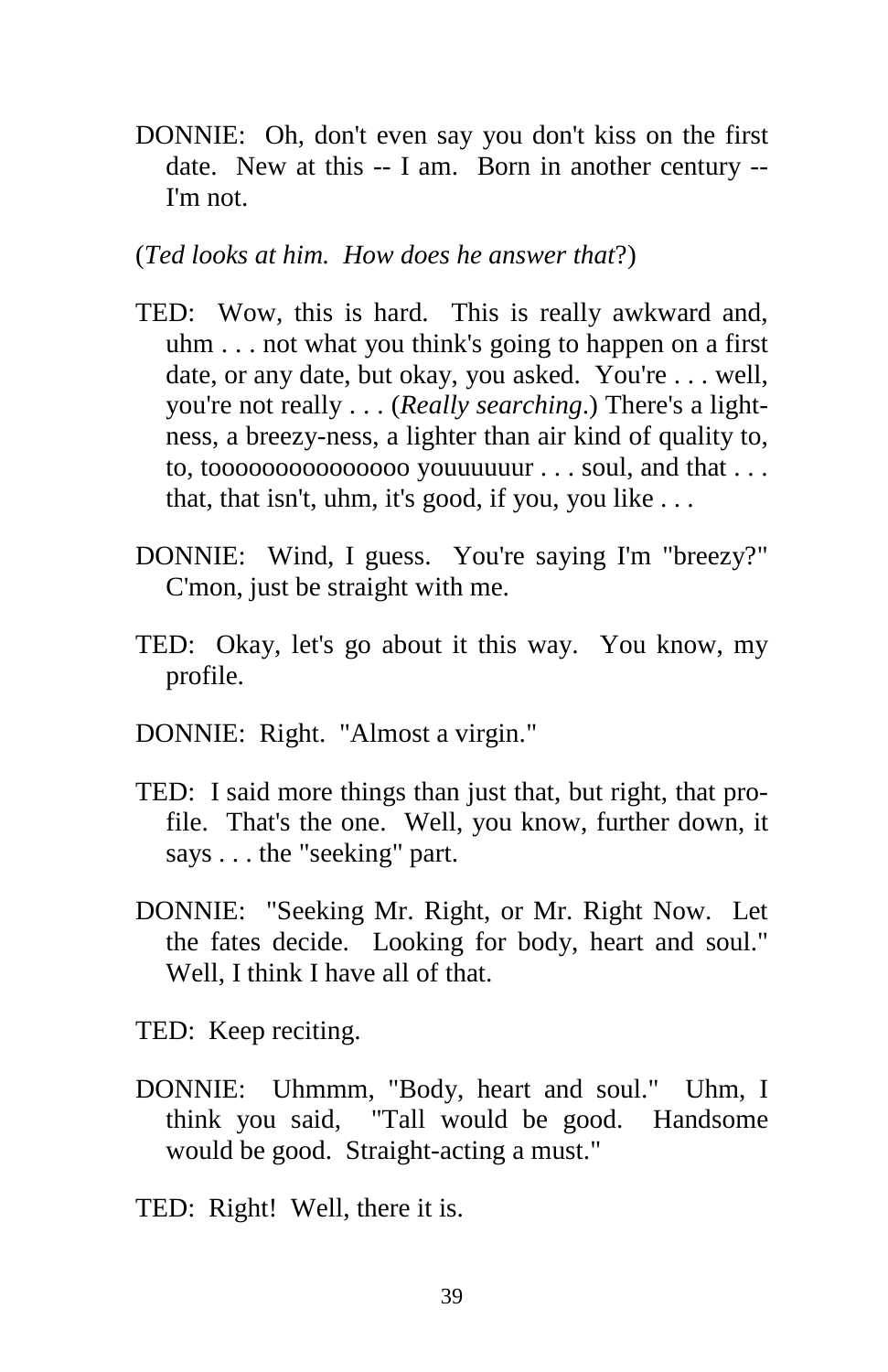- DONNIE: Oh, c'mon. I told you I was five feet, nine inches tall and if that was going to be a problem, then…
- TED: No, no, no. That's not a problem.
- DONNIE: (*A beat*.) So you don't think I'm handsome? You said I looked like my picture and when I sent you my picture you said I was handsome.
- TED: Cute. I think I said you were "cute."
- DONNIE: No, if you said "cute," we wouldn't be having this date. You absolutely said handsome. Sooooooooo?
- TED: C'mon, Donnie, this is crazy.
- DONNIE: I fit the bill, at least according to your profile. Heart, body, soul, handsome, almost tall.
- TED: Well, no. You . . . you left something out, didn't you?

(*Donnie whips it out and unfolds it. Scans down the column*.)

- TED: This was a really, really bad idea. I thought I could help. I thought I could say something that would . . . but I think we're tanking here, so maybe I should go.
- DONNIE: "Straight-acting?" Is that it? I'm not "straightacting?"
- TED: Well, I . . . wouldn't go quite . . . that far. (*Tired*.) Look, Donnie. You're a sweet guy. But sometimes it just doesn't work out for, you know, a hundred reasons and . . .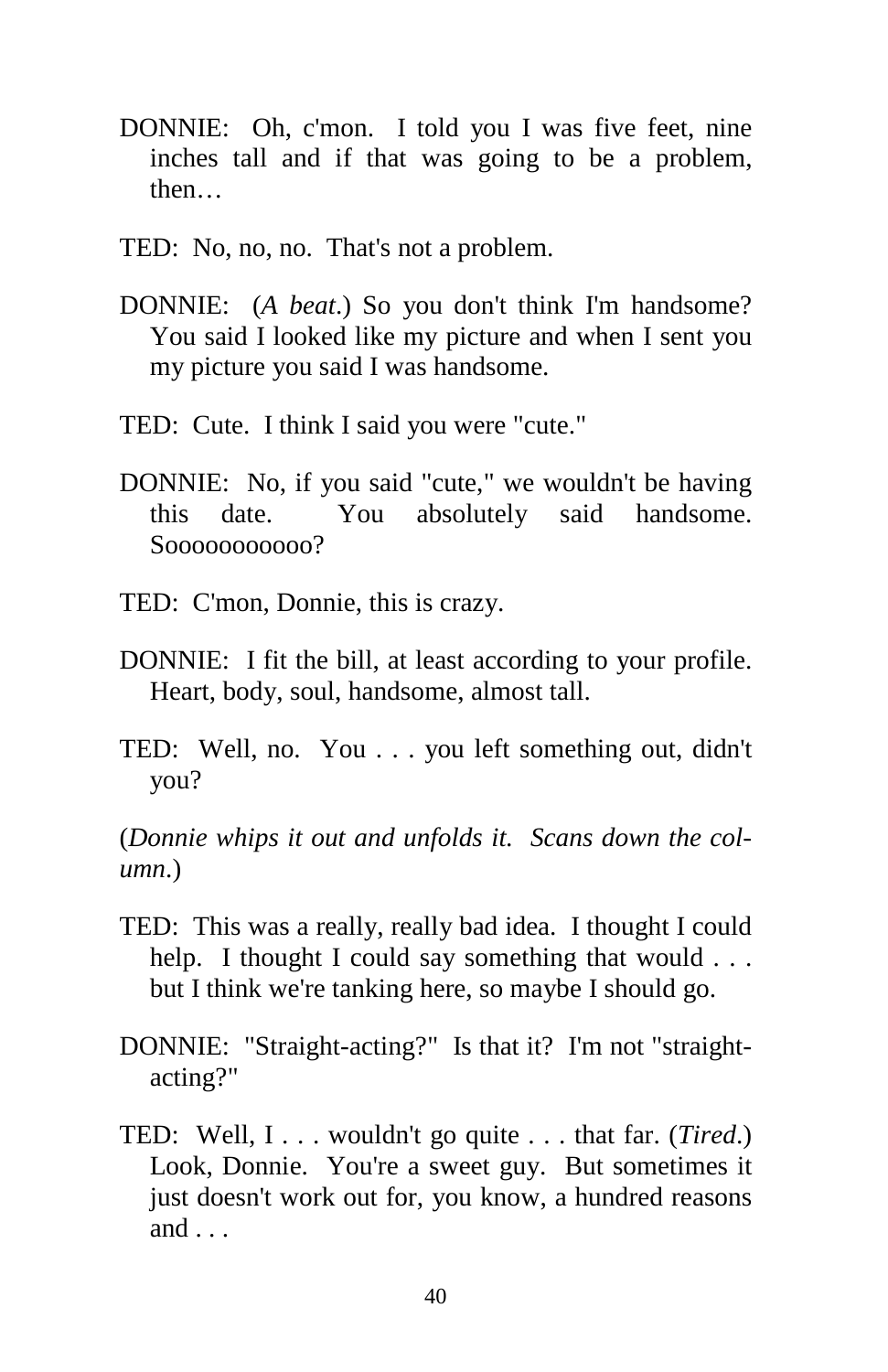# **GAWK**

*Gawk* was first produced at Pulse Ensemble Theatre in New York City in March, 1997. It was then significantly rewritten for the Turnip Theatre Festival in 1998 and had its world premiere production at StageWorks/Hudson for the *Black & White Festival* in summer, 2000, directed by Laura Margolis with the following cast:

Winnapeg Dunn . . . . . . . . . . Cheryl Turner

Joyce Craine . . . . . . . . . . . . . Giulia Pagano

The play had subsequent productions at the Directors Company in New York City for the *Don't Blink Festival* in July, 2001 and for the *Quickies New Works Festival* at Actors Theatre in 2003.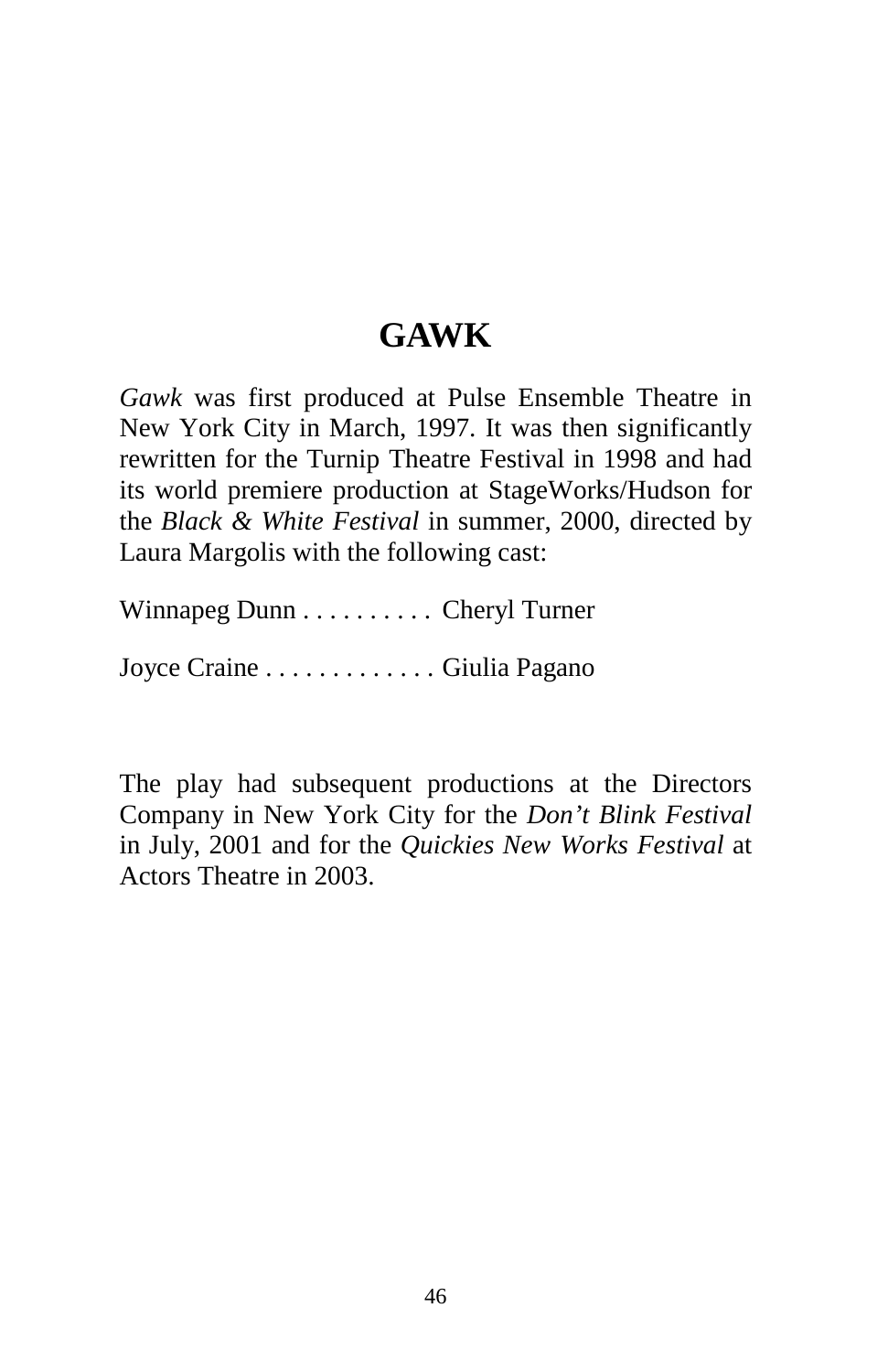# **CHARACTERS:**

WINNAPEG DUNN—F. 62. African-American. Gentle by nature. Hard-working, loving, compassionate. Has lived in the Chicago ghetto far too long.

JOYCE CRAINE—F. 55. A school teacher in the Chicago system for 30 years. Seen a lot of change. A list maker. Needs order. Hapless.

### **TIME**:

Today.

# **PLACE**:

Winnapeg's tenement apartment on the south side of Chicago.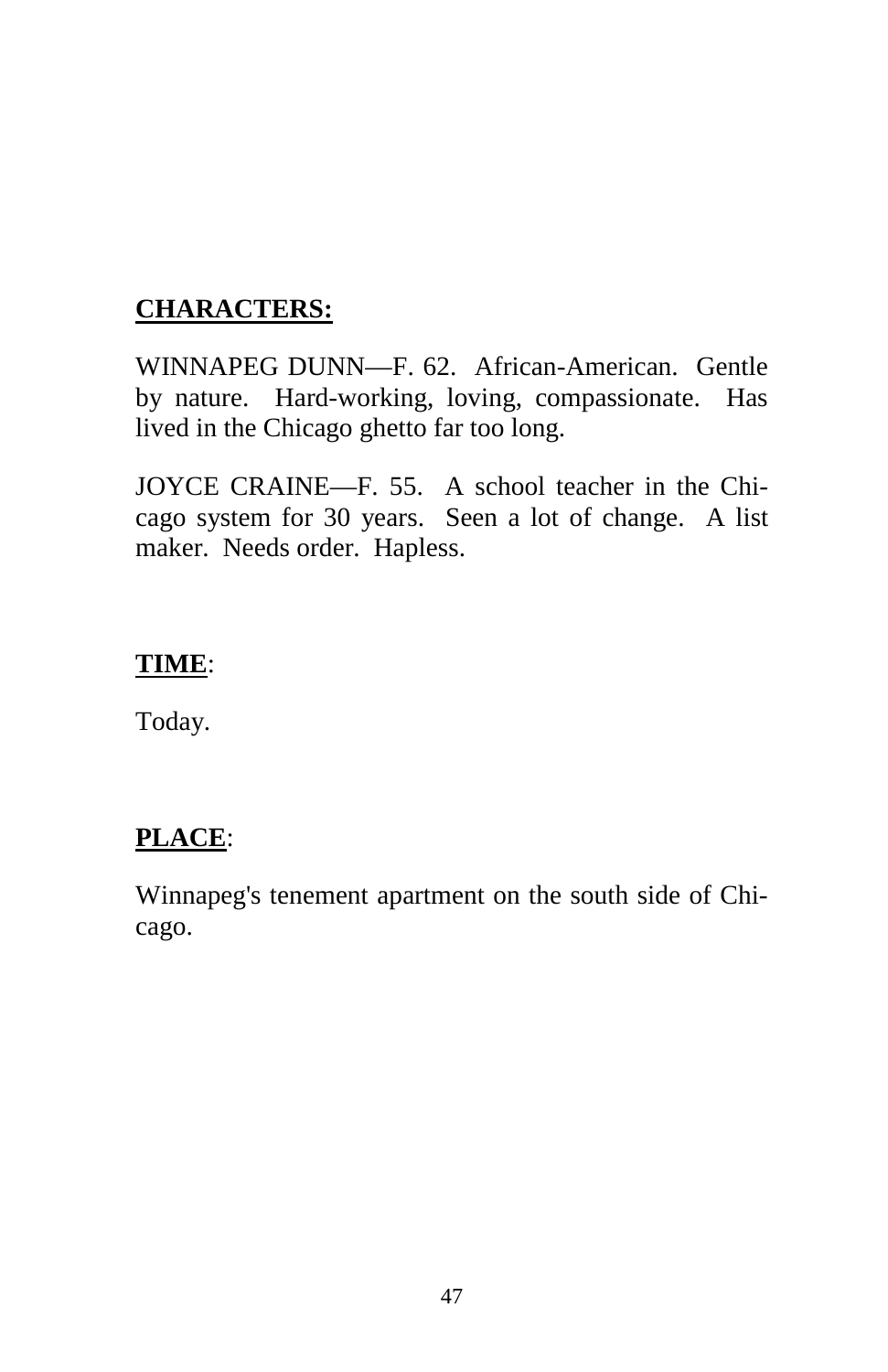### GAWK

(*Winnapeg sits in her old, black-oak rocking chair comforting herself with a slow rock forward, a hesitation, then back. A wall clock makes an unusually loud tick-tock. Winnapeg checks the time on her watch, holds the watch to her ear, shakes her wrist, then winds her watch.* 

*We see Joyce Craine, clutching her tan colored, patentleather purse -- the center of her being -- enter the stage and check the imaginary apartment door numbers against an address on an envelope, all the while incessantly dabbing at the perspiration on her face with an embroidered handkerchief. She makes her way to Winnapeg's very real door.* 

*Joyce's knock brings Winnapeg slowly to her feet. She makes her way to the door, straightening her sweater and skirt as she walks. Three dead-bolts later, she opens the door*.)

- JOYCE: Mrs. Dunn? Winnapeg Dunn?
- WINNAPEG: Yes, ma'am. That would be me.
- JOYCE: I'm Joyce Craine.
- WINNAPEG: Well, nice to meet ya' Miss Craine, and real nice a ya' to come all this way, ma'am. Now, how 'bout comin' on in?

(*Joyce steps quickly through the door, dabbing almost painfully at the perspiration on her brow, then the corners of her mouth. A long, quiet moment*.)

WINNAPEG: You had no trouble gettin' here, did 'ya? Did you drive, or come by the L? I can't drive anymore 'cause my old shoulder hurts me . . . 'S somethin' the matter, Miss Craine?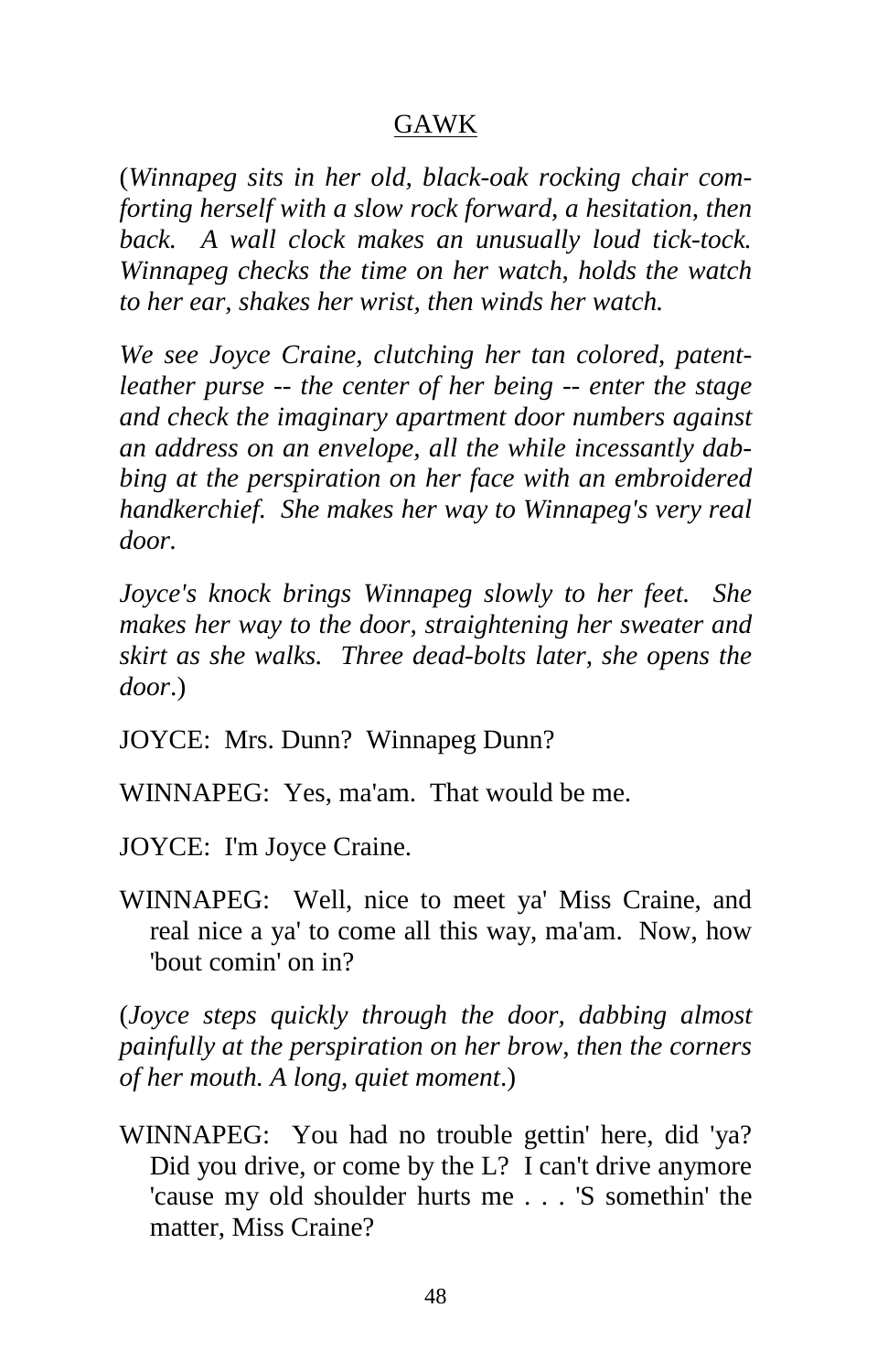JOYCE: (*Blurting out, rapidly*.) Why do you ask? Because I'm pale, or am I flushed? Well, not to worry, Mrs. Dunn. I go back and forth -- pale/flushed/pale/ flushed all day long, hour to hour. It's annoying.

WINNAPEG: Uhm-hmmm.

- JOYCE: See, I'm thin-skinned; practically translucent. It's from my father's side of the family. Certainly not from my mother's. They didn't have skin: they had hides. (*A big gulp of air.)* You're going to have to stop me, Mrs. Dunn, because I'm upset and I'm just babbling and I'll keep talking until you say something and maybe not even then.
- WINNAPEG: Did you bring the letter, Miss Craine?
- JOYCE: Oh, yes! Of course, the letter. I'm so sorry. Let me give you the letter. (*She doesn't*.) As I said on the phone, I knew you'd want this. I certainly would have wanted it if I were you. And no one saw it but me. You know, I was surprisingly calm, Mrs. Dunn. I've never seen, well, street violence like that. And I assure you, it's not like in the movies. It's all very quick, and very, very quiet.
- WINNAPEG: S'that so?
- JOYCE: That is, until the ambulance came. And those screeching police cars. Then the noise was just short of deafening. People began to gather and were pointing and talking and making it an event for horribly wrong reasons, and I just blurted out, "Don't gawk." "DON'T -- GAWK!" They ignored me, as you might expect, but I repeated it over and over: "Don't gawk!"

(*The sound of the clock grows louder, then fades***.)**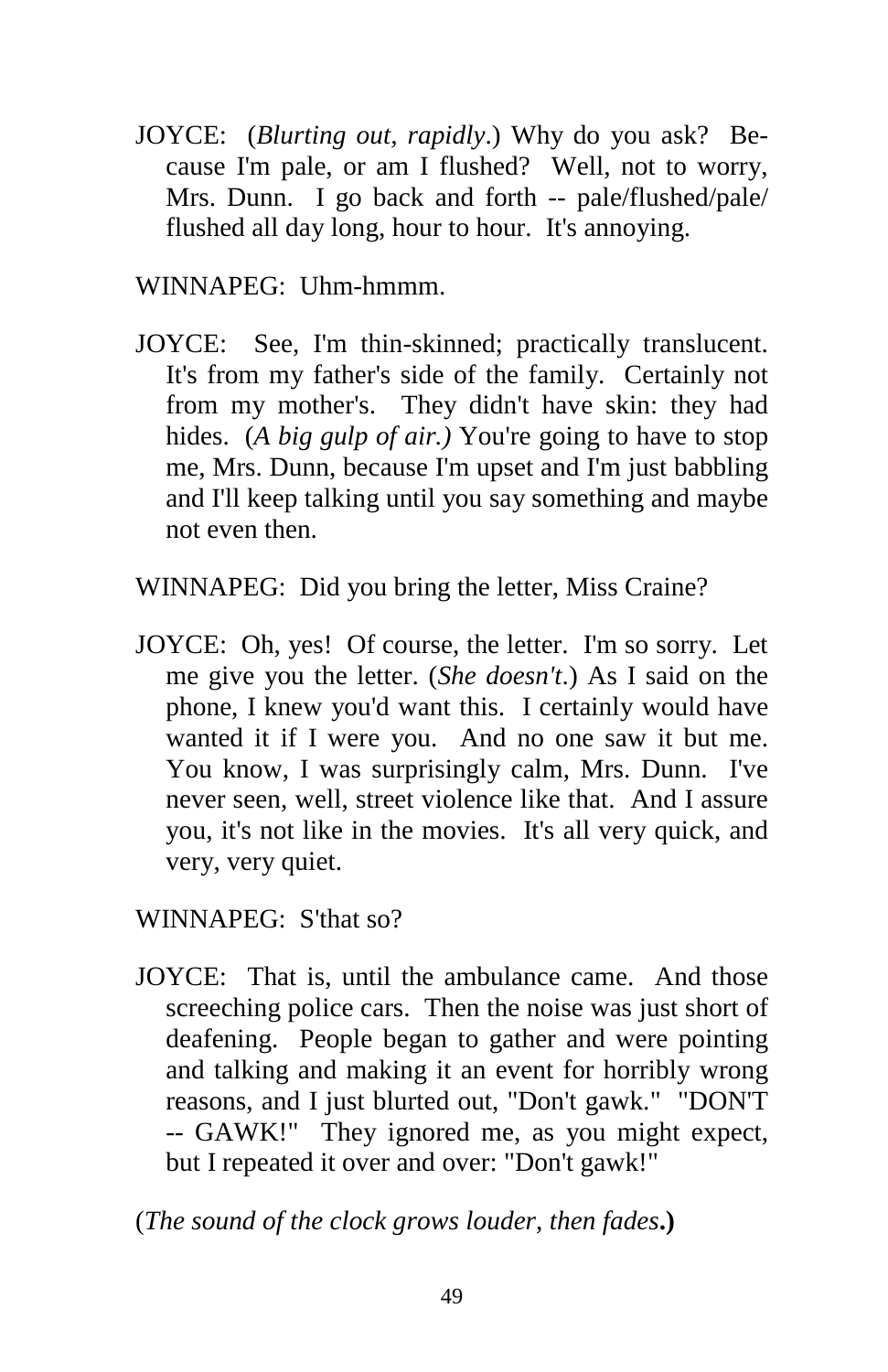JOYCE: Please know I never left Darren's side and Mrs. Dunn, you're going to have to reach in my purse and take this letter out because all I seem to be able to do is talk.

(*Winnapeg reaches for her purse. Joyce moves it from her reach*.)

- WINNAPEG: Now, Miss Craine, I'm gonna take that letter, but first, you're gonna have to let me have it, honey.
- JOYCE: (*Losing the battle.)* I'm sorry. I . . . I just had this picture of how all of this was going to be, and nothing is falling into its rightful place . . . You're so calm.
- WINNAPEG: Calm! I'm not calm, Miss Craine.
- JOYCE: Then strong, maybe. Of course, that's it. You're just being strong, Mrs. Dunn. And I envy that because clearly I'm not.
- (*The clock ticks louder, then fades.)*
- JOYCE: I'm the kind of person that doesn't do well with things I haven't planned for. I'm a fourth grade teacher which demands that I chart, construct and plan everything from when my kids pick their pencils up to when they put them down. And I like that -- that ability -- so you can imagine with something like this . . . .
- WINNAPEG: Am I gonna get that letter, Miss Craine, or are you gonna talk a little more, sweetheart?
- (*The clock ticks louder, then fades*.)
- JOYCE: (*Opening purse*.) Mrs. Dunn, I brought the letter exactly the way I found it. I had thought to -- to clean it up -- but, as you'll see, there was no way to do that.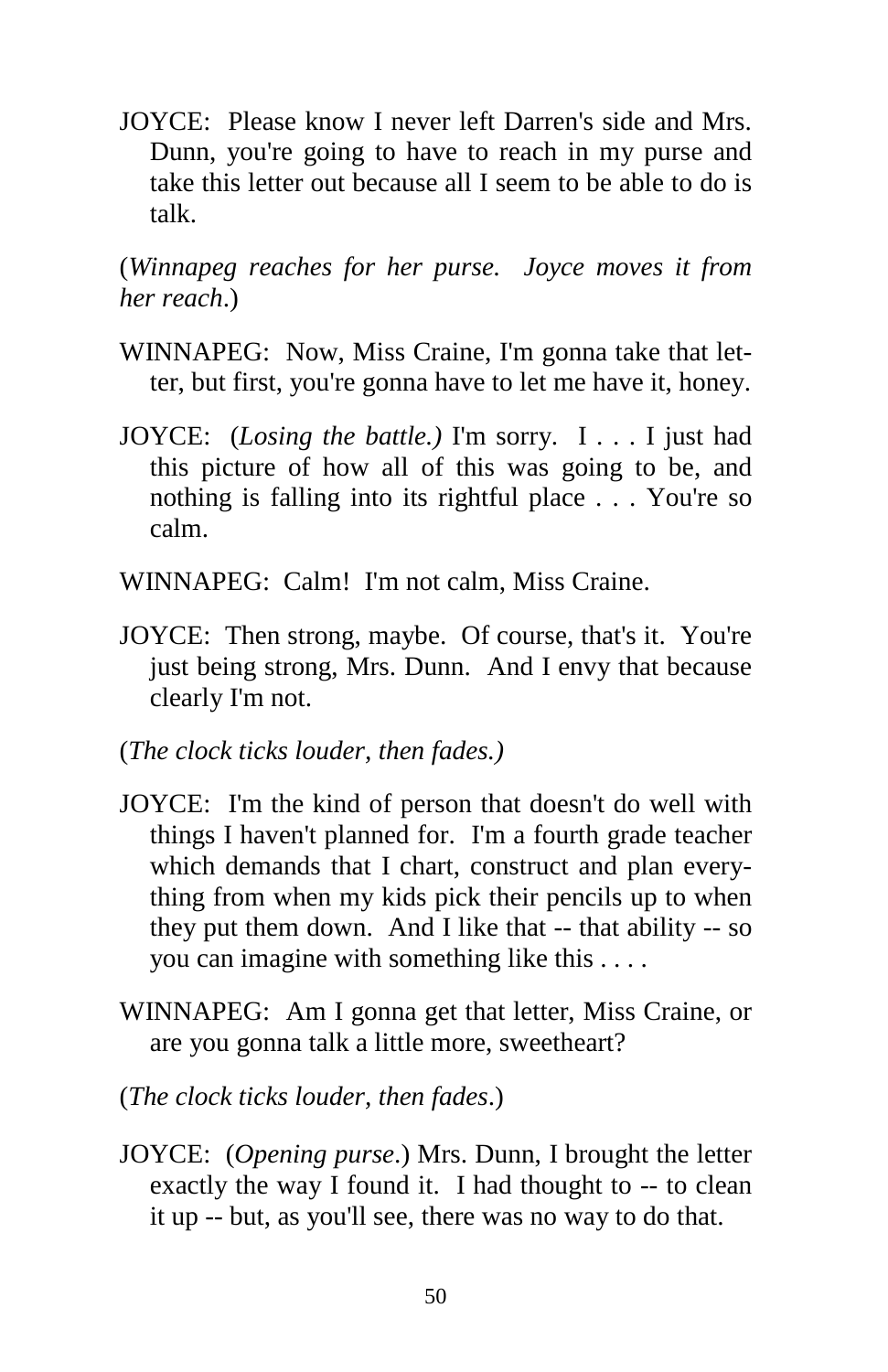- WINNAPEG: Miss Craine, I was used to Darren's filthy, trashy mouth. Lord, for a ten-year-old boy, he had more blue, loose language than a street drunk. So I'm sure there's nothing in that letter that would surprise me.
- JOYCE: Oh, I didn't mean "clean up" what was inside. I meant . . . (*Her voice trails off. She carefully hands her the blood- soaked letter. A long, quiet moment*.) I was walking behind him -- on a sidewalk that is in such illrepair, and we were both side-stepping and almost hopping over the cracks, and the car -- the one I told you about -- came by and the next thing I knew, Darren was laying on the ground. But I thought he had tripped, see, on the sidewalk. But, of course, he hadn't. And when he didn't get up, or move, I called to him and then I was right up on him, and saw that he'd been shot. (*Quietly dabbing at her neck.)* The letter was in his hand, and I thought, well, when people come they'll question everything, and who knows what will happen to this letter. And since it was addressed to you, I thought it best to slip the letter out of his hand before anyone saw it.
- (*The clock ticks louder, then fades*.**)**
- JOYCE: Just so you know, for the last week, I've had it pressed between the pages of my Bible. I thought that was proper.
- WINNAPEG: (*Looking at letter*.) Uhm-hum, that's his handwriting, all right. The child *never* made his "p"'s close all the way. Not that he didn't try. Lord, I drilled that boy one day from sun-up to sun-down just on his "p"s. And look, it didn't change a thing, God rest his sweet, little soul.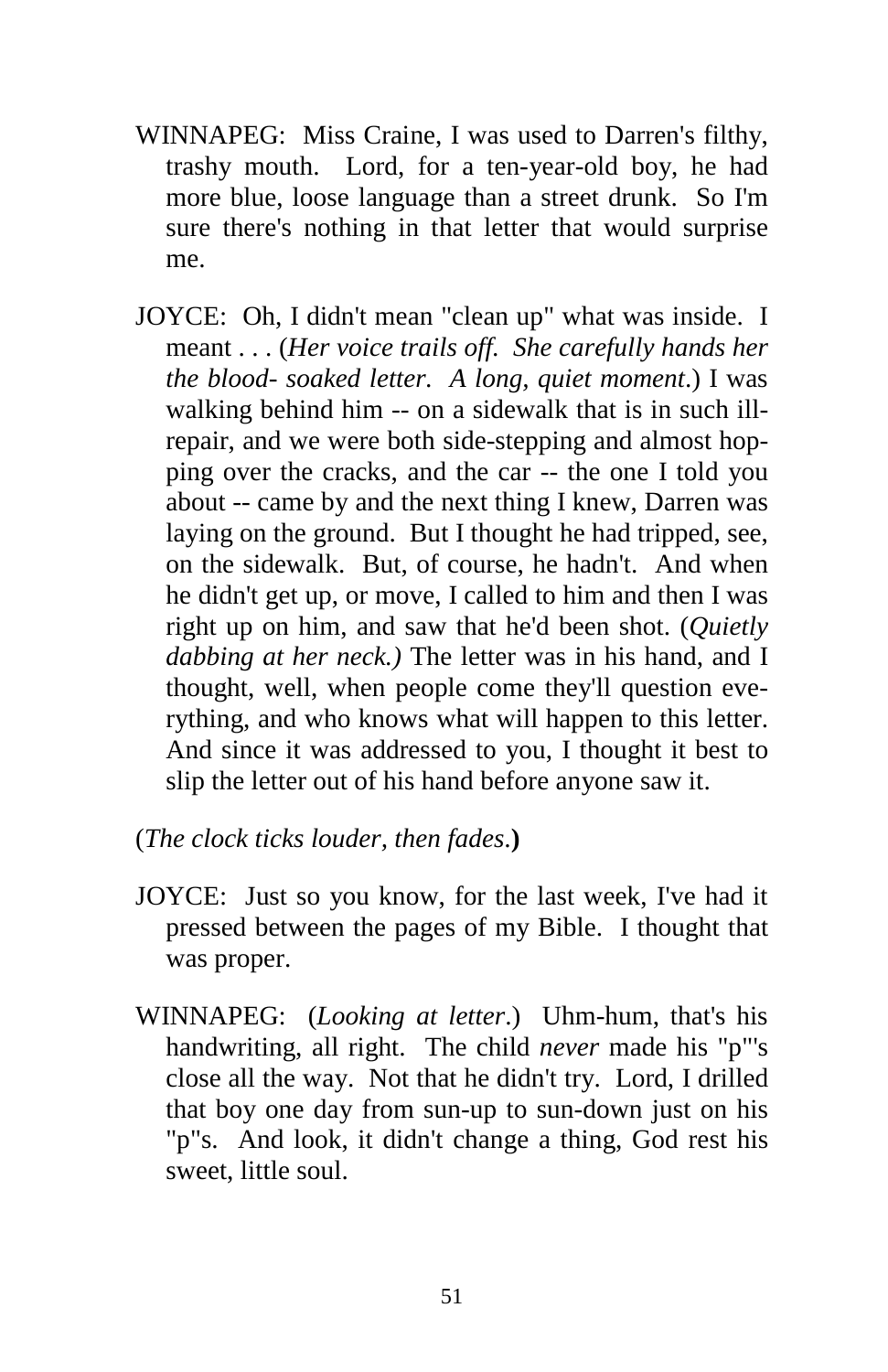JOYCE: (*Over-consoling*.) Most of the kids in my class don't close their "p"s, Mrs. Dunn. But what can you do? We talk about completion, we talk about fulfilling a stroke, but the "p"s, the capital "B" and that everhateful "d" has always been a problem -- especially to Darren -- and he had a "D" in his name!

WINNAPEG: (*Interrupting*.) You taught Darren?

- JOYCE: Excuse me?
- WINNAPEG: You never said on the phone that you taught Darren.
- JOYCE: Didn't I? Oh, well, I, I certainly did. I was his reading and writing teacher.
- WINNAPEG: I'm surprised you never said that, Miss Craine. Yes, ma'am, I have to say, I'm really surprised.
- JOYCE: May I have a glass of water?
- WINNAPEG: It's been turned off. As you can see, I'm moving. No reason a woman my age should stay in this neighborhood any longer than she has to. I wouldn't have stayed this long, but Darren didn't want to change schools. That school was his anchor, Miss Craine. Besides me, that's all that little boy had. Why, he couldn't wait to get up in the mornin' and get his clothes on so he could run, not walk, to that school.
- JOYCE: You must have been so proud.
- WINNAPEG: (*Overlapping "proud."*) I was always surprised that Darren cared anything about that school 'cause there were a few teachers who just wore his little butt out with meanness.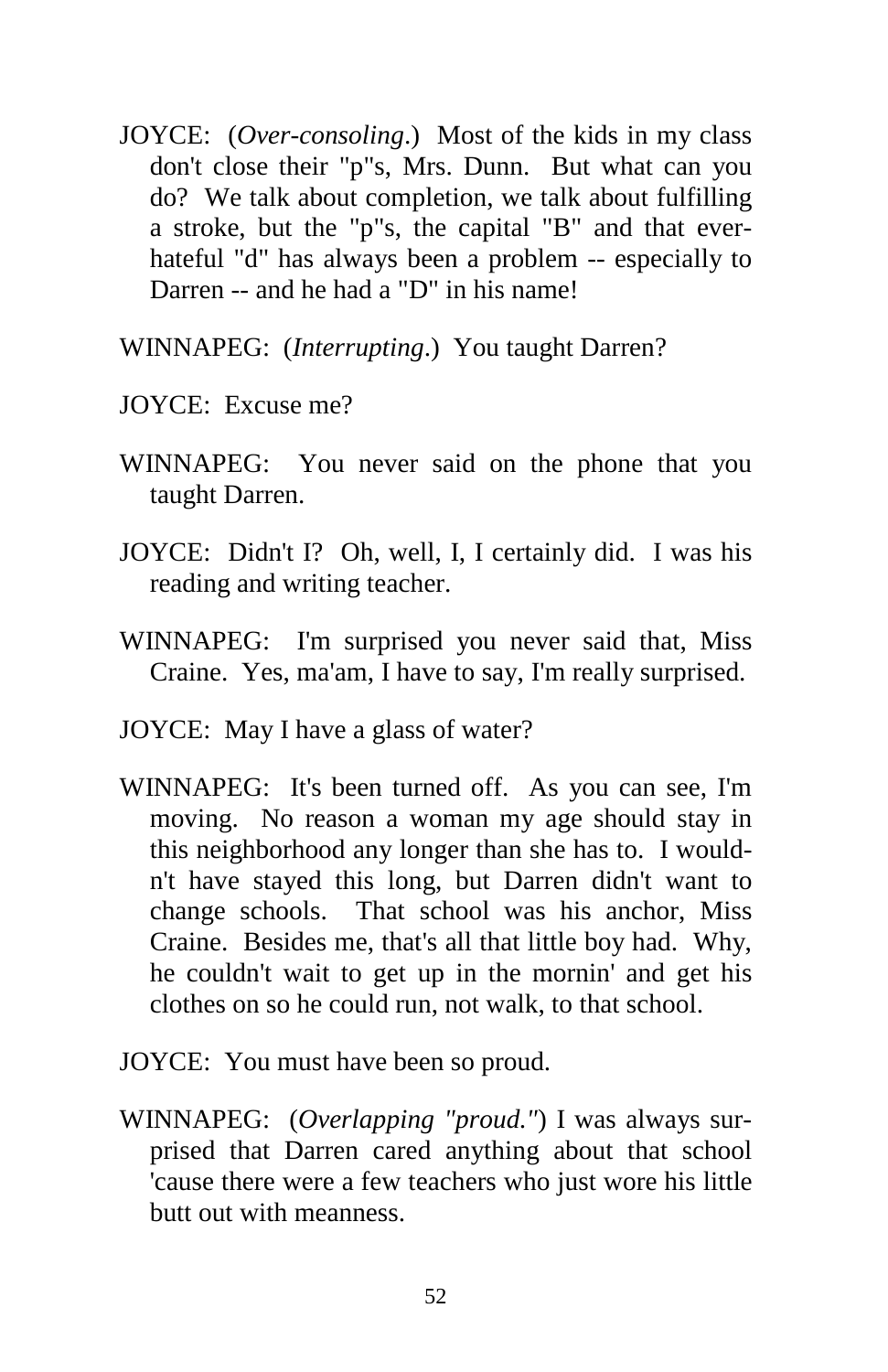# **THE SWEEP**

*The Sweep* had its world premiere at the 11<sup>th</sup> Annual Boston Theatre Marathon, May, 2009, produced by the Zeitgeist Stage Company, directed by David J. Miller with the following cast:

Johnson . . . . . . . . . . Rick Park

Frank . . . . . . . . . . . . Michael Steven Costello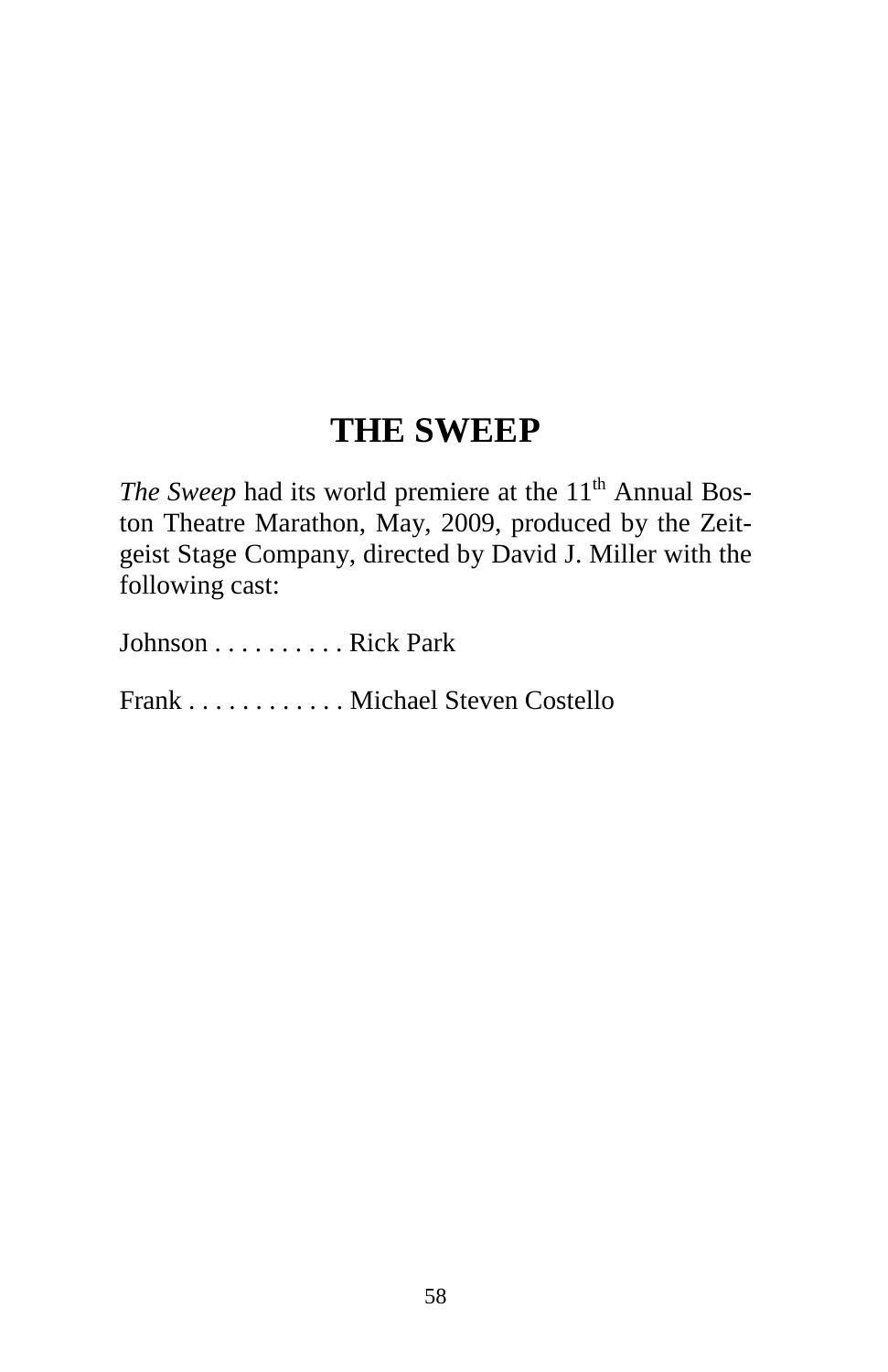# **CHARACTERS:**

FRANK—M. 45. A ladies man, or so he thinks. A goodtime Charley. Doesn't slow down for much.

JOHNSON—M. 47 Frank's best friend for years. Gay, good-natured, a little emotional.

### **TIME**:

Early evening in December.

### **PLACE**:

A waiting room in a hospital.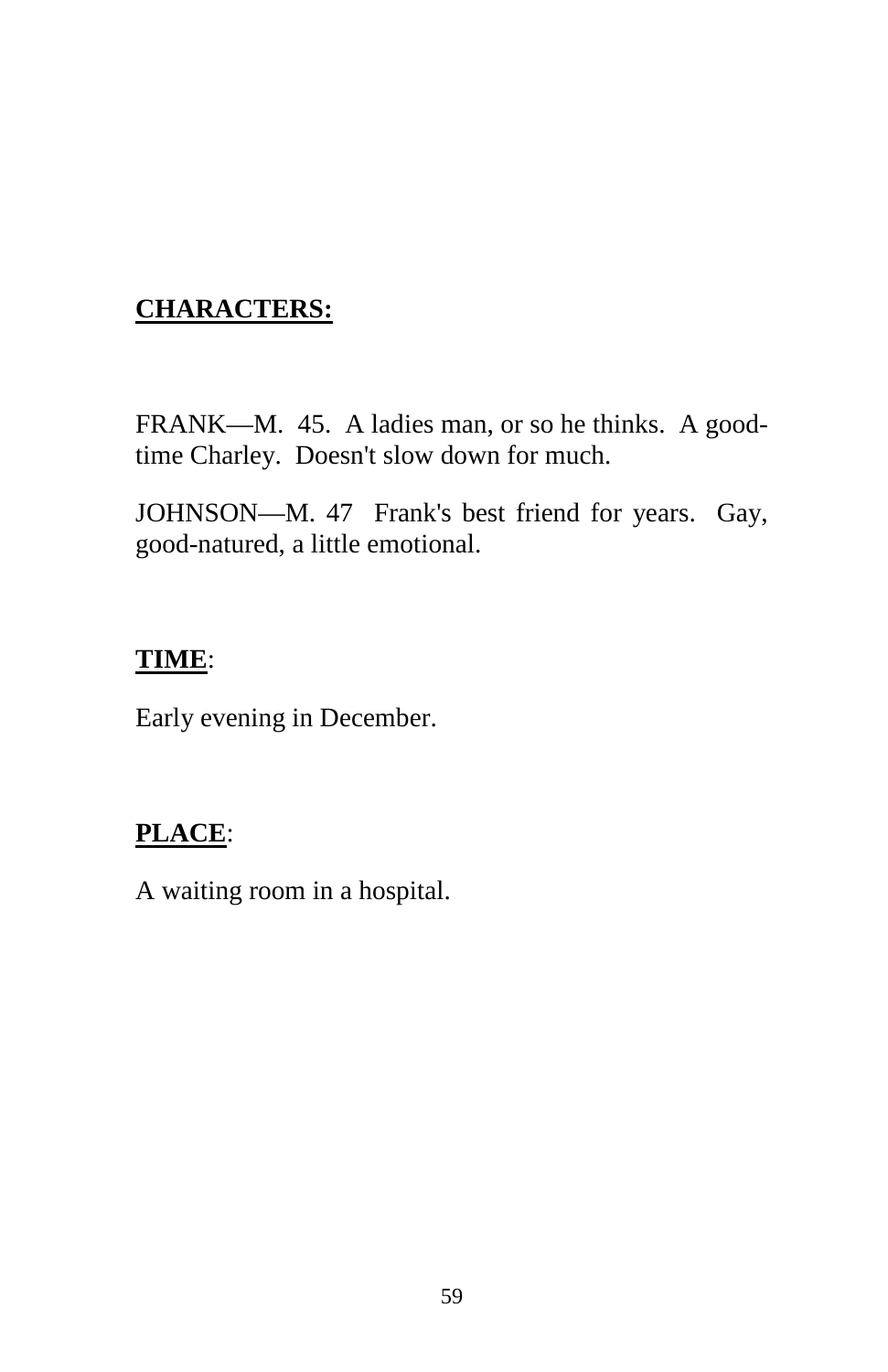### THE SWEEP

(*Lights pop up on a waiting room in a hospital. Stock waiting room furniture: chairs, a couple of end tables, magazines, newspapers strewn about.* 

*Frank, in a hospital gown, reading glasses, jeans under the gown, no shoes but one white sock, one red sock, perches on a chair, quietly and quickly ticking off and thinking through each item on a written list. The list is written on the bottom of a well-worn loafer.* 

*Johnson practically bolts or bursts into the waiting room; he's run through miles of hospital hallways*.)

- JOHNSON: Are you kidding me? Are you fuckin' kidding me?
- FRANK: (*Checking his watch*.) You made it! With time to spare in the visiting hours. That's my boy! How's it going, Johnson?
- JOHNSON: (*Overlapping*.) Next time you call me and say "meet me in the waiting room at the hospital," you might want to start with -- oh, I don't know -- the name of the hospital. Yeah, that'd be good. Because this city has four. Or how about a wing of a certain hospital, because this particular hospital has eight. Eight wings, Frank. Eight fuckin' wings, Frank. The only wing I didn't run up and down twice looking for your silly ass was the maternity wing because unless I'm mistaken, you're not pregnant.
- FRANK: Well, there's no way I could get pregnant. But, on the other hand, I could easily GET someone pregnant. In which case . . .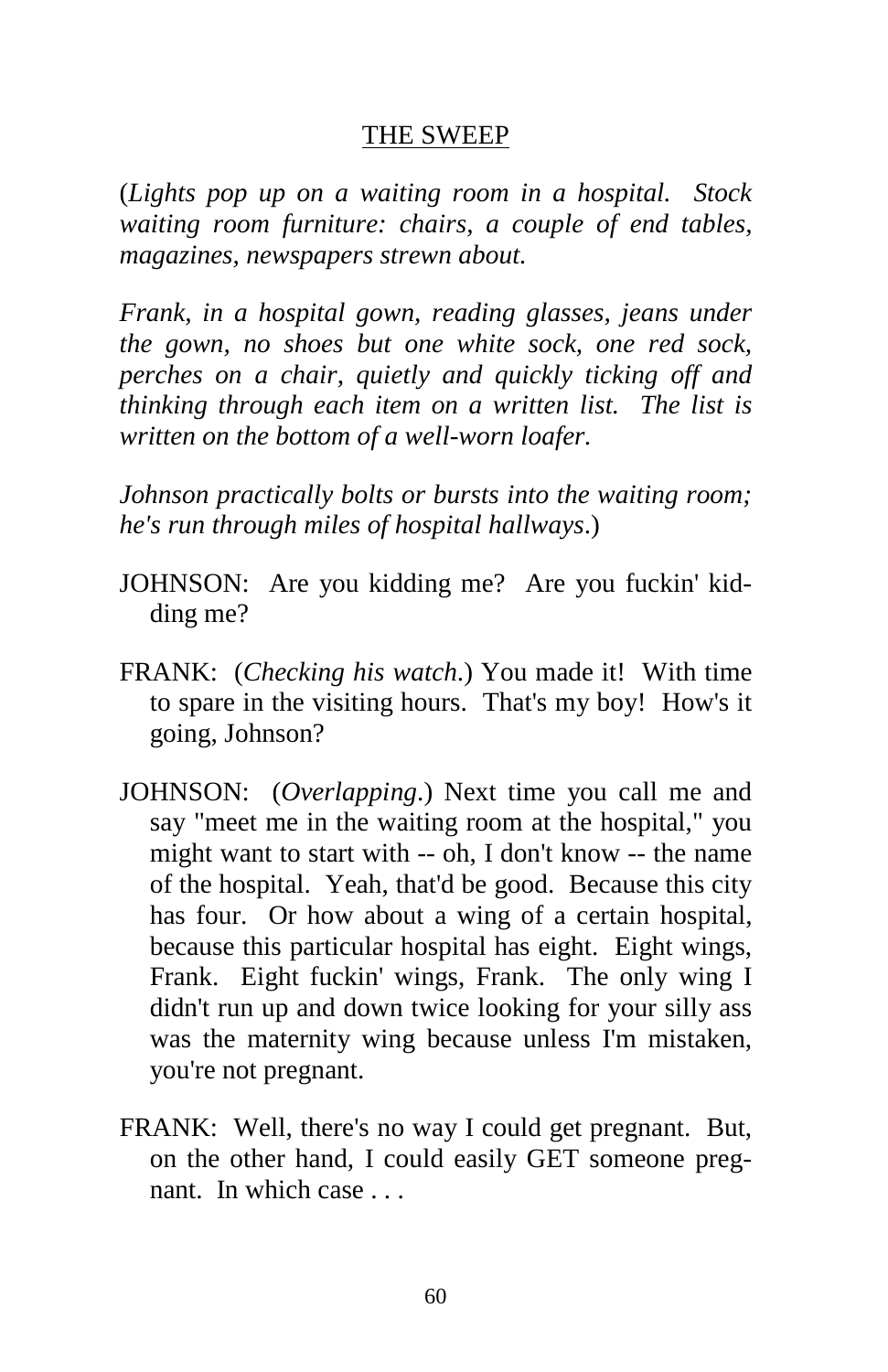- JOHNSON: Shut up, Frank. Because if I had thought of that, I would have run up and down another wing of this hospital.
- FRANK: Hey, wait a minute. Where are your glasses, Johnson?
- JOHNSON: Left them at home; was racing to get here like a madman, like an idiot -- and forgot them.
- FRANK: Johnson, you know you can't see shit without your glasses.
- JOHNSON: Right. Right. Yeah, well, there's that problem. And then there's the problem of you can't really drive a car without gas, which I found out the hard way because I didn't have my glasses on to read the fuel gauge. And then there's the problem of signing the chrome counter top twice because I couldn't see the lines on the credit card receipt so I just kept signing the chrome counter top and entertaining the long line of people behind me. But enough about me. How are you, Frank? And what brings us here together on this cold, grey day in December, which I'm not dressed for.
- FRANK: (*Laughing.)* Oh, my God. You are such a fuckin' queen.
- JOHNSON: Wha--Whoa! Whoooooooa. Everything I just said, everything from my appearance here forward, has nothing to do with me being a queen but everything to do with you being a selfish, narcissistic, often vague, often obtuse, often . . . You know what? Forget that. Let's talk about what we're not talking about.

FRANK: Like what?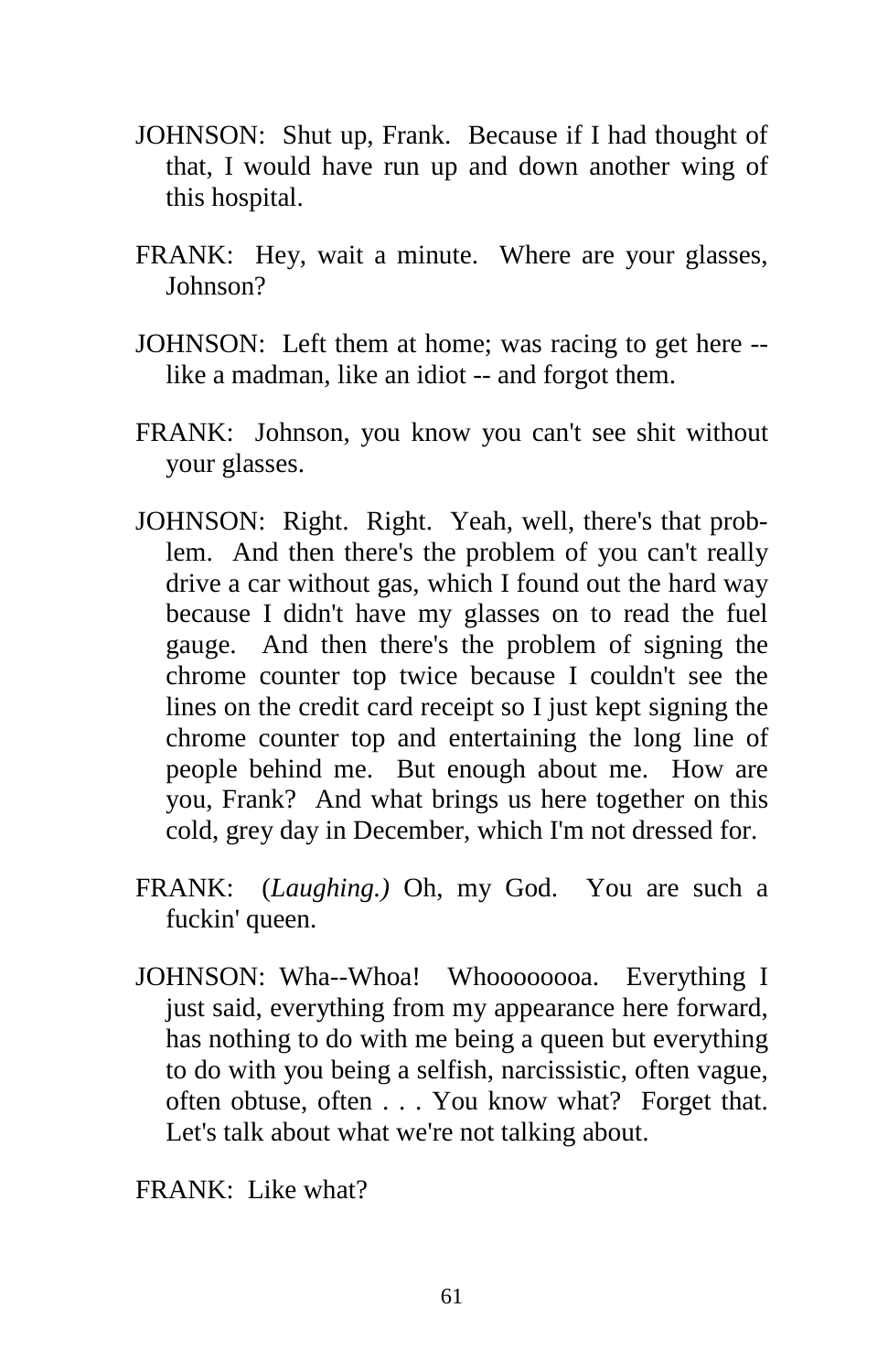JOHNSON: (Flatly.) Hmmm. Hmmmmmmm. What could it be? (*Leaning in*.) The hospital, you asshole. Why are you here? And why am I here?

(*Frank studies Johnson for a short while, then*.)

- FRANK: I love you, man. I really love you, Johnson. And I'm just sorry that I couldn't . . . be, you know . . .
- JOHNSON: Wait. Are you giving me the "I'm straight, you're gay, so I can't love you the way you want me to love you" talk? Because we had that talk, like, twenty years ago over bad nachos and imported Danish beer. So I'm cool with it, bro.
- FRANK: Are you? Are you really?
- JOHNSON: Yes, Franklin. And if I wasn't, I've had the last twenty years to get used to it, for Christ's sake. What's the matter with you? (*A beat.)* Oh, shit. You didn't get laid last night either, did you? That's why you're all vulnerable and shit. What happened?

(*Frank studies him a moment. How much should he say*?)

FRANK: Okay, last night I'm getting ready for my date with Joanne. I get the fire going in the fireplace, but it's a little smoky in the room, so I crack the front door and stuff a rag in it. Then I go to the bedroom to make the bed and had to clear a path from the bedroom door to the bed. And, swear to God, there was, like, ten loads of laundry down there. Anyway, I'm making the bed and I'm thinking about how I'm really looking forward to seeing Joanne . . . and that's the last thing I remember. Next thing I know, I'm here. In the cardiac care unit. With, like, wires and shit hooked up to me and that annoying beep, beep, beep monitor thing that tells you that you're alive but not for how long.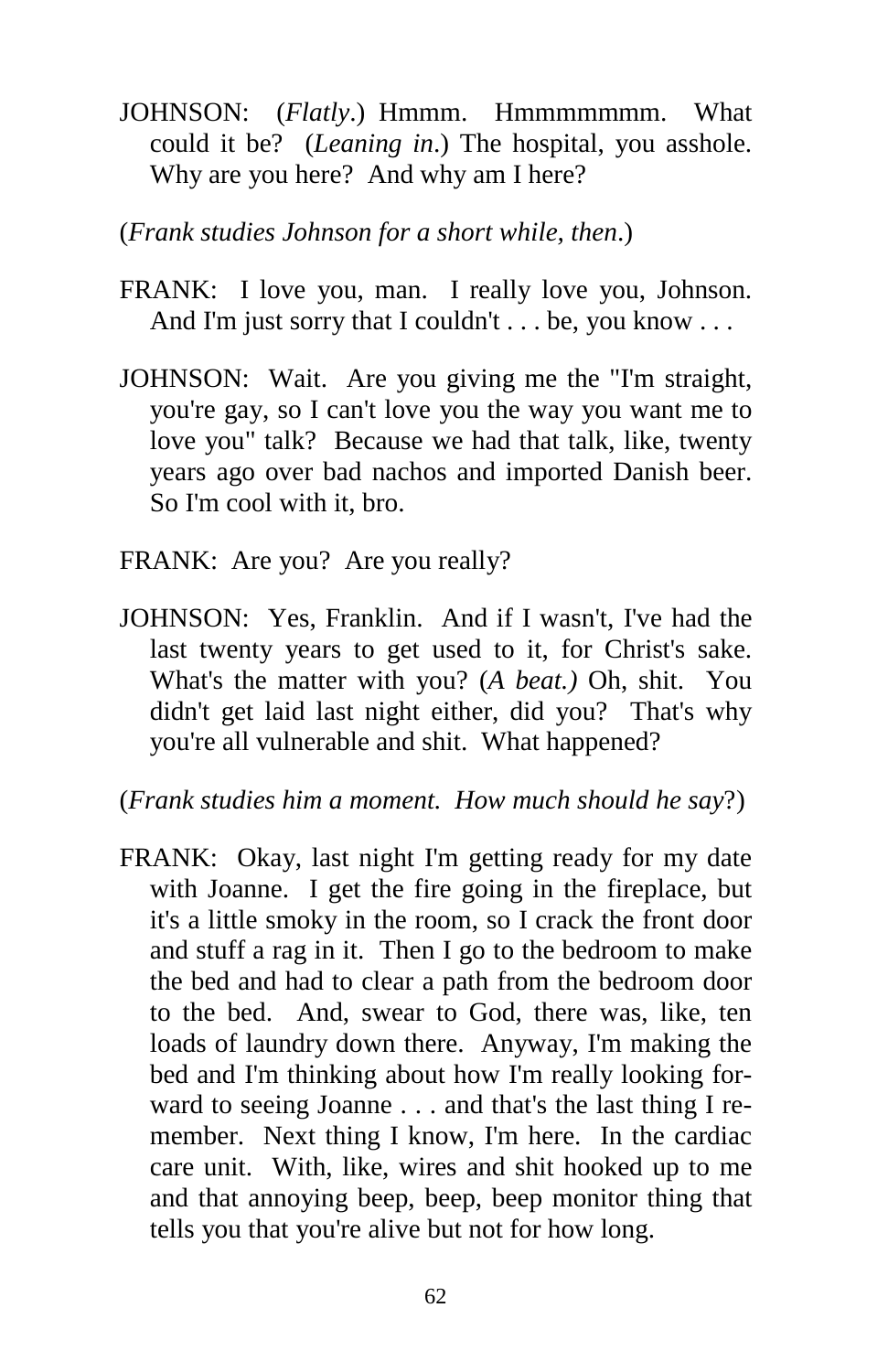- JOHNSON: (*Now really concerned*.) What happened, Frank? Did you have a heart attack?
- FRANK: I had an "episode." That's what they call it when they don't know what the hell it is: you've had a heart episode.
- JOHNSON: (*Touching his arm*.) Frank, buddy, what's going on?
- FRANK: I don't know. They don't know. So they're all about the tests. Tests, tests and more tests. I'm supposed to be in my room right now for another test. But I had to see you first -- alone -- and I'm sharing this room with an Egyptian guy that's chanting loudly . . . with a lot of high notes. So I needed some privacy. Anyway, here's the deal. Now, I think we can agree I don't have your propensity for drama, right?
- JOHNSON: Yes, bitch, go ahead.
- FRANK: But, my "episode" got me to thinking, what would have happened if I just dropped dead? I mean, I was making the bed and then, boom, I was here. So I'm a little freaked out, and I'm thinking, what if I had just died? The will's in order, yeah, and the papers that say cremate me and scatter me to the wind are signed and sealed. But who's going to go into my apartment and dig through my shit and pack it up? And do what with it?
- JOHNSON: Okay. I'm beginning to understand.
- FRANK: Well, not really. You think you do, but no, you don't. I mean, yes, I do want you to be a person that does a part of that, but not all of that.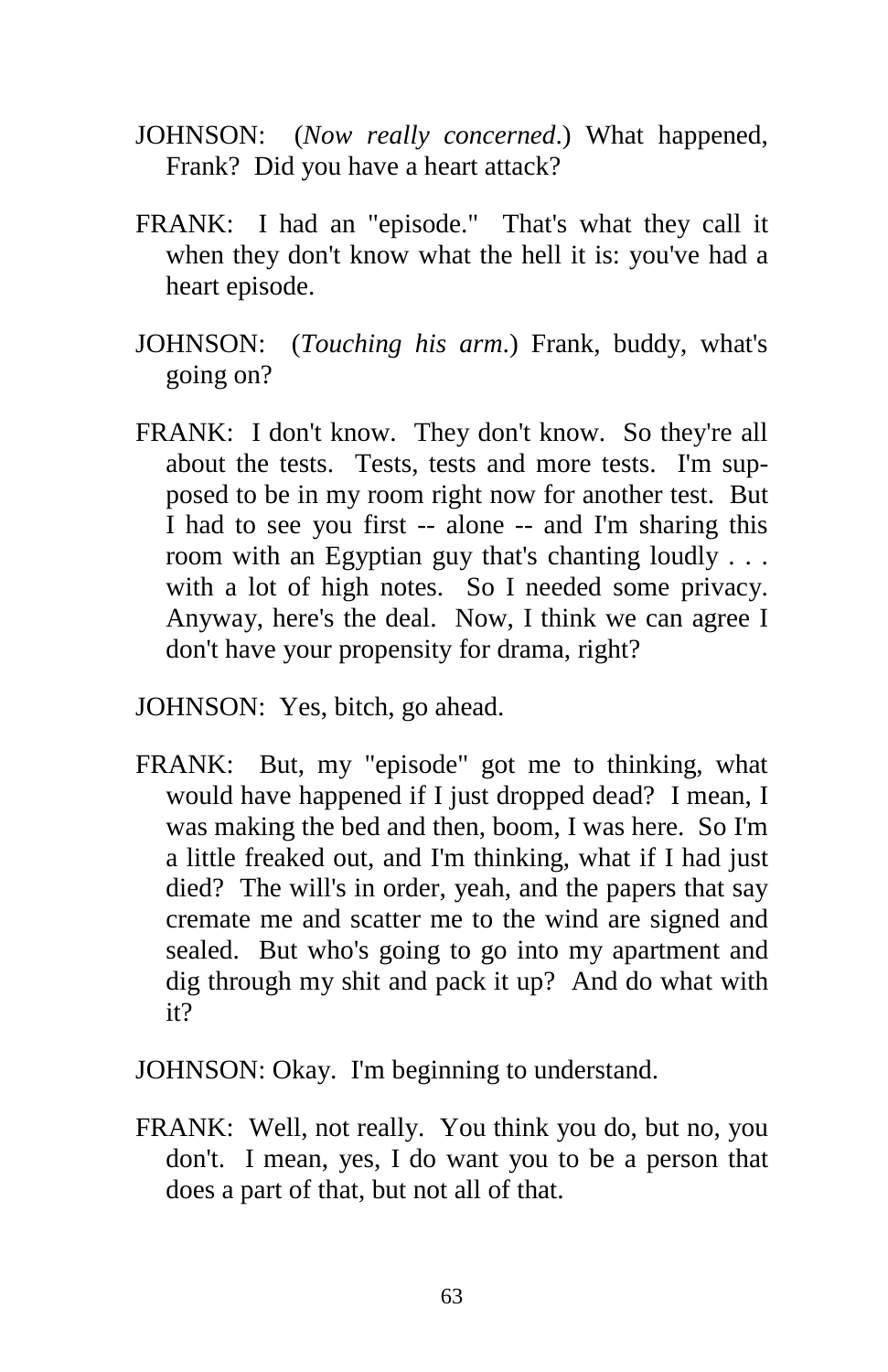JOHNSON: Okay, totally lost now.

- FRANK: Right. See, I figure if I croak, my ex -- may she burn, burn, burn in the fiery, molten pits of Hell -- and my ultra-conservative mother and father, and my fucked up, conservative elementary school teacher sister will want to comb through my shit and take stuff. And I'm okay with that. (*Looking at him intently*.) But there is some stuff no one in your family should see, if you get my drift. (*Waits for a reaction*.) No one who remembers you as a cute little blonde boy with dimples that always wore denim shorts and striped t-shirts and red high tops should see what you don't want them to see because it would, like, alter their memory of you in a way that maybe you don't want. Or maybe your exwife will see something in your apartment that will give her shit to talk about you for decades with her bitter, jaded, nasty, bitchy, diet-addicted, man-eating girlfriends.
- JOHNSON: Okay . . . okay . . . now I got it: you want me to take the porno out of your apartment?
- FRANK: (*Almost hugging him*.) I knew you'd understand! See, because you're my best buddy, and because we've been friends forever, and because you're gay and you live and let live, I just think you're, like, the perfect person to do the sweep.
- JOHNSON: The what?
- FRANK: The sweep. You know, swoop in, sweep the apartment clean of . . . of the dirt and swoop out.
- JOHNSON: "Swoop in -- sweep swoop out?" You've really thought this through. Hmmm. Alright, but just tell me there's nothing weird, or nasty or I'll discover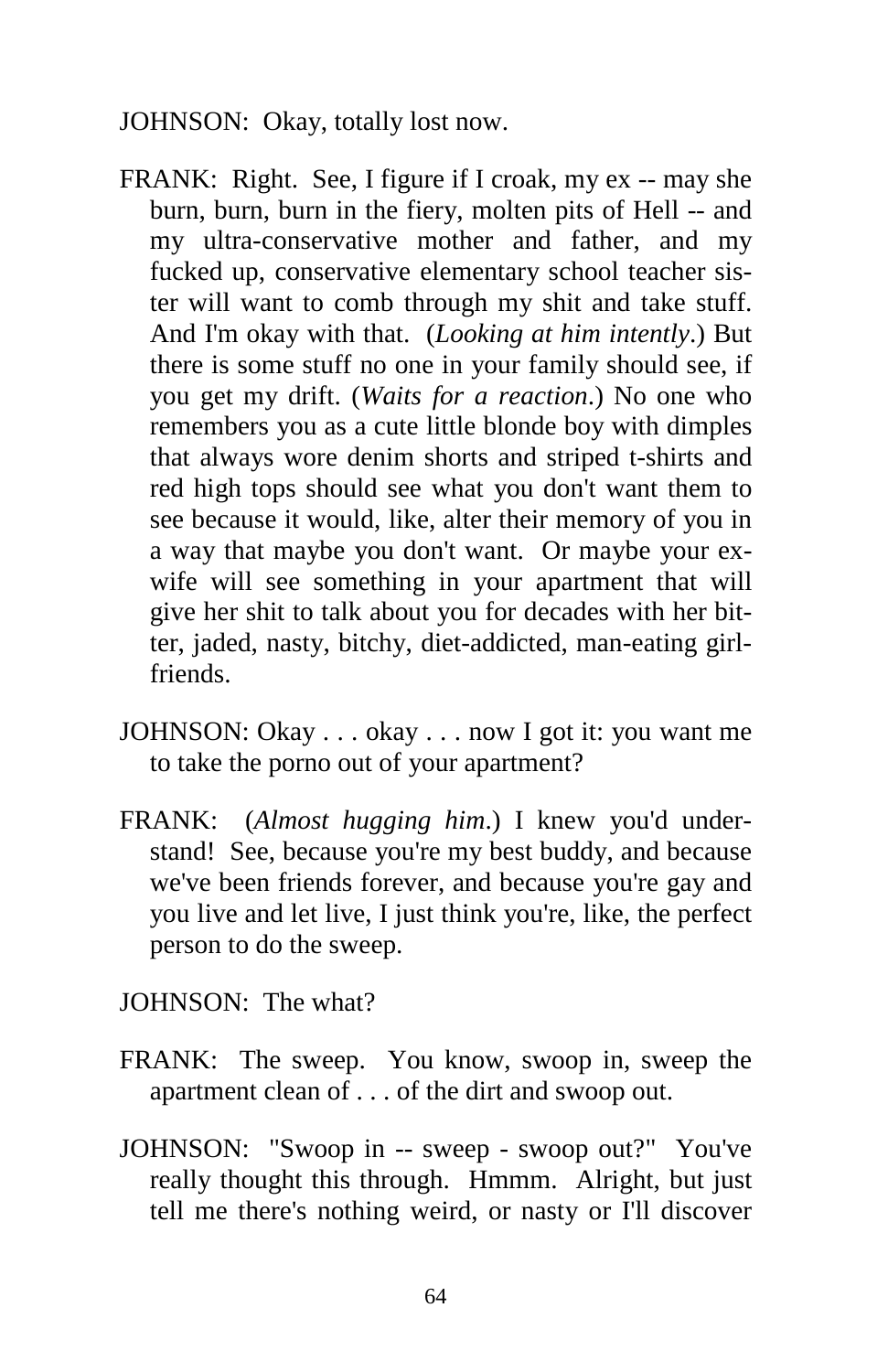# **CAUGHT, WITHOUT CANDY**

*Caught, Without Candy* had its world premiere at the 14<sup>th</sup> Annual Boston Theatre Marathon, 2012, produced by the Orfeo Group and directed by Daniel Berger-Jones with this cast:

Amanda . . . . . . . . . Amanda Collins

Donna . . . . . . . . . . Georgie Lyman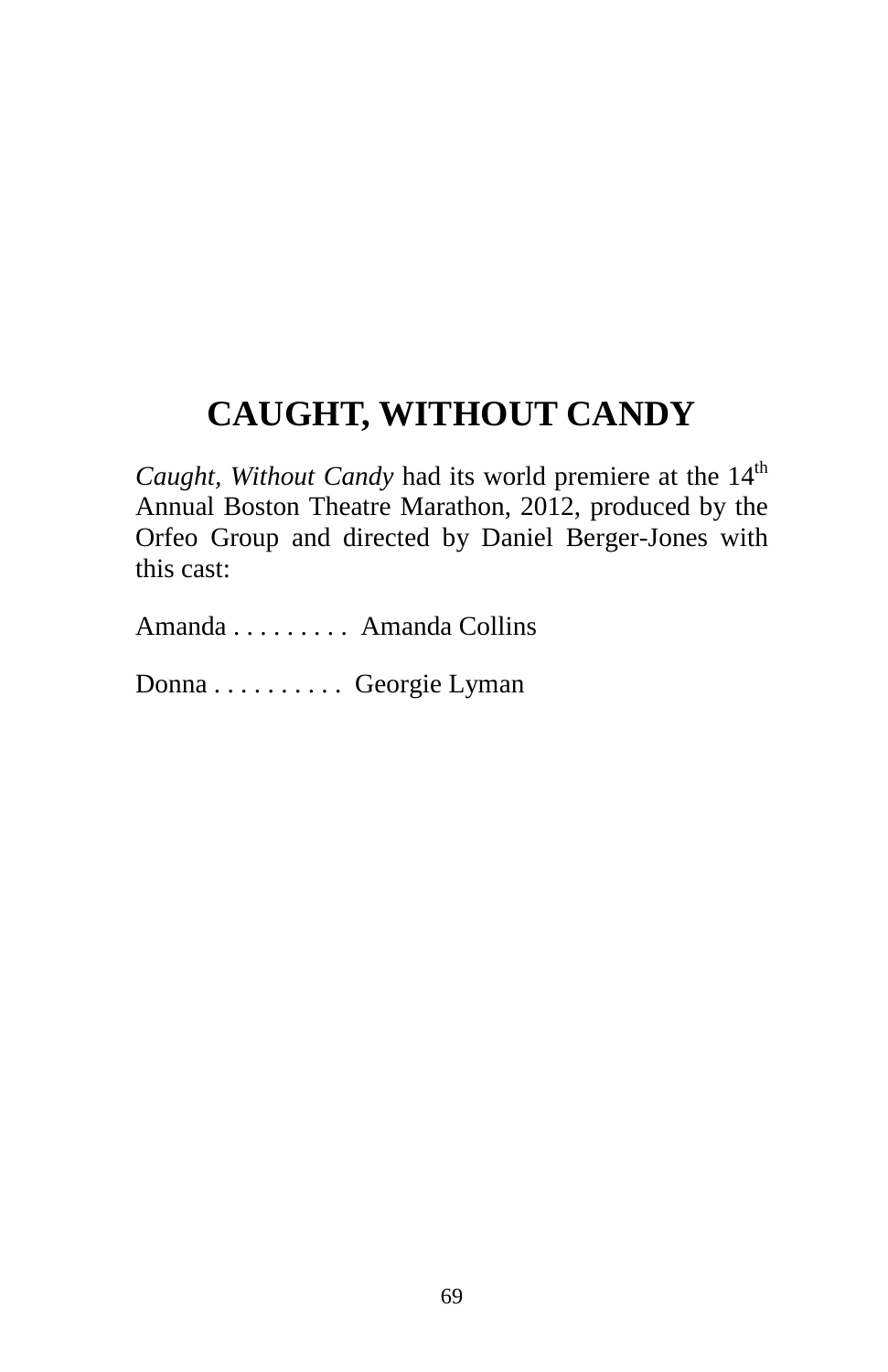## **CHARACTERS:**

**AMANDA**—F. 32. A little dry, practical, painter.

**DONNA**—F. 35. An excellent nurse; Amanda's wife.

### **SETTING:**

Amanda and Donna's home, Westport, Connecticut

### **TIME:**

At dusk on Halloween.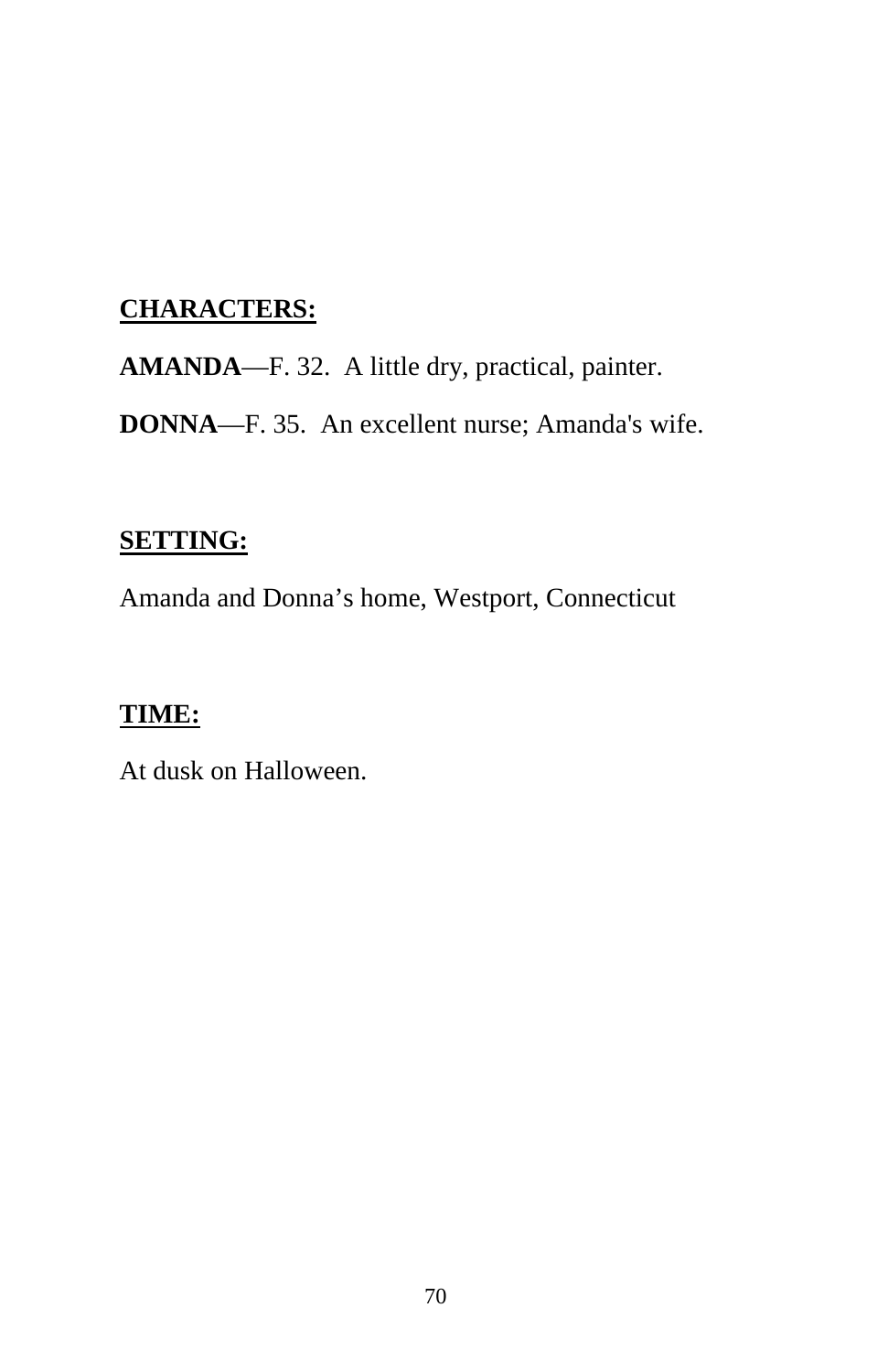### CAUGHT, WITHOUT CANDY

(*Amanda and Donna sit rigidly apart perched on the sofa, ankles together, knees together, each holding a full bowl of Halloween candy.* 

*Amanda wears a clown wig and a red ball nose. From the neck down, she wears her paint clothes, dotted with bright colors. Donna is dressed like a nurse . . . because she is a nurse. A stethoscope hangs around her neck; a thermometer is clipped in her pocket.* 

*Rage hangs in the air. Finally, Donna can't take it any longer. She bolts across the sofa, grabs Amanda's clown wig and throws it across the room.)* 

DONNA: At least get rid of that fuckin' wig!

AMANDA: Your costume is so much better? Oh, look, I'm a nurse! (*Rescuing her wig*.) Of course, all I did was leave the hospital, drive home, walk in the house, open the medicine cabinet and stick a thermometer in my pocket -- a rectal thermometer, I might add -- but I'm a nurse. Nurse Donna. Or should I call you, "Nurse-I'm-too-fuckin'-lazy-to-get-a-REAL-costume?"

DONNA: (*Raging*.) I brought home my stethoscope!

- AMANDA: What?! That makes it a costume? A stethoscope?! Why didn't you stick a fuckin' loaf of Wonder Bread in your pocket and call yourself a baker? Why didn't you strap on one of those goddamn power tools you've got and call yourself a carpenter?
- DONNA: And thank God I did bring home my stethoscope because when the Trick or Treaters see you in that horrible wig and sinister clown nose, and you frighten them and they shit their pants...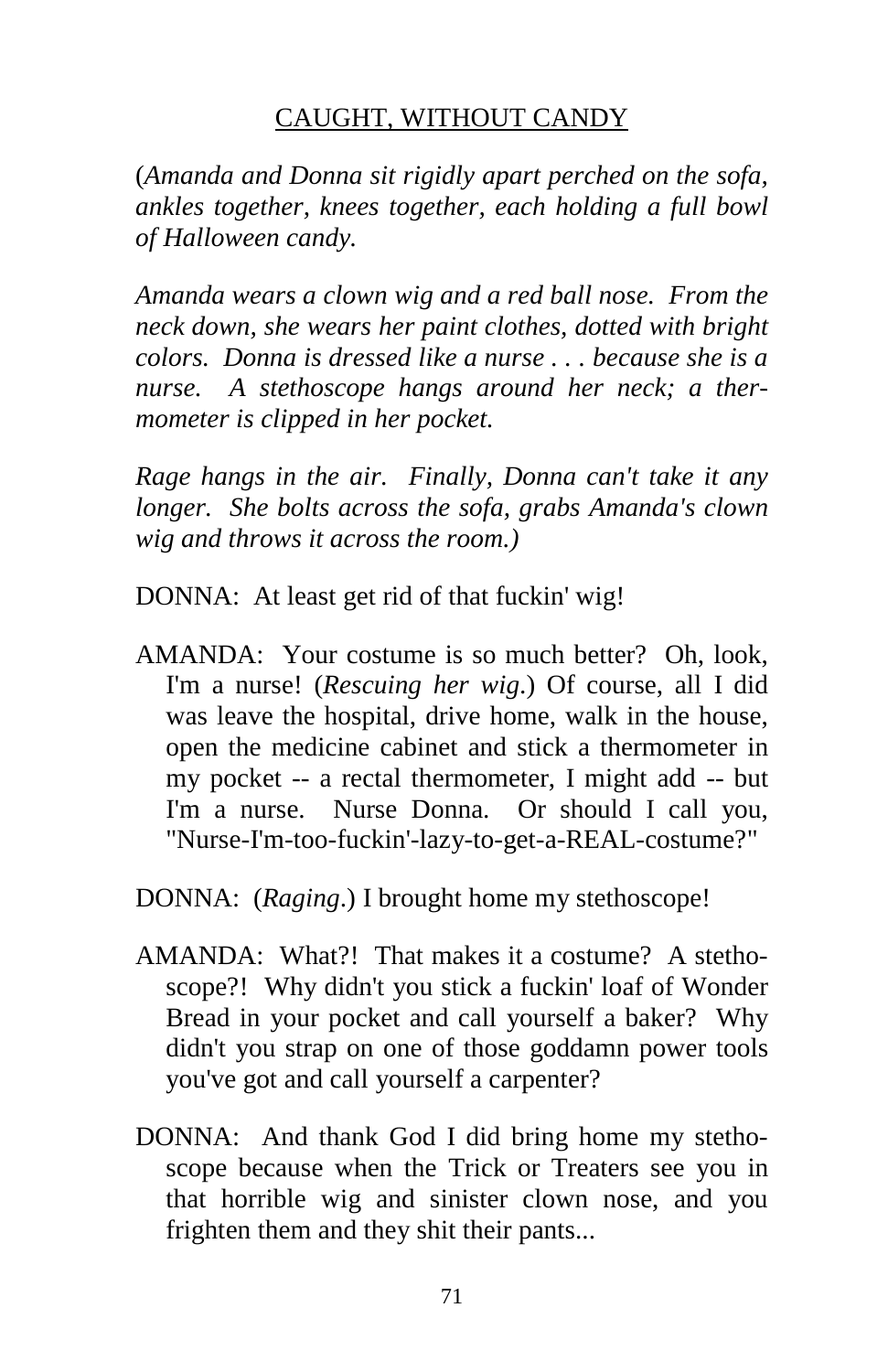- AMANDA: What are you going to do, see if their turd has a heartbeat with your *stethoscope*, Nurse Donna? And what, exactly, is a "sinister clown nose"? It's a red ball, for God's sake! It's not happy, it's not sad, it's not sinister, it's a fuckin' clown nose!
- DONNA: Why do you do this? Why do you have to ruin every holiday?
- AMANDA: Heeeeeerrrrre we go. Why are we here? Why did we ever move here?
- DONNA: (*On "go."*) It doesn't matter if it's Christmas, Thanksgiving, Easter, New Year's . . .
- AMANDA: I'm surprised, Donna, that somebody that works in a pediatric care unit in a hospital doesn't know that Halloween isn't a national holiday . . .
- DONNA: (*Interjecting*.) I know it's not a holiday, Amanda.
- AMANDA: . . . Which is even more surprising, since you hate children.
- DONNA: I do NOT hate children.
- AMANDA: What's even more surprising is that you wanted to move to a suburb full of what? -- Children! Everyone on this block knows you hate children.
- DONNA: I do not -- hate -- children! Why do people think that?
- AMANDA: Because you try to run them over with your car!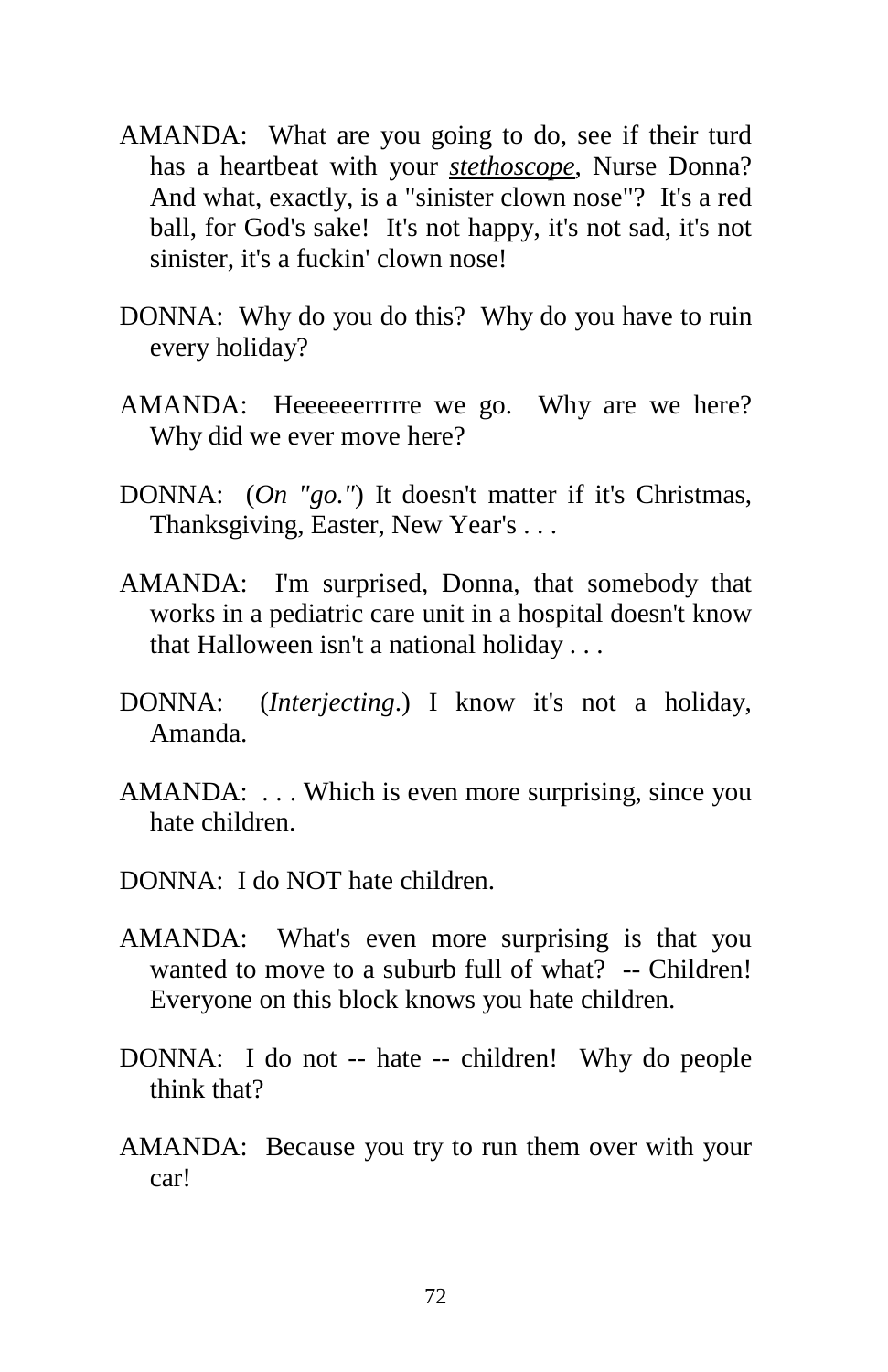- DONNA: One. One fat, loud-mouthed, bitchy kid named Becky . . .
- AMANDA: That you tried to run over!
- DONNA: She called me a dyke!
- AMANDA: YOU ARE A DYKE! I'M A DYKE! WE'RE DYKES. Everyone knows we're dykes.
- DONNA: That is not true.
- AMANDA: Do you think the Neighborhood Association gives a Home Depot gift card to everybody that moves in here?
- DONNA: That doesn't mean anything. A lot of people go to Home Depot.
- AMANDA: Do a lot of people have a rainbow flag decal that stretches from one side of their SUBARU OUT-BACK to the other, blaring retro k.d. lang music as they screech up the street and try to run over the nearest child?
- DONNA: Let's talk about your stereotyping, can we? Or better yet, let's not talk about it. Why don't you just paint it on one of your tortured canvases like every other topic you hide from?
- AMANDA: Wait! I hide from topics? Me? Are you seriously suggesting that in this couple that I am the one that . . . did you say, "tortured?!"
- DONNA: And for the record, I haven't listened to k.d. lang in forever.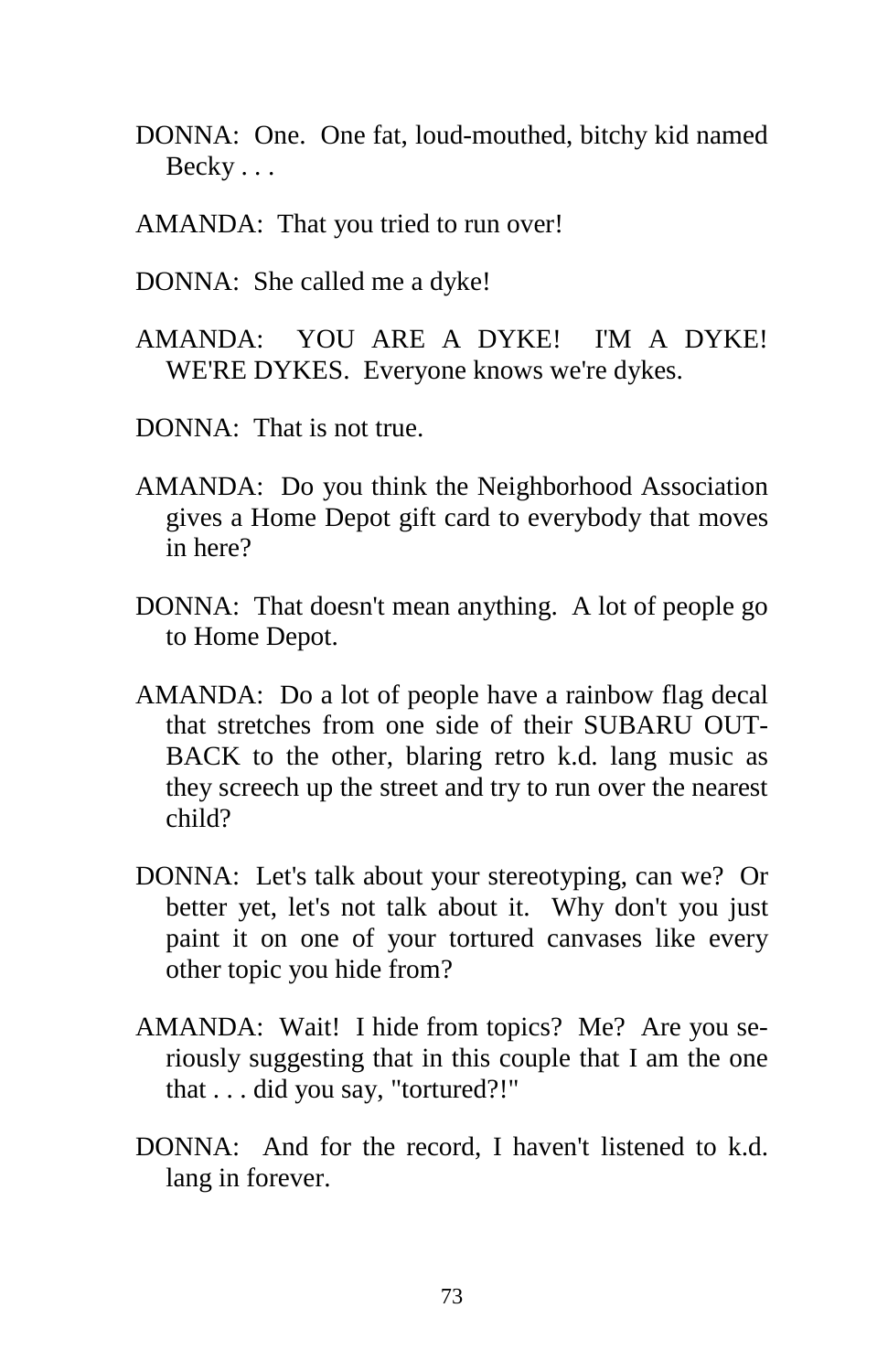- AMANDA: If forever is a week, you're right. Because in the last week, you replaced retro k.d. lang with retro Melissa Etheridge.
- DONNA: Your self-loathing is something I really think we should discuss.
- AMANDA: Therapy, Donna? Really? You're going to give me an Oprah moment with this bowl of glutenfree, sugar-free, nut-free, citrus-free candy on my lap? Is it really the time?
- DONNA: Did you leave the front door open with the screen door latched so we can hear the Trick or Treaters?
- AMANDA: Yes, we can hear them as they walk -- past our house, here in our lovely suburban neighborhood. And I took down all the paintings, in case you didn't notice, of anything that looked remotely erotic, sexual, vaginal or clitoral.
- DONNA: (*Jerking the bowl from her hands*.) You don't have to do this.
- AMANDA: (*Jerking it back.)* Yes, I do!
- DONNA: (*Jerking it back.)* No, you don't! If you don't want to hand out candy, then don't.

(*Amanda gets on her hands and knees and angrily picks up the loose candy that's fallen from the bowl*.)

AMANDA: There's not going to be anyone to hand out candy to because everyone knows you hate children and they're boycotting our house.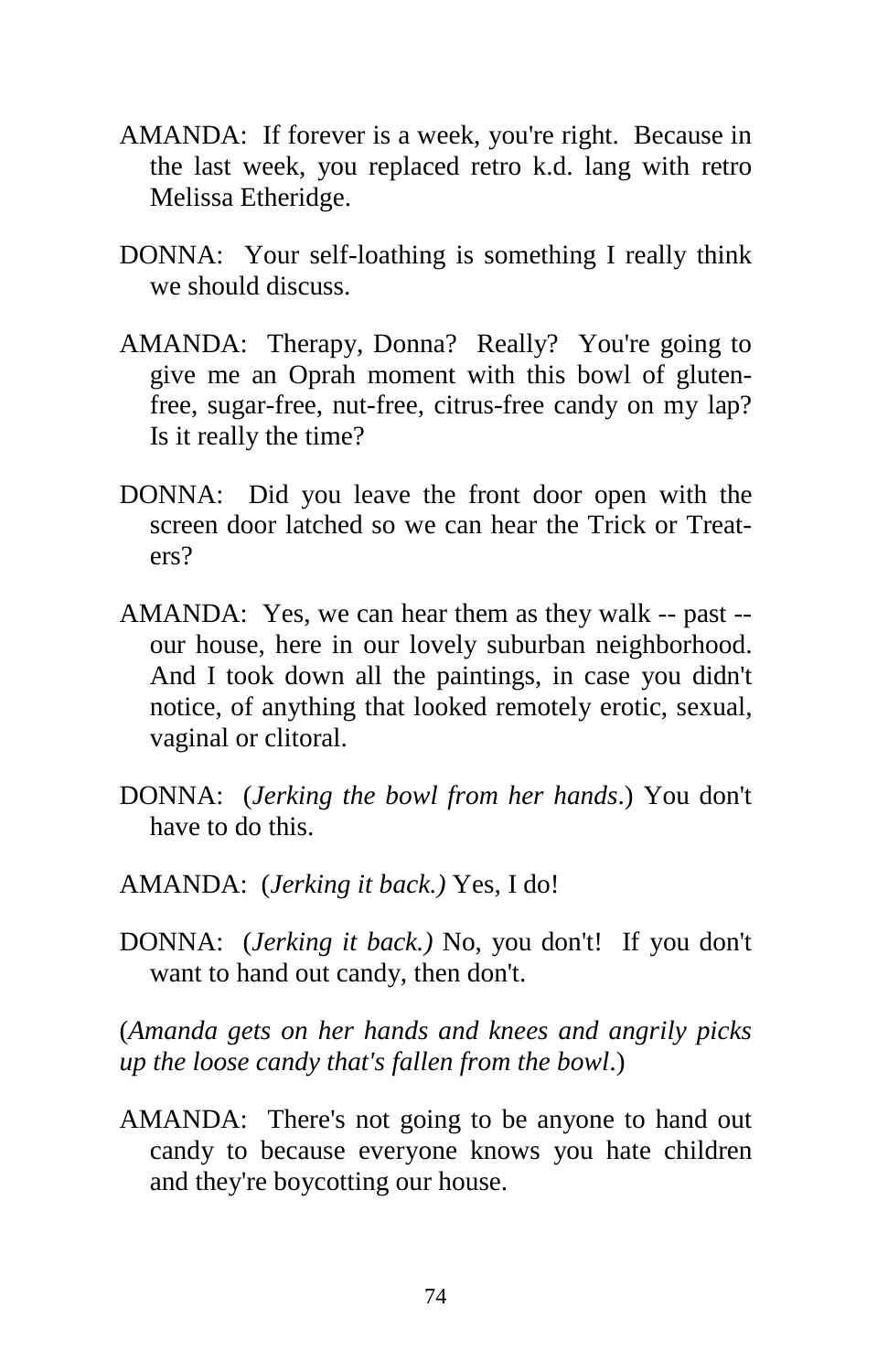# **MARC-US**

*Marc-Us* was originally written under the title *Padding the Wagon*, and premiered as part of *Unity Fest* for the 4<sup>th</sup> Unity Theatre Company in New York City, December, 2001. It was then produced at Primary Stages in New York City, March, 2002, as part of its *A Moment of Bliss Festival*. Significantly rewritten, it had its professional world premiere at Stageworks/Hudson as part of their *Play by Play Festival*, May, 2002, directed by Laura Margolis with the following cast:

Michael . . . . . . . . . Kevin Craig West

Cordy . . . . . . . . . . . Yvonee Perry

Adelphia . . . . . . . . Eileen Schuyler

After this production, the play was significantly rewritten under the title, *An Angel in the Early Bird Special* and produced at Manhattan Theatre Source as part of their *HOMOgenius Festival of Short Plays,* June, 2002, and the Boca Raton Theatre Guild in May, 2003. For this anthology, the play has been rewritten again, eliminating the character of Adelphia, and taking the title, *Marc-Us*.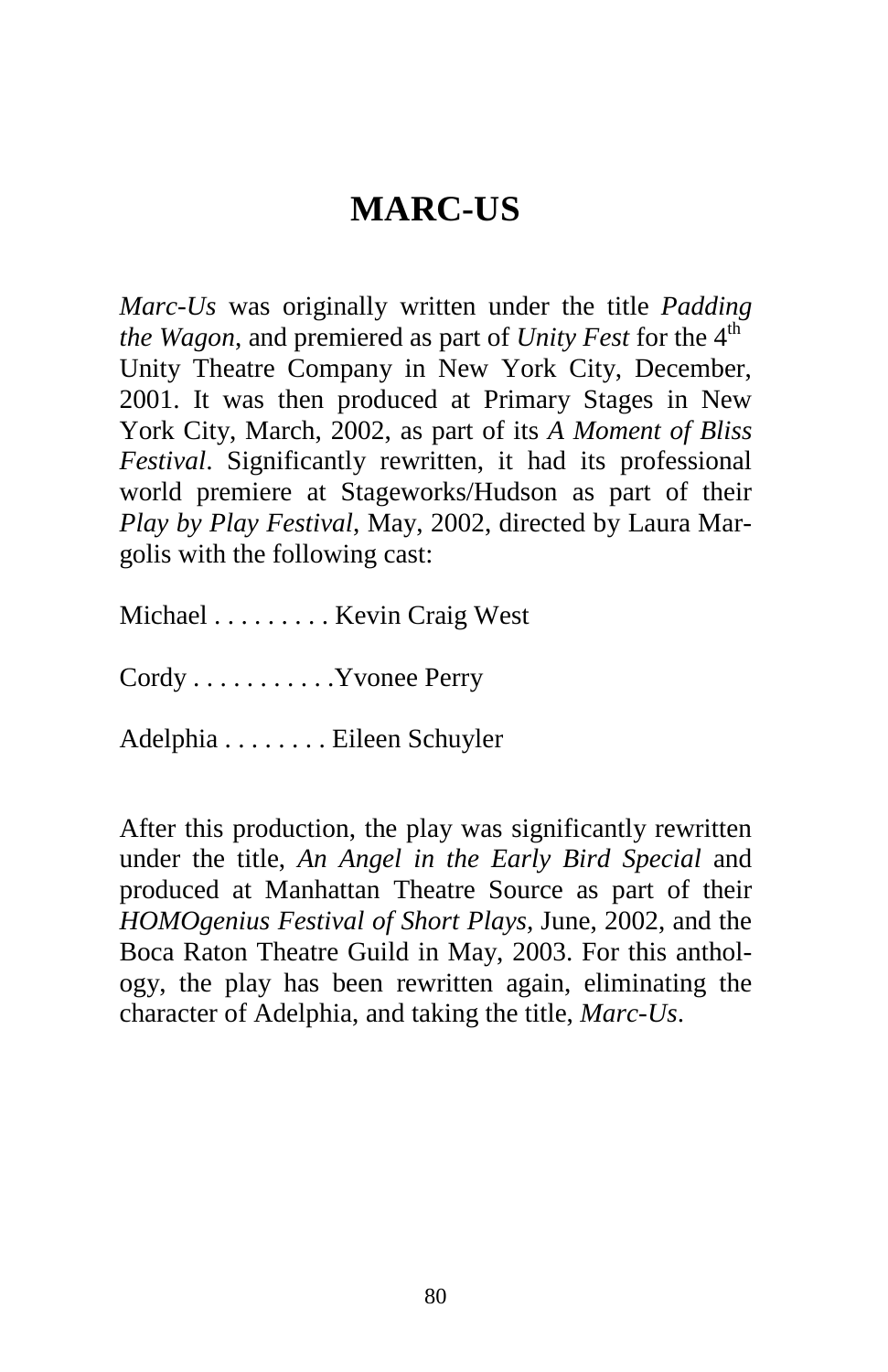# **CHARACTERS:**

CORDY—F. 22. Southern, distracted and fast-talking - until she can't be.

MICHAEL**—**M. 40. From San Francisco. Successful, content, happy -- until today.

### **TIME**:

December 30, 2001

### **PLACE**:

The viewing platform of the World Trade Center disaster.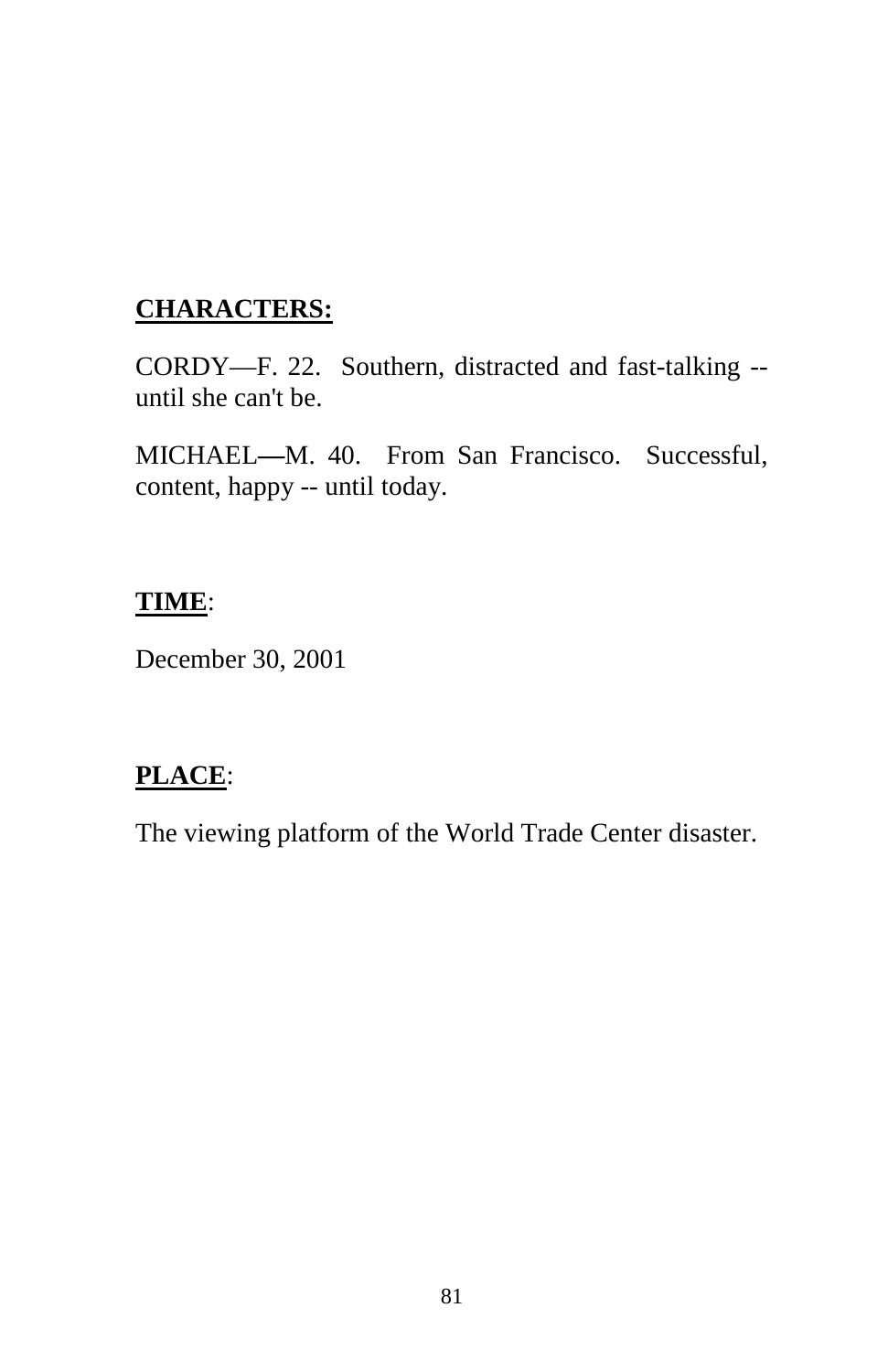### MARC-US

(*Lights bleed up on the viewing platform of the World Trade Center Disaster at Fulton Street and Broadway. It is December 30, 2001 -- the first day the platform is open to the public.* 

*Cordy stands with her back to us just upstage, head down, touching her face, her eyes. Michael steps onto the platform. He stares straight ahead, takes a deep breath, then slowly charges forward. Right when he reaches center, Cordy turns and charges forward. They collide*.)

MICHAEL: Oohumpf.

- CORDY: Oh, my Gawd! Oh, my Lord! Are you alriiiiiight?
- MICHAEL: Good. Fine. Everything's okay.
- CORDY: Could you help me and just walk me over to a side or somethin', and get me the hell out of the way? I got a pair of contacts that are glued to the inside of my eyelids, so I can't see nuthin'.
- MICHAEL: Uhhhh . . . well, yeah, sure.

(*He gently takes her by the arm and walks her to the edge of the platform*.)

CORDY: (*Trying to focus on Michael*.) Thank you, sir, that is so nice of you. I'm just as blind as an ol' goat and I got these contacts 'cause my glasses make me look about a hunnerd years old. So I got 'em for my trip here and I ain't seen half of New York 'cause they're just like frozen up there, or somethin'. Anyway, you don't need to know all that. But lissun, 'for you go,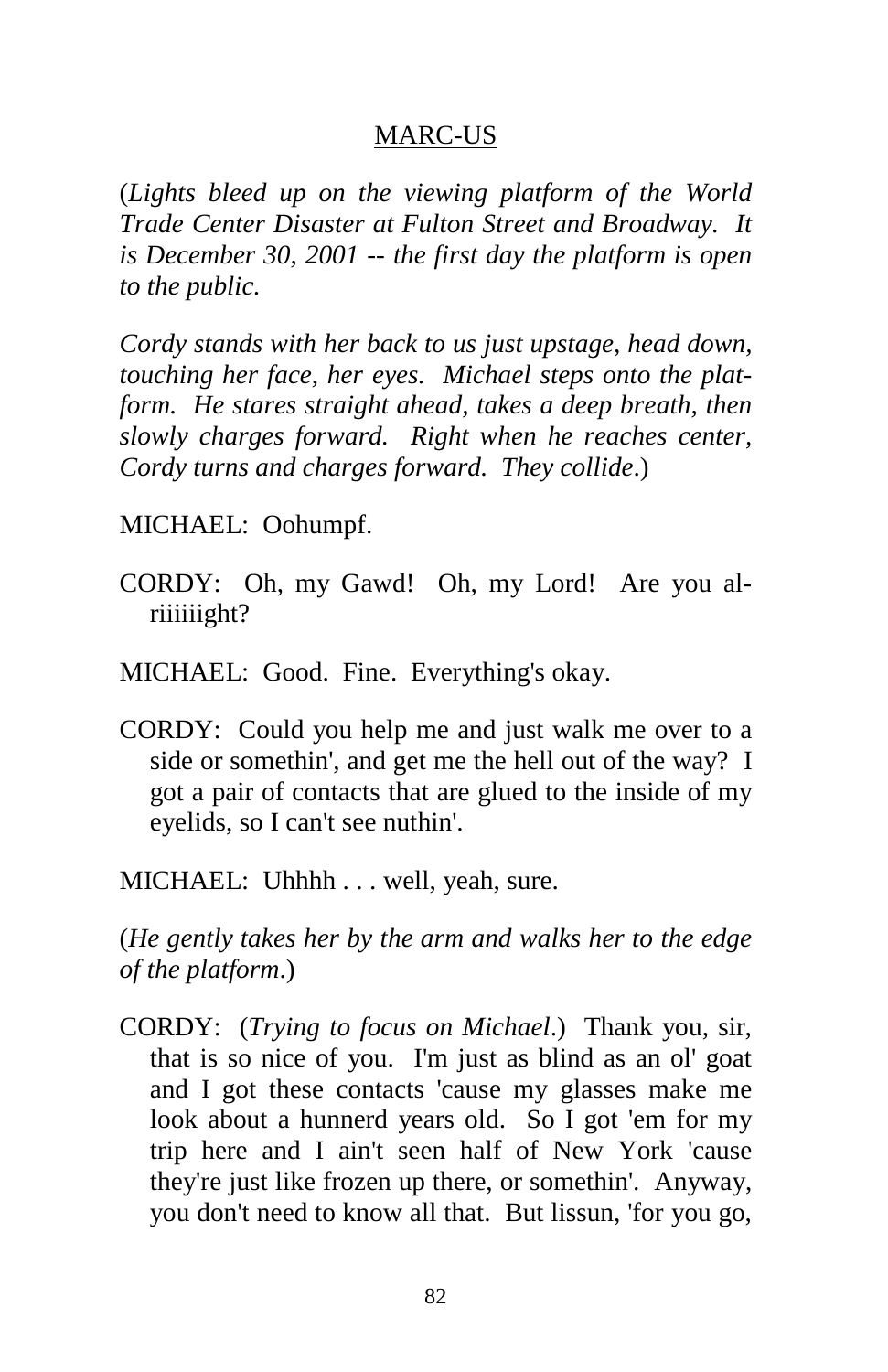do you see a girl that's tall, red hair, green eyes, bright yeller shirt with a picture of Paula Deen layin' on a platter with lettuce around her and an apple in her mouth like she's a, you know, big ol' stuffed pig?

- MICHAEL: (*Earnestly looking around*.) Uhhh, no. I don't see anyone that fits that description.
- CORDY: Well, no one should fit that description, but that's Darlene -- Gawd help me -- my sister. And she has a weak bladder which means goin' anywhere with her is, you know, major tripus interruptus. So I thank she left me stranded here while she's lookin' for a bathroom. And all I seem to be able to do is, well, 'mong other thangs, run into people and cause bodily injury. I'm really sorry.
- MICHAEL: No problem . . . Well, I should get on my way.
- CORDY: Okay, well, nice meetin' ya', and thanks again. And jus' so you know: I have found the people of New York City to be very, very sweet. Not at all like whatcha hear about.
- MICHAEL: Thanks, but I'm not from here. I'm from San Francisco.
- CORDY: Really?! Oh, I loooooove San Fran. It's just so pretty, and the people are just so sweet. And when I was there . . . (*Catching herself*.) You know what? You need to jus' go and get on, 'cause I'll sit here and talk ya' into a coma, 'cause that's what I do when I get nervous. (*Confiding*.) See, I don't really wantta see this, but I think I should 'cause it's the only way it's gonna make it really real for me, and I think you gotta know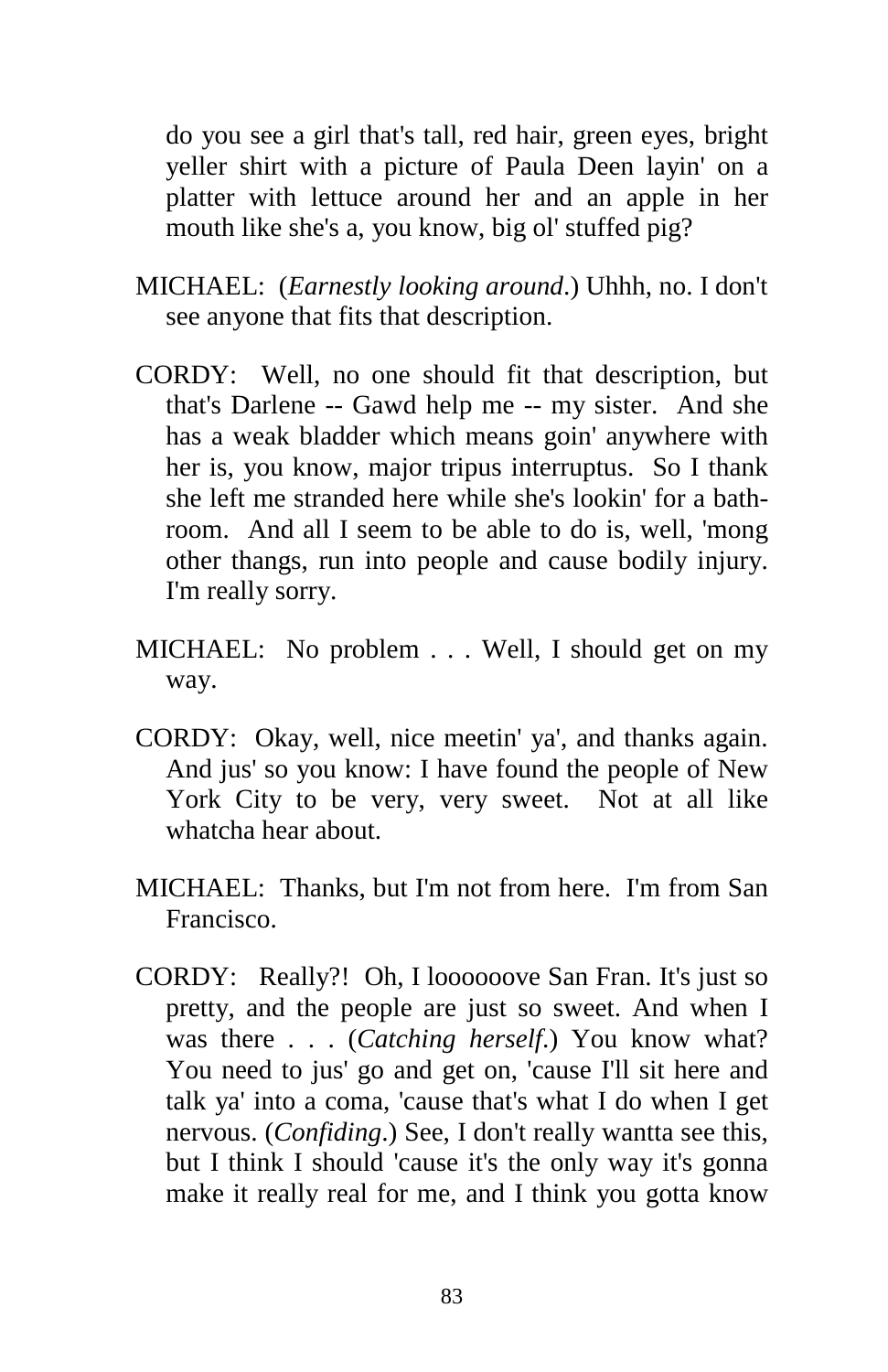this kinda horror first-hand or it just becomes bad story -tellin' to your kids. And this is too important to tell bad, made-up stories about. 'Sides, we come all this way from Houston to see it and I have this damn disposable camera . . . (*Rips it from her bag*.) . . . that my momma give me to take pictures, and do I want to take pictures? Hell, no! This isn't an attraction, for Gawd's sake, it's a tragedy. (*Shoots her hand straight up over her head with her camera and takes a series of random shots*.)

Gawd, I'm jus' miserable . . . Listen, thanks for listenin', but you need to go on.

- MICHAEL: Well, frankly, I, uhm, I'm a having a little trouble looking myself. Which is really weird because I've waited so long just to get right here, right at this spot. And now that I'm here, it's not . . . it's just not easy like I thought it was going to be.
- CORDY: 'Cause we have hearts, and we're looking right at all this destruction and that's not easy for anybody.
- MICHAEL: It's a little more personal than that.
- CORDY: Ohhhhh . . . because . . . ya' knew somebody in there?
- MICHAEL: Yeah.
- CORDY: Somebody close to ya'?
- MICHAEL: Yeah.
- CORDY: Oh, my goodness. Oh, I'm so sorry. That's got to be really sad for you.
- MICHAEL: Yeah, pretty sad.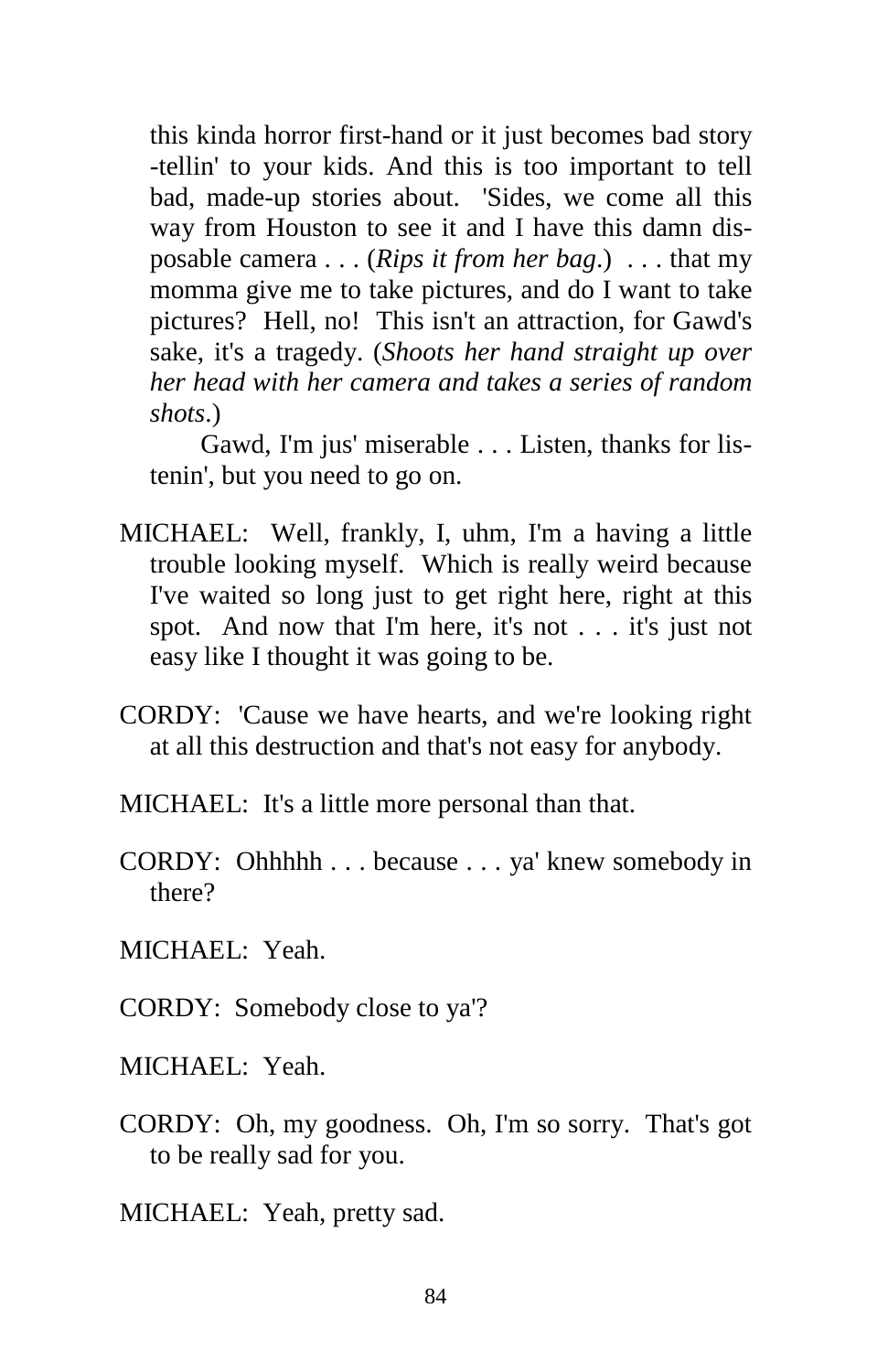CORDY: Well, no wonder you can't look.

- MICHAEL: I am going to look, I just have a thousand things rushing through my head and I can't seem to clear it all out to -- I don't know -- take in what I think I need to take in.
- CORDY: Well, we have to do somethin', look or go, 'cause they only give us fifteen minutes up here. That's how long the ticket's good for. So maybe we should do it together or just . . . go. Would ya' rather just go?
- MICHAEL: I can't. I had to fight too hard just to get here.
- CORDY: (*Softly.*) I know. That's why I'm here.
- MICHAEL: What do you mean?
- CORDY: Don't listen to me. I'm just ramblin'. Okay, take my hand. (*He does*.) I'm Cordy, by the way.
- MICHAEL: Michael.
- CORDY: Hi, Michael. Okay, so we'll both look and then we'll go. And somewhere along the way I'll find Darlene and push her in front of a car for makin' me do this alone. Well, not alone, but ya' know what I mean. Ready?
- MICHAEL: Wait a minute. You can't see, can you? Your contacts?
- CORDY: Oh, Michael, don't think bad about me but that was a total lie. I don't wear contacts, but Darlene thinks I do. I made the whole thang up in case she was still around watchin' me, which she does a lot. Just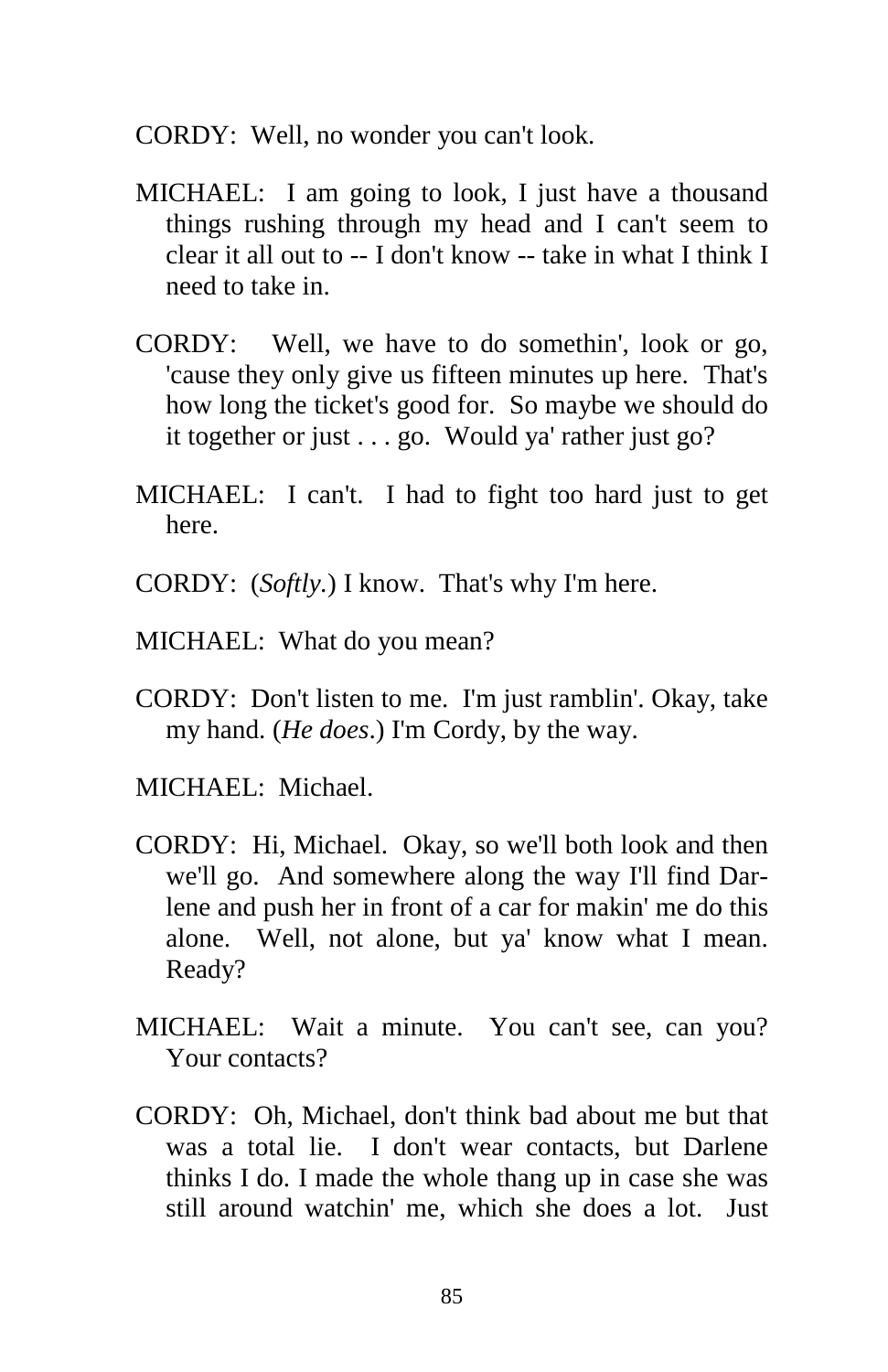watches me. Says I'm like watchin' bad t.v. See, I wasn't sure I could look in front of her, so I made the contact thing up in case I couldn't. My whole family's just nuts. If you knew Alfie and Bernard -- that's my parents, you understand. Alfie and Bernard, "A" and "B", I'm Cordy, and that's "C" and my sister, "Darlene," makes "D." A-B-C-D. My parents just loved the basics.

MICHAEL: Thanks, Cordy, for making this . . . well, if nothing else, just talking me through it.

CORDY: That's what I'm here for. Ready?

(*They look at one another, then at the ground in front of them. Slowly they turn outward and see the destruction. Michael looks frozen, almost lifeless*.)

CORDY: You okay, Michael?

MICHAEL: No. (*Blurts out in front of him*:) MARC! MARCUS?! I'M . . . I'M HERE, BABY! I'M RIGHT HERE.

(*Cordy slowly brings an arm up and lays it on Michael's shoulders. Michael lands back in reality. He never takes his eyes off the disaster sight*.)

MICHAEL: He's still there. I can feel him.

- CORDY: Can you? That's good, Michael. He's been waitin' for you.
- MICHAEL: (*A long look out, then to her*.) Marc was my partner for fourteen pretty incredible years. It was a really special kind of love. Something I didn't even know existed. I know people say this about other peo-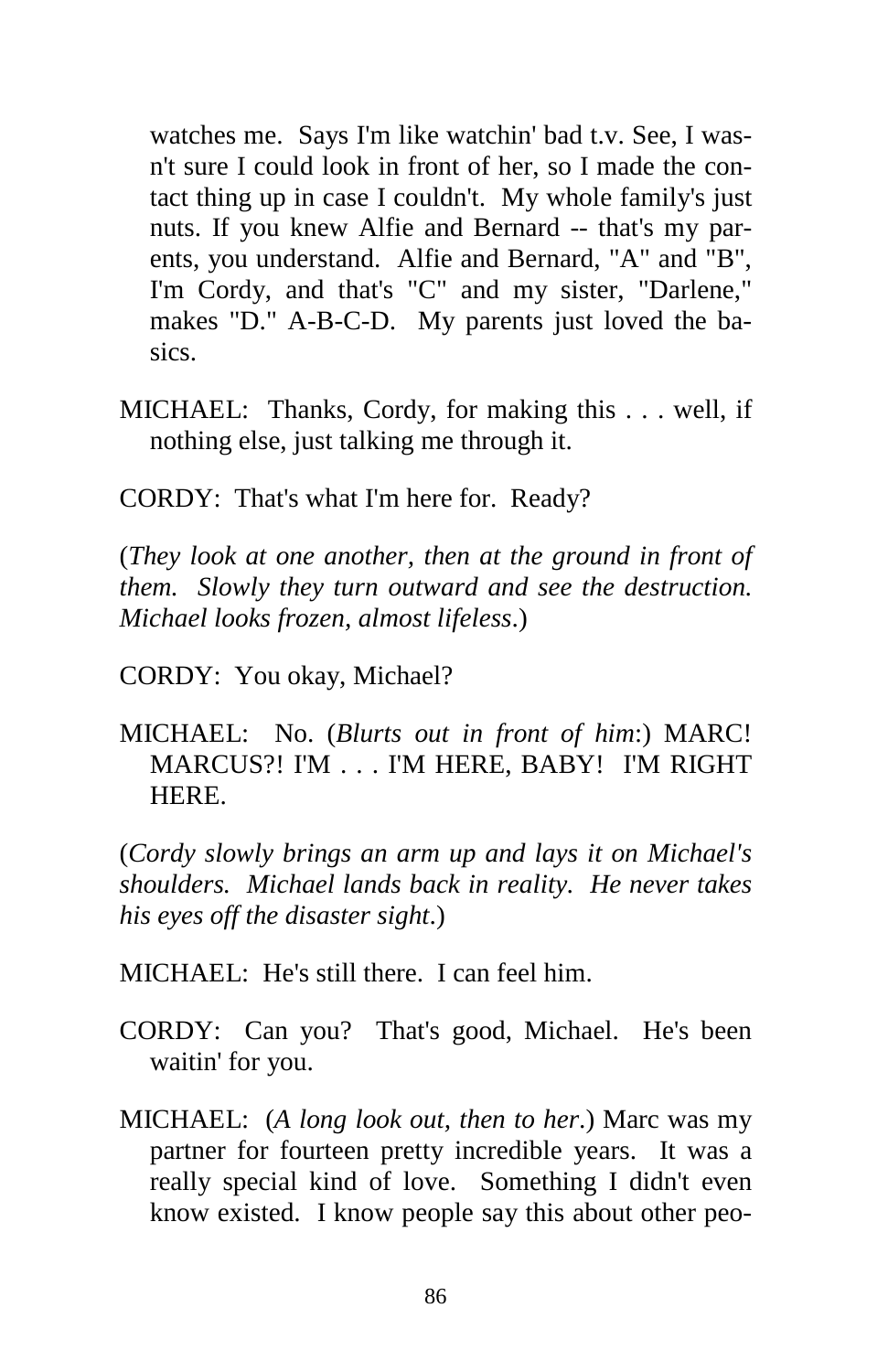# **VERTICALS AND HORIZONTALS SONYA'S STORY**

Originally written under the title *Rug Store Cowboy* for Michael Wright's book, *Master Class in Playwriting*, this play was originally written as a play between two men. For its first production, a significant rewrite was written changing the younger man character to a young woman, and thematic ideas were shifted. This version had its world premiere at Stageworks/Hudson in 2003 for their *Play by Play Festival* in New York and directed by Laura Margolis, with this cast:

Sonya . . . . . . . . . . . . . . . . . Amy LeBlanc

Nolan . . . . . . . . . . . . . . . . . David Sitler

This version was subsequently produced in the same year for the Samuel French Off-Off Broadway Short Play Festival.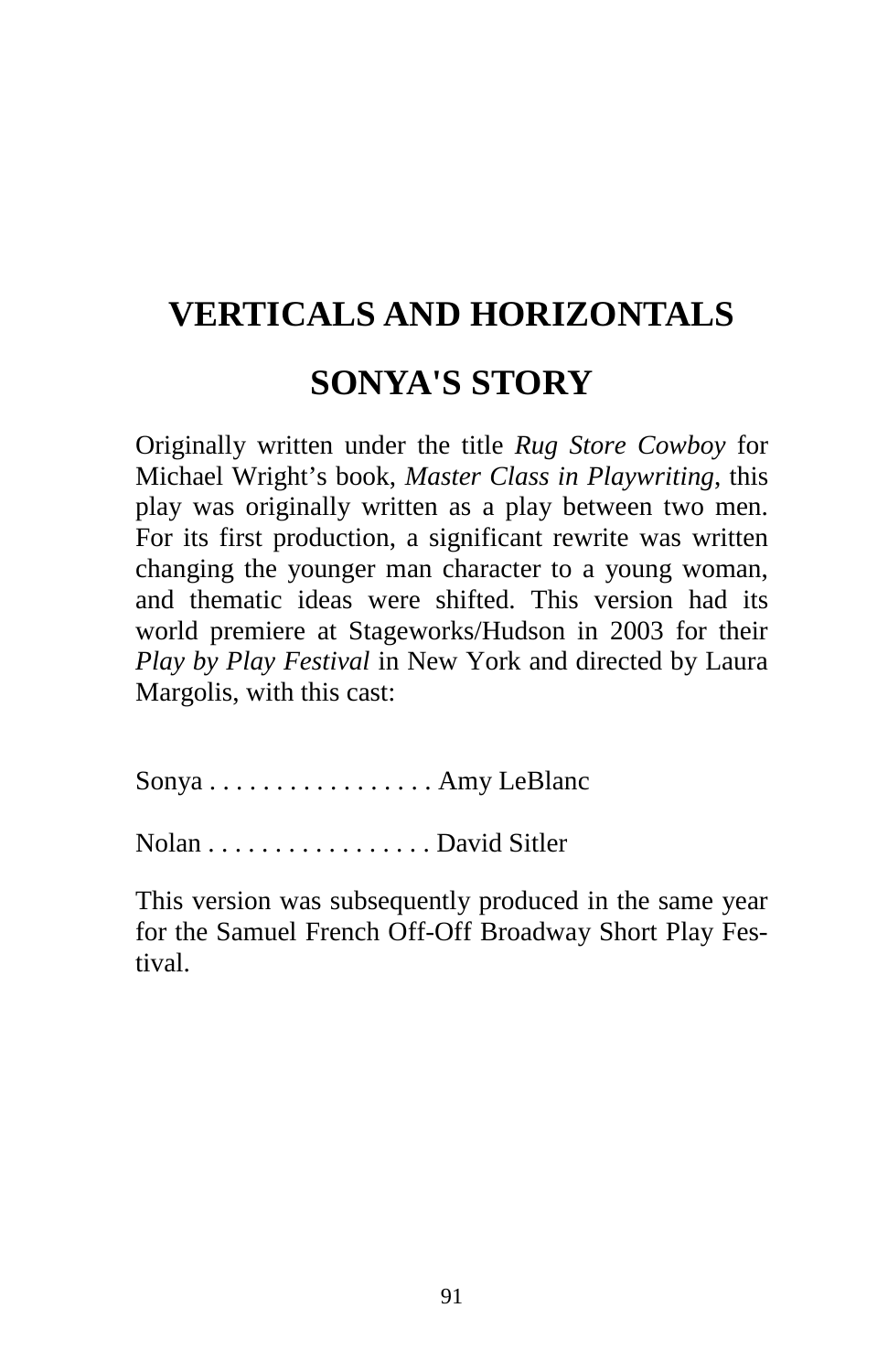## **CHARACTERS:**

SONYA—F. 25**.** Trying too hard to be a good employee. Easily flustered. Attractive, but hidden.

NOLAN—M. 45. Southern through and through. Wealthy, raucous, loud, confident . . . kind.

### **TIME**:

Early afternoon.

### **PLACE**:

A rug store, mid-town Manhattan.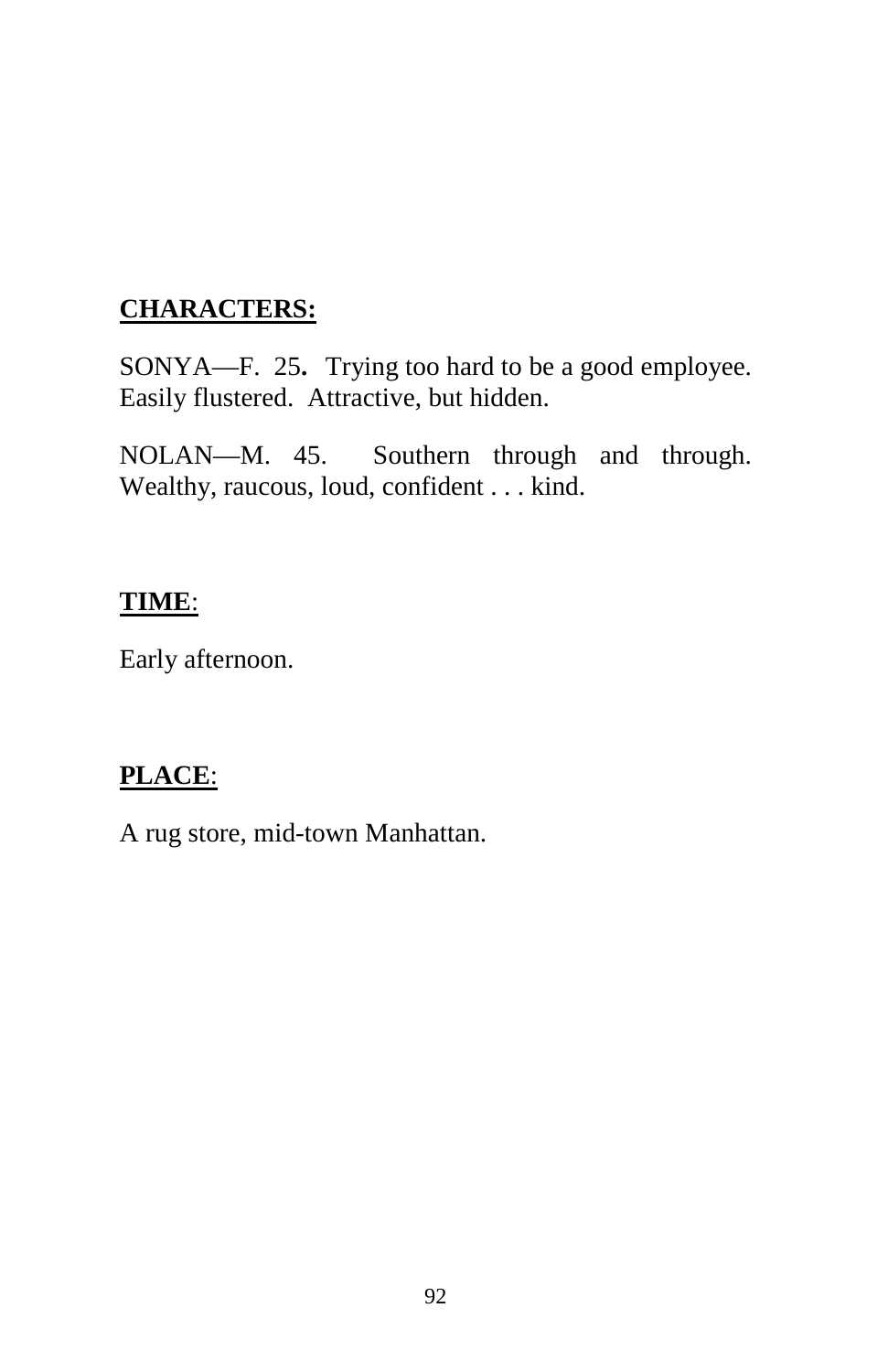### VERTICALS AND HORIZONTALS SONYA'S STORY

(*The stage is empty save one large rolled up Persian rug off to stage right. Sonya enters with a slip of paper in her hand. She looks around the empty space, looks off to both sides of the stage, and then timidly*:)

SONYA: Mr. Fisher? (*Walks towards the carpet*.) MR. FISHER?

(*Slowly the carpet begins unrolling without Sonya noticing. When it hits Sonya's feet, she yelps and steps over it. Nolan Fisher, smiling from ear to ear, rolls out the end of the carpet*.)

- NOLAN: Lord have mercy, it was hot in there! Almost passed out twice and thought I was gunna puke! Wouldn't that have been a helluva mess to discover? You came just in the nick of time, Ms. Sonya, 'cuz I was waitin' and sweatin' and dry heavin' and waitin' and  $\mathbf{r}$
- SONYA: (*Caught off guard; rambling*.) I was checking on the price for you, Mr. Fisher, because you said you wanted to know the price and these rugs just came off the truck and I didn't know the price so I thought I'd check the price for you because OH MY GOD WHAT WERE YOU DOING IN THE RUG, MR. FISHER? (*Quickly catching herself*.) You know what? It doesn't matter. I mean, maybe that's your way of, you know, feeling the rug. We encourage that. At least, my boss does. (*In some foreign accent*.) "Encourage customer to feel and fondle. Feel and fondle. Do you understand, Sonya?" And even though I said I did, I really, really, really didn't. But maybe I do now.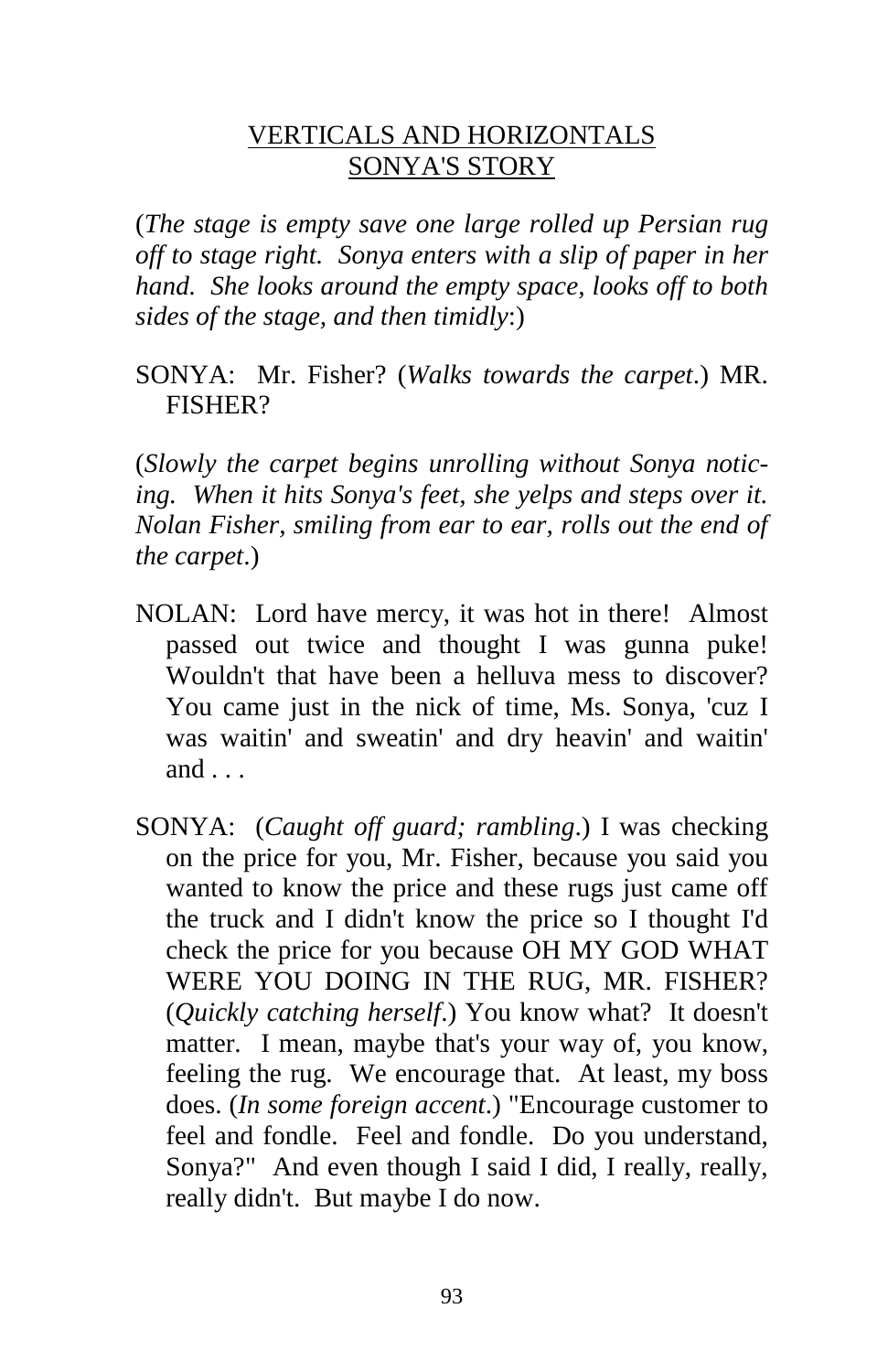- NOLAN: Honest to Gawd, I thought I was about to take my last heavin' breath rolled up in there.
- SONYA: Well, you could have just unrolled yourself, Mr. Fisher.
- NOLAN: I coulda dun a lot of things, like not roll myself up in the damn rug in the first place, but I was a bettin' that's somethin' you ain't never seen before. Am I right, Ms. Sonya?
- SONYA: It's just "Sonya." My first name is Son--...
- NOLAN: (*Overlapping*.) . . . I don't care how long you've worked here, has anybody ever rolled themselves up, top to toe, in a carpet to your memory?
- SONYA: (*Completely flustered*.) This is only my third day, Mr. Fisher.
- NOLAN: You don't say? Third day on the job and some wild, southern lunatic rolls himself up in a carpet whilst you're doin' your price check thang, and then unrolls himself and lays at your feet like an old hound dog. And the whole time you're a thankin',"What in the hell is he doin'?" 'Cuz it's a little unusual, don'tcha thank?

(*A long awkward pause. Nolan stretches out on the carpet. Sonya looks over her shoulder, then off to the other side*.)

SONYA: Mr. Fisher . . .

NOLAN: Nolan.

SONYA: Mr. Fisher -- this is a little awkward for me - but, uhm, are you going to stay down there long?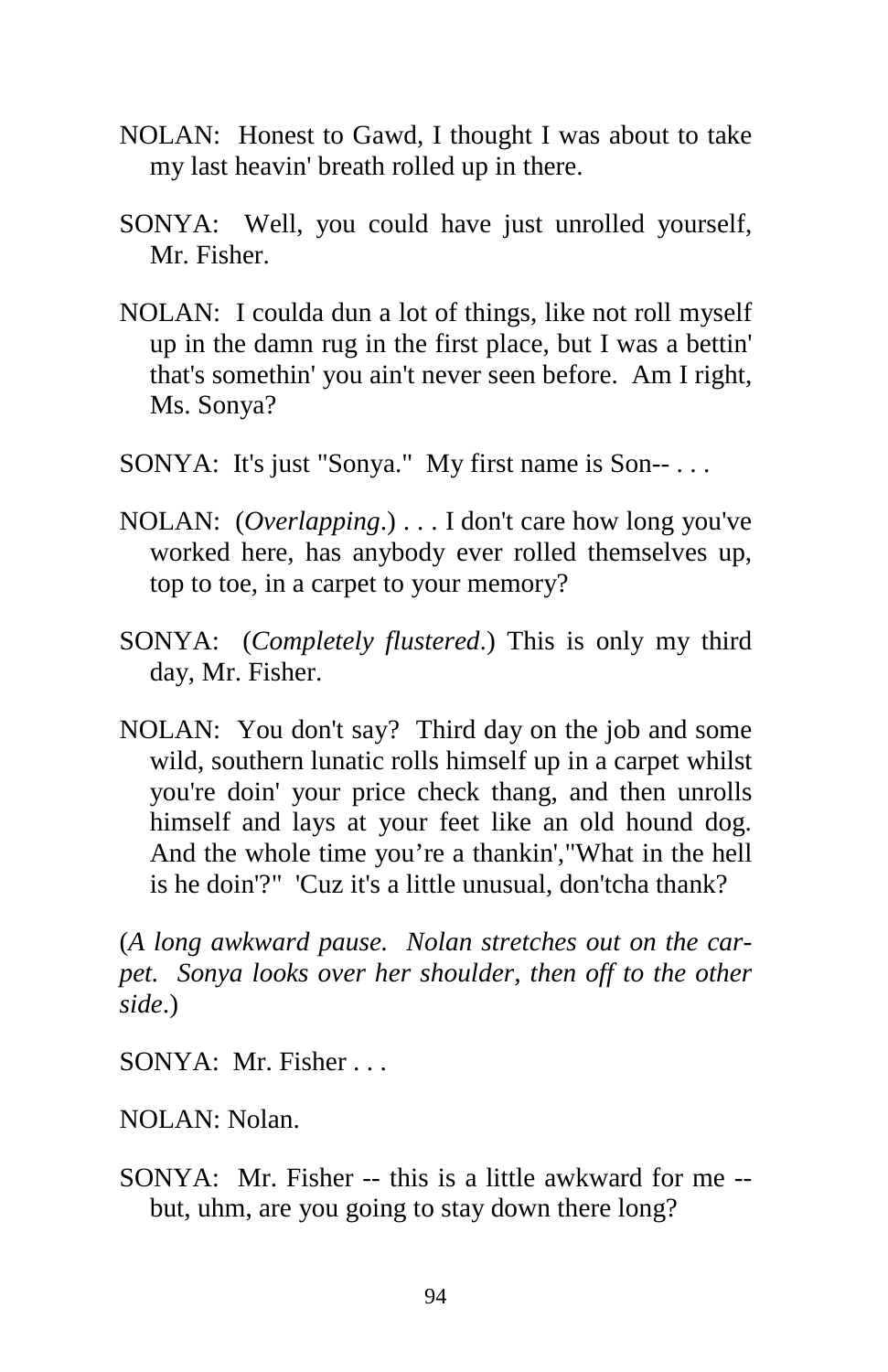- NOLAN: You mean, on the floor?
- SONYA: Exactly.
- NOLAN: Well, I could stand . . .
- SONYA: (*Quickly*.) . . . Good . . .
- NOLAN: . . . But I'd rather just lay here like a big, sloppy hog.
- SONYA: I think I'd rather you stand.
- NOLAN: And I think I'm buyin' a carpet from you -- an expensive carpet if I know my Persians, Sonya, and in my house, I lay around a lot . . . especially on the carpet. (*Rolling on his side*.) So what's the damage gonna be for the carpet? And don't bullshit me, Sonya. Tom's an old friend of mine, so I usually get the "I'm A Friend of Tom's" discount.
- SONYA: Sure. Yes, of course. So with the list figure and then Tom's generous discount . . .
- NOLAN: Sonya, why don't you come down here?
- SONYA: (*Alarmed*.) Why?
- NOLAN: 'Cause I'm down here.
- SONYA: I don't think that's a very good idea, Mr. Fisher.
- NOLAN: Why not? We're making a deal here. We're gettin' down to the bottom line figures. I'm thinking, "Should I pay cash or use a credit card," and you're thinking, "Holy shit! This is my first big sale. Maybe this job doesn't suck after all."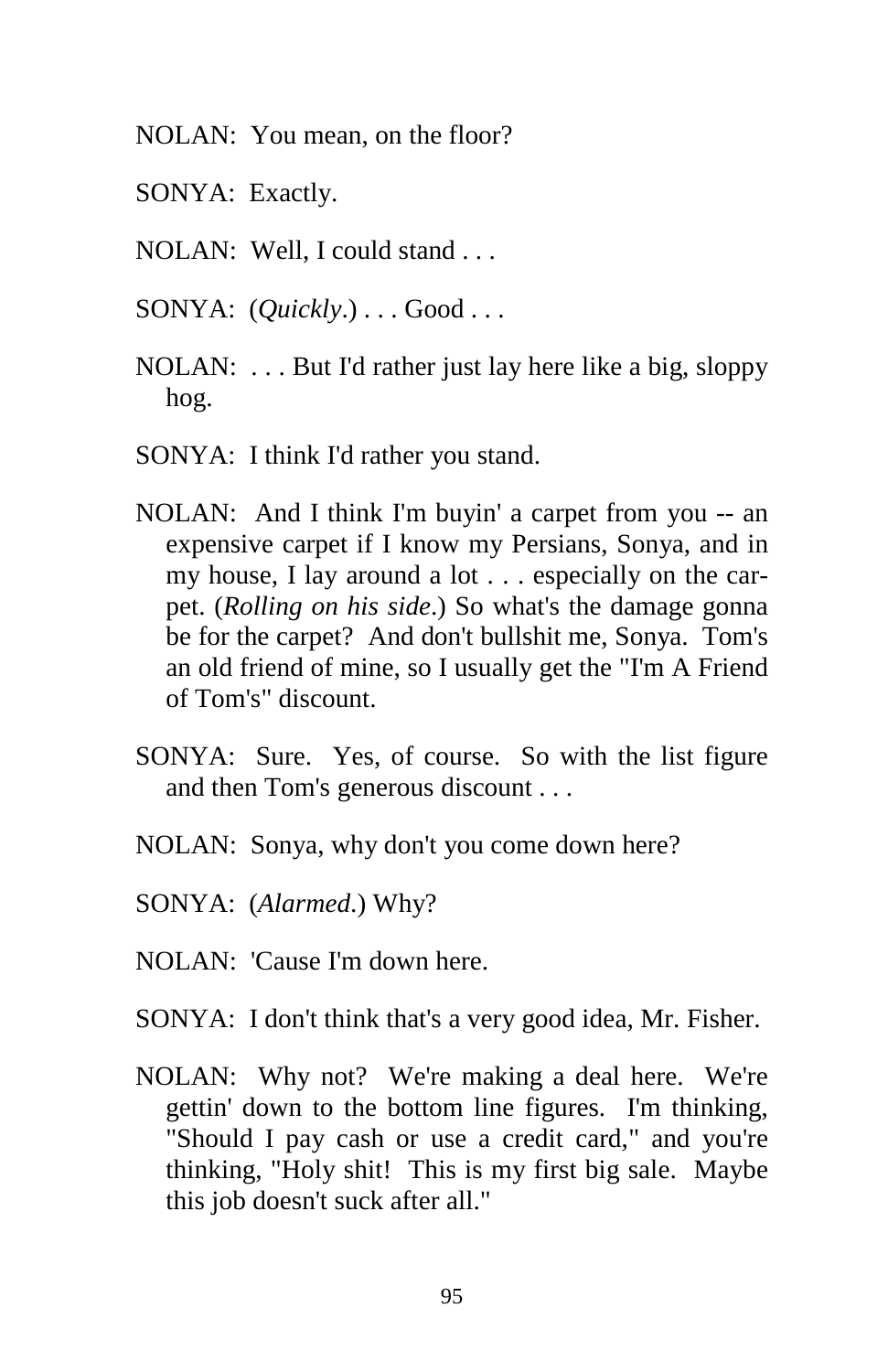SONYA: But couldn't we think that standing up?

NOLAN: Absolutely. Or sittin' down.

(*A long moment. Nolan smiles at Sonya. Sonya finally realizes something*.)

- SONYA: (*Working her therapy*.) You know, I'm not really comfortable with that.
- NOLAN: S'that so?

(*A stand-off. Neither move or speak. Finally*:)

- SONYA: Oh. Oh, wait. I get it. People say I'm naive, being from Minnesota and all, but I think I get what's going on here: is this, like, a power thing for you? Because I can almost get past the "Ms. Sonyas," and "hons," and "gals" -- but if it's a power thing for you…
- NOLAN: Sonya, you thankin' way too hard, hon, it's this simple: there are verticals, and there are horizontals. You're a vertical. I'm a horizontal . . . every chance I get. To me, it makes bein' vertical worthwhile.
- SONYA: (*Instantly defensive*.) Excuse me, I'm not just a vertical. I get horizontal. Plenty of times. Just not in a rug store, thank you. And certainly not in my place of business. And quite frankly, I don't think this is an appropriate conversation to have with a stranger, so if you want to buy the rug, it's fifteen-thousand, less Tom's discount, which would bring it to thirteen . . .
- NOLAN: . . . And with tax, that'll bring it back up around fifteen thousand. (*Standing up*.) No, thanks, Sonya. Tom's being a cheap son-of-a-bitch and he knows it. But thank you for your time.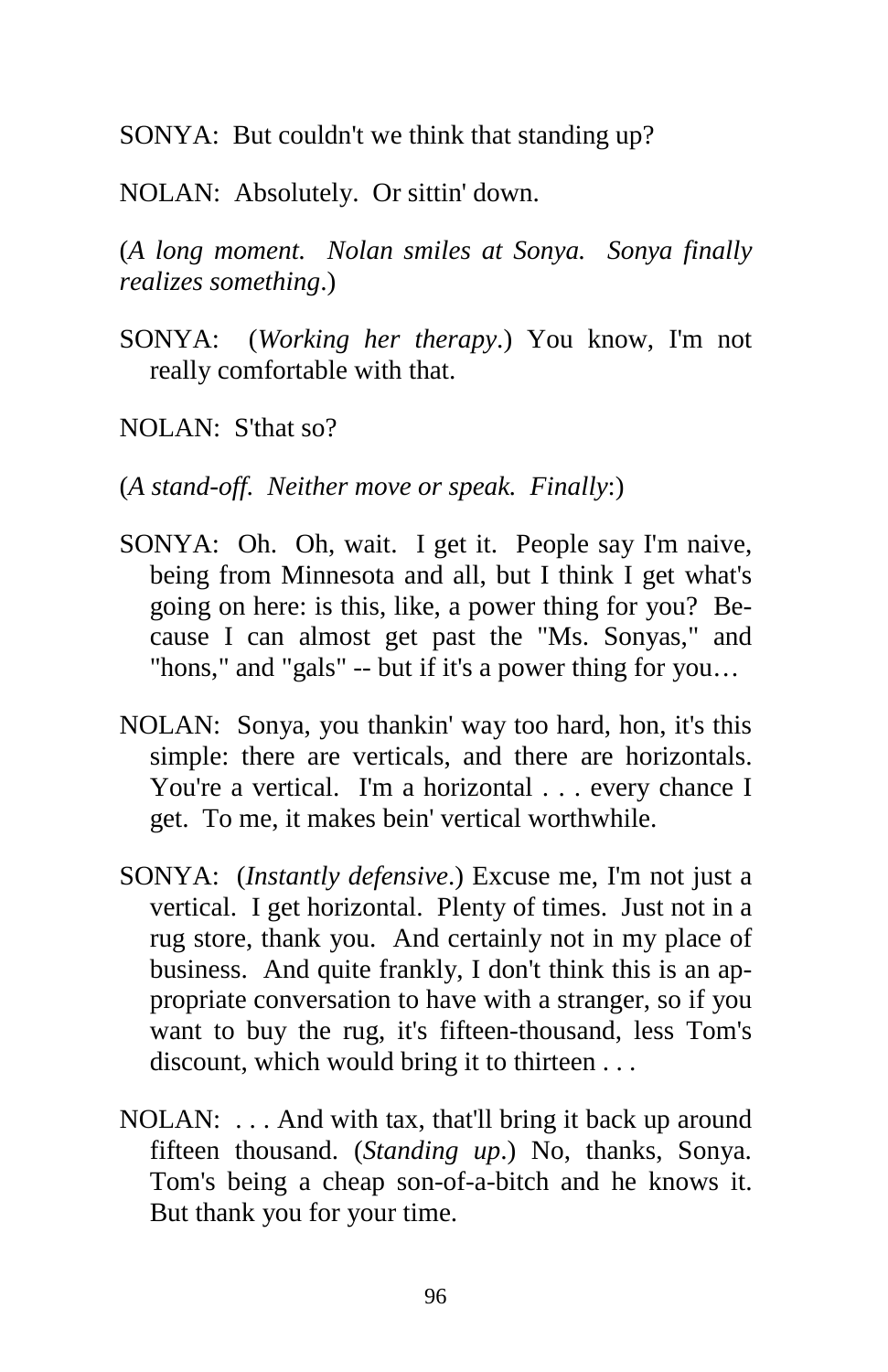# **VERTICALS AND HORIZONTALS BRADLEY'S STORY**

Originally written under the title *Rug Store Cowboy* for Michael Wright's book, *Master Class in Playwriting*, this play version had its world premiere for *Unity Fest* and the 4<sup>th</sup> Unity Theatre Company, December 2001, and was subsequently produced at Manhattan Theatre Source as part of the *HOMOgenius Festival*, June, 2003.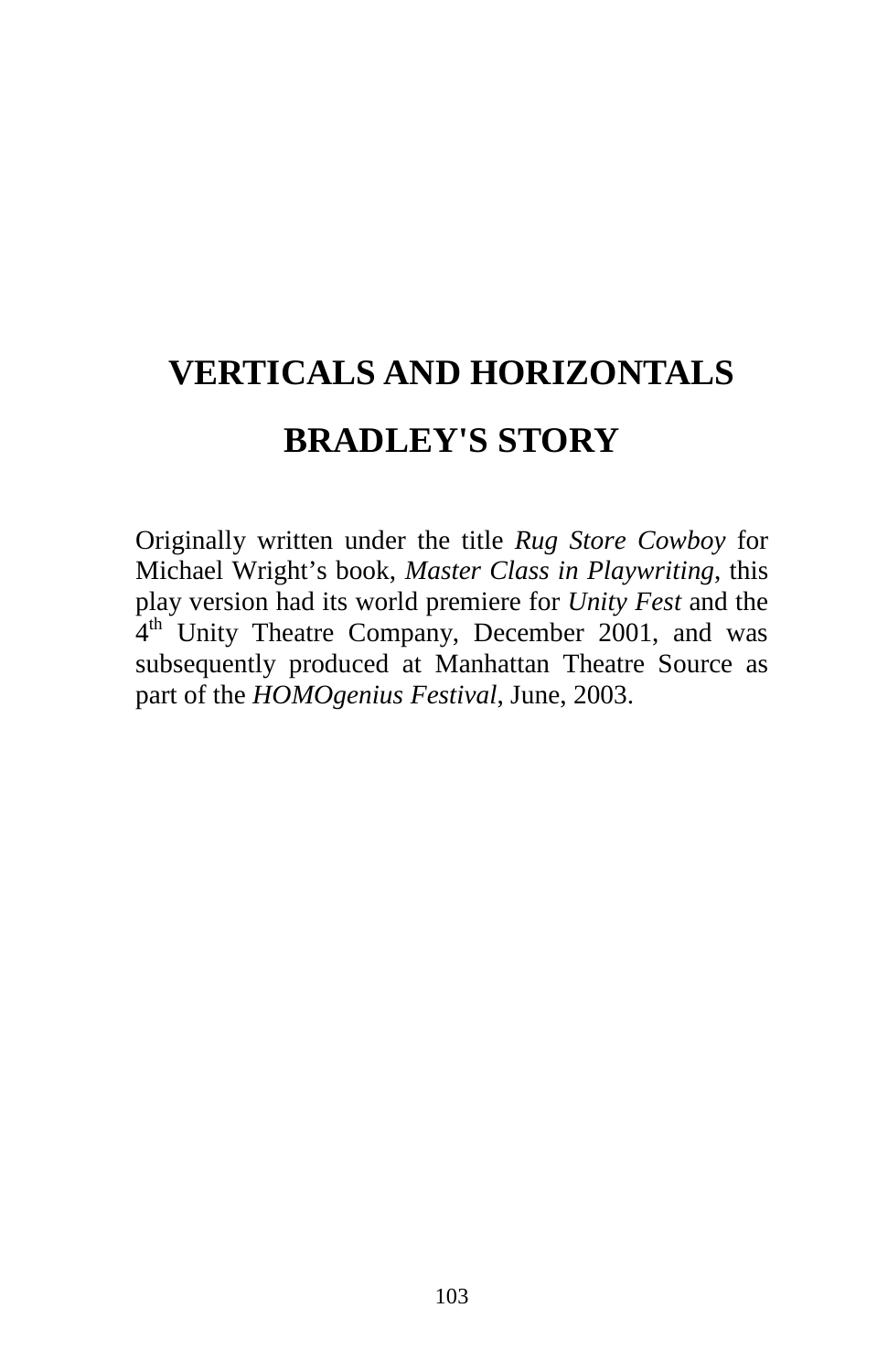# **CHARACTERS:**

BRADLEY—M. 25. Trying too hard to be a good employee. Easily flustered. Handsome, but hidden.

NOLAN—M. 45. Southern through and through. Wealthy, raucous, loud, confident . . . kind.

### **TIME**:

Early afternoon.

### **PLACE**:

A rug store, mid-town Manhattan.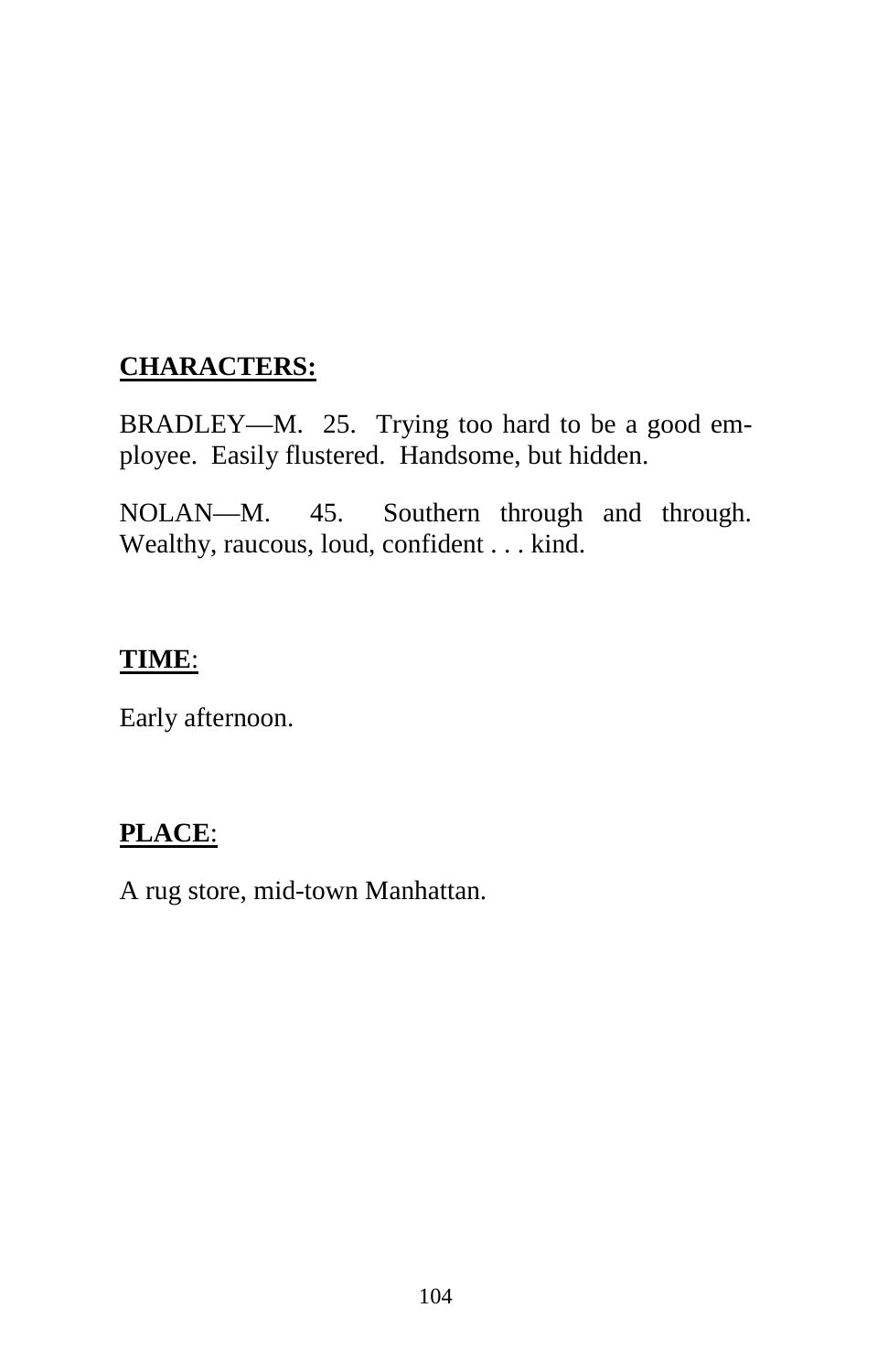### VERTICALS AND HORIZONTALS BRADLEY'S STORY

(*The stage is empty save one large rolled up Persian rug off to stage right. Bradley enters with a slip of paper in his hand. He looks around the empty space, looks off to both sides of the stage, and then timidly*:)

BRADLEY: Mr. Fisher? (*Walks towards the carpet*.) MR. FISHER?

(*Slowly the carpet begins unrolling without Bradley noticing. When it hits Bradley's feet, he yelps and steps over it. Nolan Fisher, smiling from ear to ear, rolls out the end of the carpet*.)

- NOLAN: Lord have mercy, it was hot in there! Almost passed out twice and thought I was gunna puke! Wouldn't that have been a helluva mess to discover? You came just in the nick of time, Bradley, 'cuz I was waitin' and sweatin' and dry heavin' and waitin' and . . .
- BRADLEY: (*Caught off guard; rambling*.) I was checking on the price of the rug for you, Mr. Fisher, because you said you wanted to know the price and these rugs just came off the truck and I didn't know the price so I thought I'd check the price for you and what the hell were you doing in that rug, Mr. Fisher? (*Quickly catching himself*.) You know what? It doesn't matter, sir. I mean, maybe that's your way of, you know, feeling the rug. The management encourages that. At least, my boss does. (*In some foreign accent*.) "Encourage customer to feel and fondle. Feel and fondle. Do you understand, Braddddleeeeey?" And even though I said I did, I really, really, really didn't. But maybe I do now.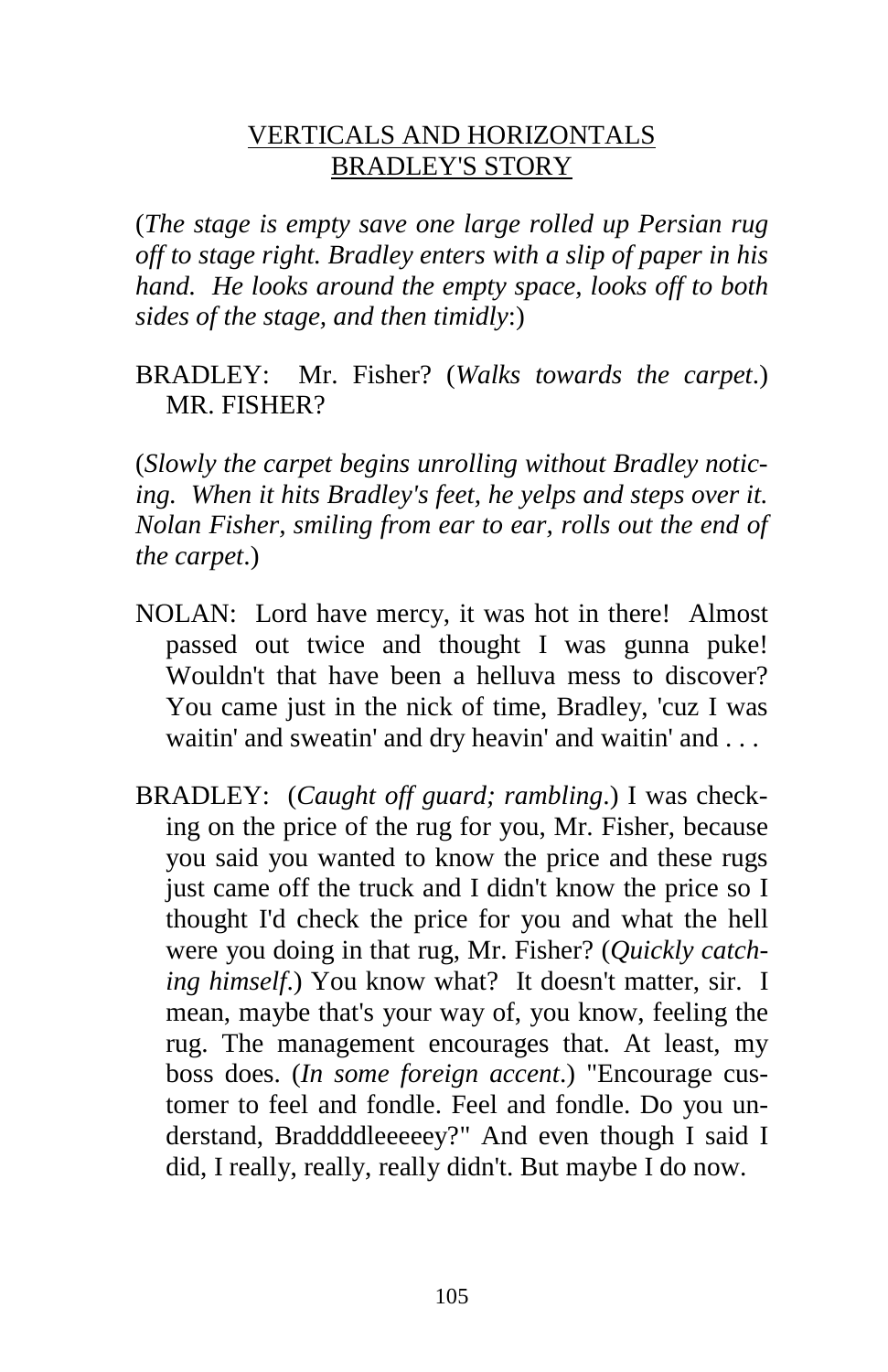- NOLAN: Honest to Gawd, I thought I was about to take my last heavin' breath rolled up in there.
- BRADLEY: Well, you could have just unrolled yourself, sir.
- NOLAN: I coulda' dun a lot of things, like not roll myself up in the damn rug in the first place, but I was a bettin' that's somethin' you ain't never seen before. Am I right, Mr. Bradley?
- BRADLEY: . . . It's just "Bradley." My first name is Brad-- . . .
- NOLAN: (*Overlapping*.) . . . I don't care how long you've worked here, has anybody ever rolled themselves up, top to toe, in a carpet to your memory?
- BRADLEY: This is only my third day.
- NOLAN: You don't say? Third day on the job and some wild, southern lunatic rolls himself up in a carpet whilst you're doin' your price check thang, and then unrolls himself and lays at your feet like an old hound dog. And the whole time you're a thankin', "What in the Hell is he doin'?" 'Cuz it's a little unusual, don'tcha thank?

(*A long awkward pause. Nolan stretches out on the carpet. Bradley looks over his shoulder, then off to the other side.)*

BRADLEY: Mr. Fisher . . .

NOLAN: Nolan.

BRADLEY: Alright. "Nolan." This is a little awkward for me -- but, uhm, are you -- you staying down there long?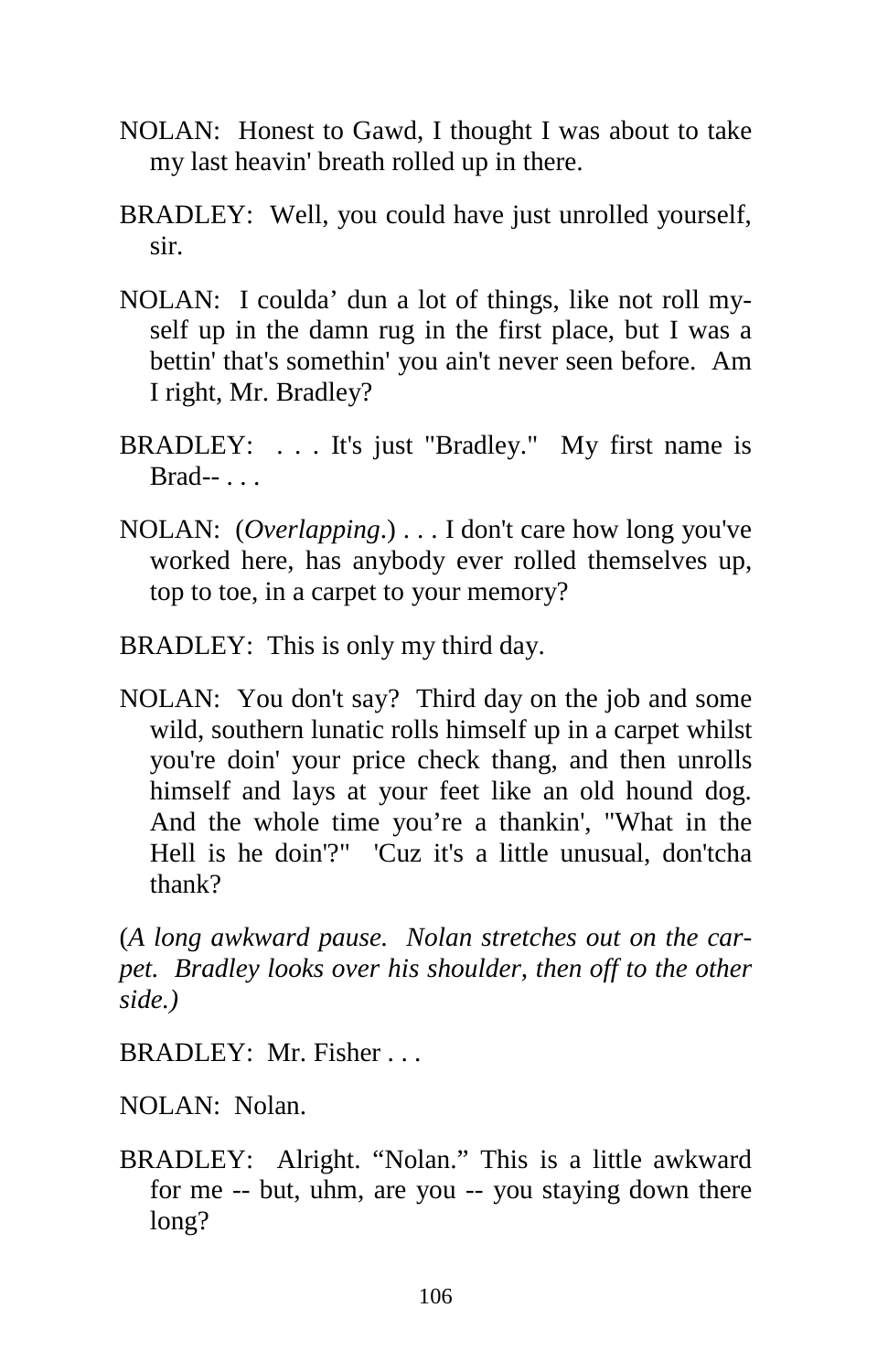NOLAN: You mean, on the floor?

- BRADLEY: Exactly.
- NOLAN: Well, I could stand.
- BRADLEY: (*Quickly*.) Good.
- NOLAN: But I'd rather just lay here like a big, sloppy hog.
- BRADLEY: Wouldn't you rather you stand, Mr. Fisher? Uhhm, Nolan?
- NOLAN: I'm buyin' a carpet from you -- an expensive carpet if I know my Persians, Bradley, and in my house, I lay around a lot . . . especially on the carpet. (*Rolling on his side*.) So what's the damage gonna be for the carpet? And don't bullshit me, Bradley. Tom's an old friend of mine, so I usually get the "I'm A Friend of Tom's" discount.
- BRADLEY: Sure. Yes, of course. So with the list figure and then Tom's "generous" discount . . .
- NOLAN: Bradley, why don't you come down here?
- BRADLEY: (*Alarmed*.) Why?
- NOLAN: 'Cause I'm down here.
- BRADLEY: I don't think that's a very good idea.
- NOLAN: Why not? We're making a deal here. We're gettin' down to the bottom line figures. I'm thinking, "Should I pay cash or use a credit card," and you're thinking, "Holy shit! This is my first big sale. Maybe this job doesn't suck after all."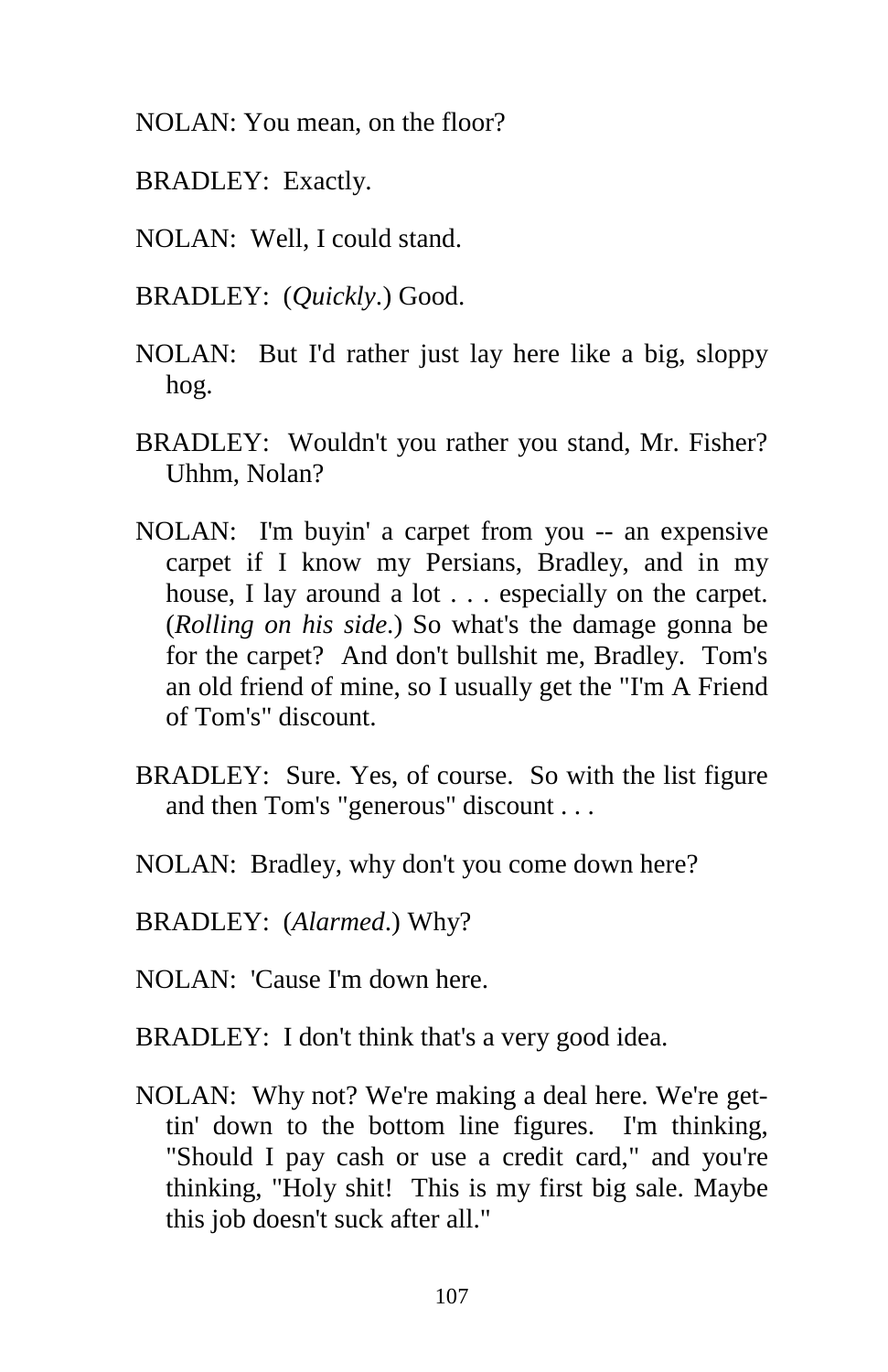BRADLEY: Couldn't we think that standing up?

NOLAN: Absolutely. Or sittin' down.

(*A long moment. Nolan smiles at Bradley. Bradley finally realizes something*.)

- BRADLEY: (*Working his therapy*.) I'm not sure how comfortable I am with that.
- NOLAN: S'that so.
- (*A stand-off. Neither move or speak. Finally*:)
- BRADLEY: Oh. Oh, wait. I get it. People say I'm naive, being from Minnesota and all, but I think I get what's going on here: is this, like, a power thing for you? Because I can almost get past the "Mr. Bradley" and "son," and "cowboy" -- but if this is a power thing for you, you know, mano e mano . . .
- NOLAN: Bradley, you thankin' way too hard, son, it's this simple: there are verticals, and there are horizontals. You're a vertical. I'm a horizontal . . . every chance I get. To me, it makes bein' vertical worthwhile.
- BRADLEY: (*Instantly defensive*.) Excuse me, I'm not just a vertical. I get horizontal. Plenty of times. Just not in a rug store, thank you very much. And certainly not in my place of business. And really, I don't think this is an appropriate conversation to have with a stranger.
- NOLAN: S'that right? I hate that word: "stranger."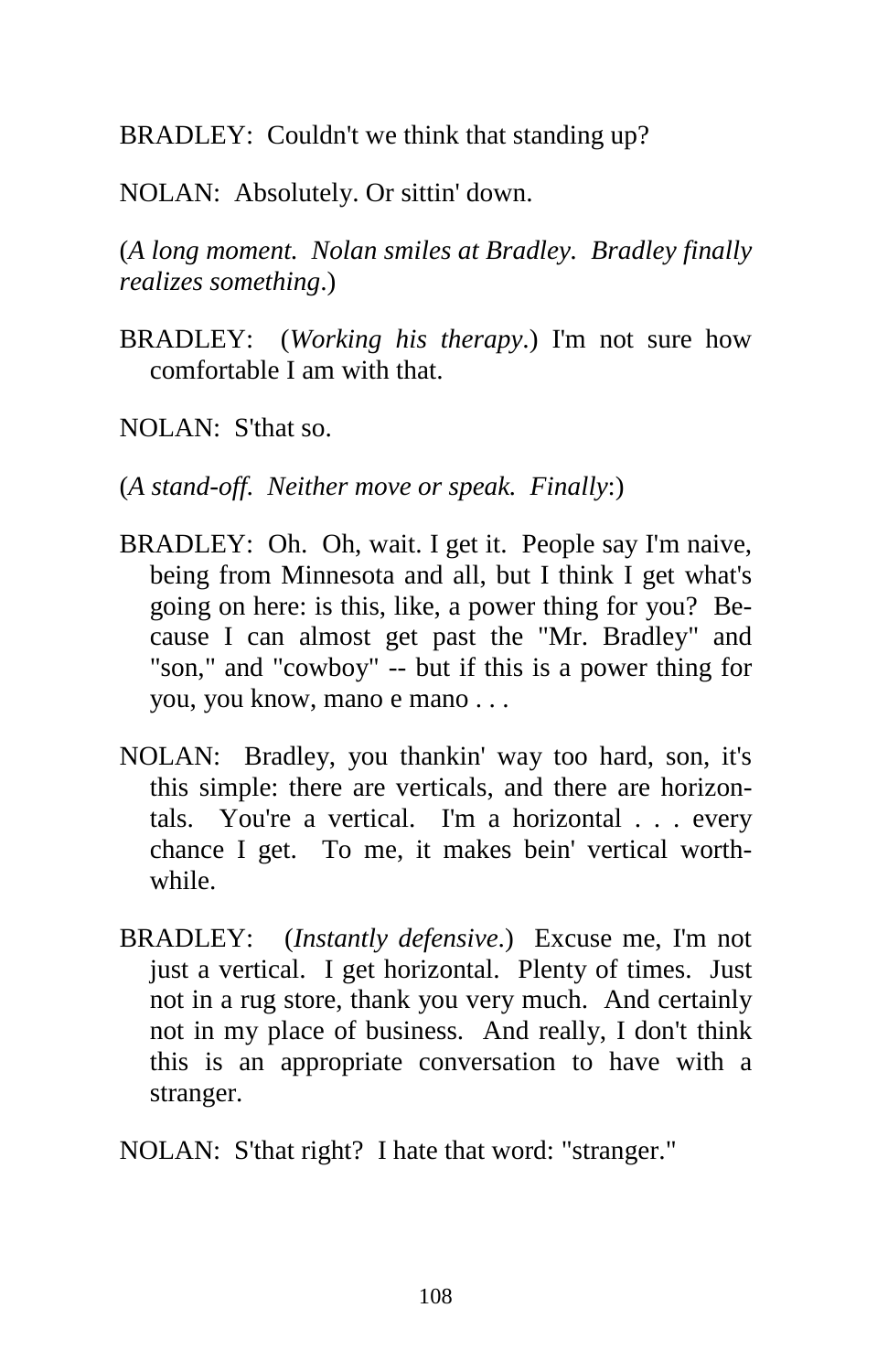- BRADLEY: (*Pushing on*.) So if you want to buy the rug, it's fifteen-thousand, less Tom's discount, which would bring it to thirteen . . .
- NOLAN: . . . and with tax, that'll bring it back up around fifteen thousand. (*Standing up*.) No, thanks, Bradley. Tom's being a cheap son-of-a-bitch and he knows it. But thank you for your time.
- (*Nolan exits almost off stage*.)
- BRADLEY: (*Afraid of losing the sale*.) Well, maybe you could talk to him, Mr. Fisher - Nolan.
- NOLAN: Naw, that won't work 'cause of Ricardo -- that guy over there with the black hair. See, when I get up to the cash register to pay for this thing, he's gonna wink at me and stare at the hair on my chest. Jonquel, the girl standin' right beside him, will get mad at Ricardo for looking at me 'cause she's always had a crush on Ricardo and pines for him no matter how many times everyone tells her the boy is way gay. When she sees me walking to the counter, jealousy's gonna eat her up, and she'll grab a Newport out of her crumpled package and take a cigarette break, slamming the front door when she goes out. David will step out of his office and ask who just slammed the door, then he'll see that Jonquel's gone, that Ricardo's still looking at the hair on my chest and put two and two together. He'll come and shake my hand, ask me how long I'm in the city for, and say something about how I look better and better every time he sees me. Then he'll hike his pants up so they snug his butt cheeks, then find an excuse to come around the counter so he can give me a clear eye shot of what he thinks is his best feature. Then my friend Tom -- who ordinarily would give me a BIG dis-